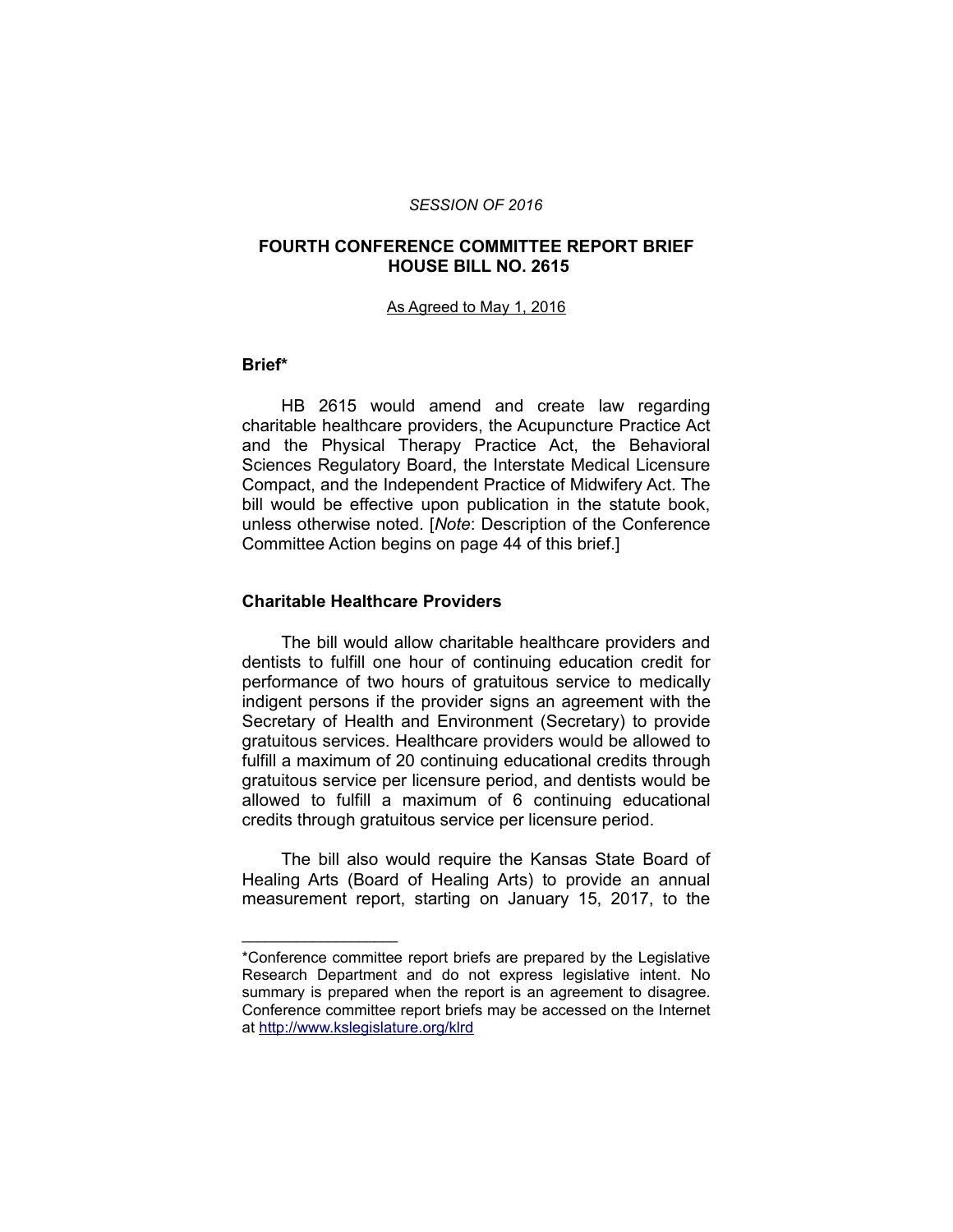Senate Committee on Public Health and Welfare and the House Committee on Health and Human Services. The report would detail, by profession, the number of gratuitous continuing education units used compared to the number of continuous education units required.

Further, the bill would exempt charitable healthcare providers who sign an agreement with the Secretary to provide gratuitous service from liability under the Kansas Tort Claims Act, notwithstanding statutory provisions requiring professional liability insurance to be maintained by healthcare providers as a condition of active licensure to render services in the state.

Additionally, the bill would require the Secretary to report, annually starting January 15, 2017, to the Senate Committee on Public Health and Welfare and the House Committee on Health and Human Services, what types of charitable health care providers have signed agreements under the bill and how many are using it to provide gratuitous care.

The bill would exempt community mental health centers and employees of those centers from liability under the Kansas Tort Claims Act. It would define the term "community mental health center" as any community mental health center organized pursuant to KSA 19-4001 through KSA 19-4015 or a mental health clinic organized pursuant to KSA 65-211 through KSA 65-215 and licensed in accordance with KSA 75-3307b.

## **The Acupuncture Practice Act and the Physical Therapy Practice Act**

The bill would would create the Acupuncture Practice Act, provide for the licensure of individuals by the Board of Healing Arts, and exempt licensed physical therapists from the Acupuncture Practice Act when performing dry needling, trigger point therapy, or services specifically authorized under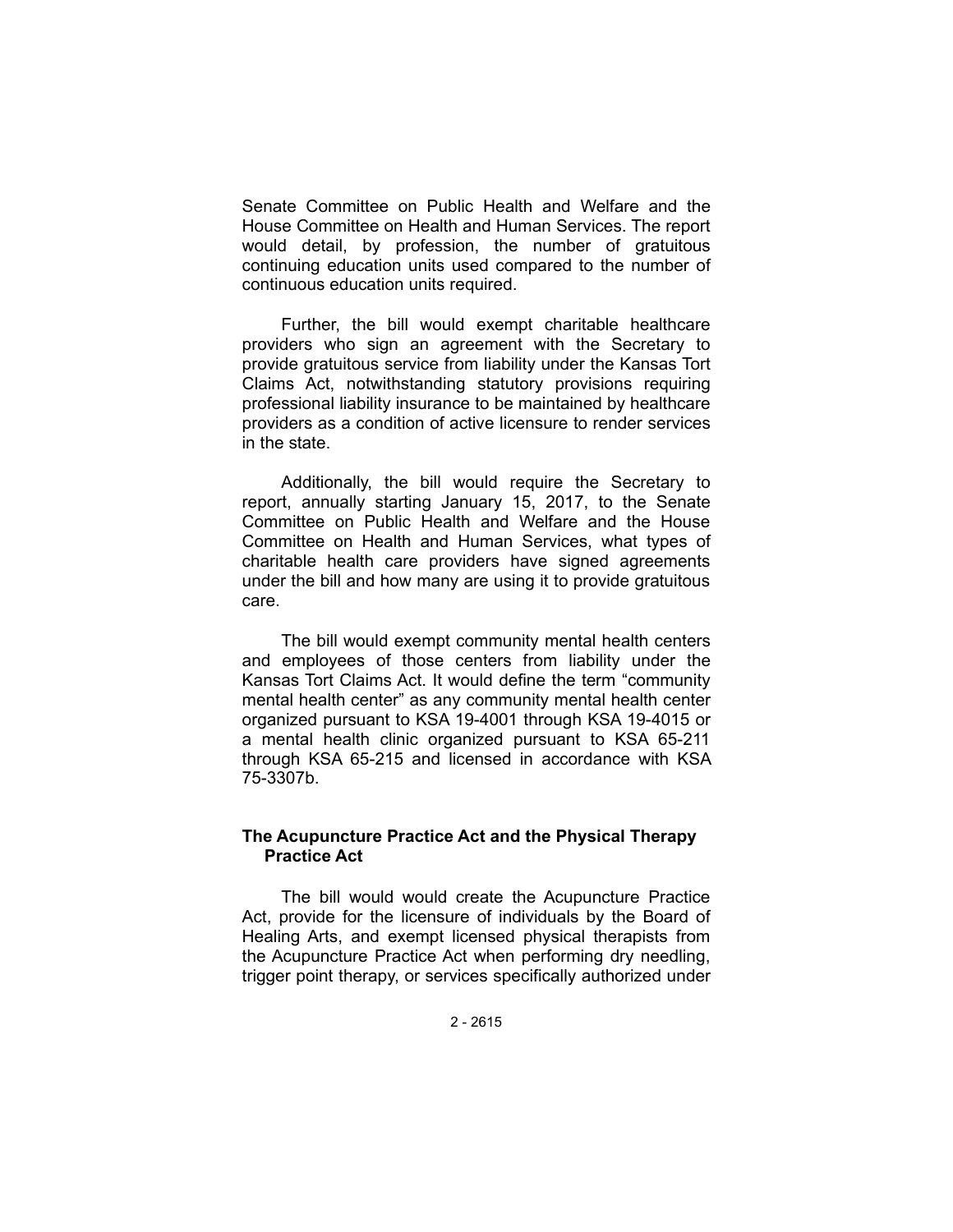the Physical Therapy Practice Act. The bill also would amend the Physical Therapy Practice Act to include the practice of dry needling within the scope of practice for licensed physical therapists, define dry needling, and exempt licensed acupuncturists from the Physical Therapy Practice Act. Additionally, the Board of Healing Arts would be required to adopt rules and regulations applicable to dry needling.

With regard to the Acupuncture Practice Act, the bill would define key terms; outline the treatments included and excluded in the practice of acupuncture; establish penalties for violation of the Acupuncture Practice Act; establish requirements for the licensure of acupuncturists and the licensure application, renewal, and reinstatement procedures for reciprocal, active, exempt, and inactive licenses, and for the grandfathering of individuals currently practicing acupuncture; establish licensure fees; and provide for the discipline of the licensees, including non-disciplinary resolutions; exempt certain individuals from licensure; and provide for the deposit of fees, charges, and penalties in the State Treasury, with a portion of the funds deposited in the State General Fund.

The bill also would establish an Acupuncture Advisory Council (Council) and set out the Council's duties, membership requirements, meeting days, and compensation; and define the duties and authority of the Board of Healing Arts.

Additionally, with regard to the Acupuncture Practice Act, the bill would provide for the assessment of civil fines; ensure protection from civil damages for good faith reporting; authorize injunctions; address the confidentiality of patient and complaint information; and amend existing law to clarify the practice of healing arts would not include acupuncturists. Finally, the bill would include a severability clause.

The Acupuncture Practice Act and the Physical Therapy Practice Act would take effect on publication in the statute book, but the effective date of certain provisions of the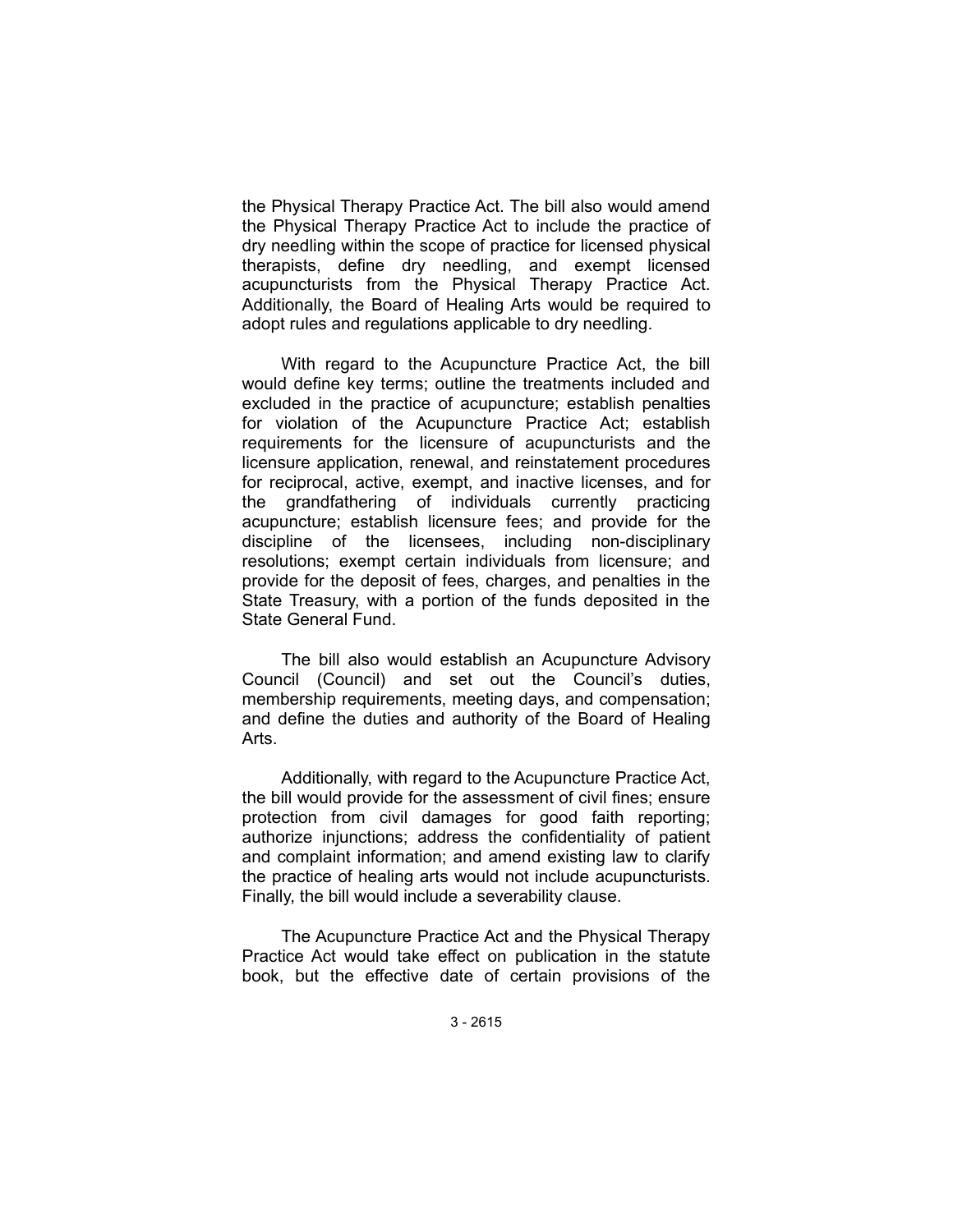Acupuncture Practice Act would be delayed, as outlined in the bill details that follow.

## *Acupuncture Practice Act*

## *Definitions*

The following would be among the terms defined in the Acupuncture Practice Act:

- "ACAOM" would mean the national accrediting agency recognized by the U.S. Department of Education that provides accreditation for educational programs for acupuncture and oriental medicine. For purposes of the Acupuncture Practice Act, the term ACAOM also would include any entity deemed by the Board of Healing Arts to be the equivalent of ACAOM;
- "Acupuncture" would mean the use of needles inserted into the human body by piercing of the skin and related modalities for the assessment, evaluation, prevention, treatment, or correction of any abnormal physiology or pain by means of controlling and regulating the flow and balance of energy in the body and stimulating the body to restore itself to its proper functioning and state of health;
- "National Certification Commission for Acupuncture and Oriental Medicine" (NCCAOM) is a national organization that would validate entry-level competency in the practice of acupuncture and oriental medicine through the administration of professional certification examinations. For purposes of the Acupuncture Practice Act, NCCAOM would also include any entity deemed by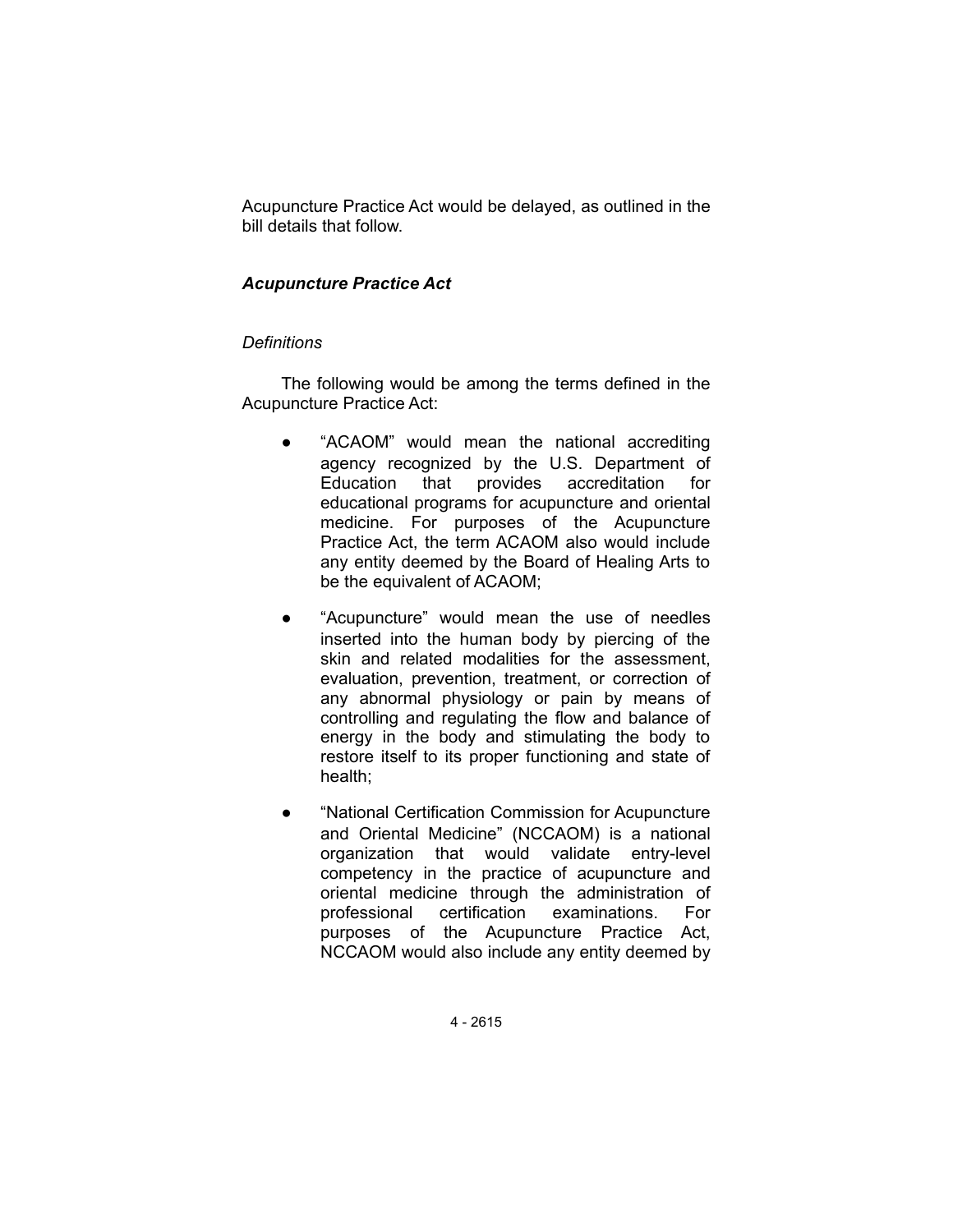the Board of Healing Arts to be the equivalent of the NCCAOM; and

● "Physician" would be defined as a person licensed to practice medicine and surgery or osteopathy in the state.

## *Practice of Acupuncture*

The practice of acupuncture would include, but not be limited to:

- Techniques sometimes called "dry needling," "trigger point therapy," "intramuscular therapy," "auricular detox treatment," and similar terms;
- Mechanical, thermal, pressure, suction, friction, electrical, magnetic, light, sound, vibration, manual treatment, and electromagnetic treatment;
- The use, application or recommendation of therapeutic exercises, breathing techniques, meditation, and dietary and nutritional counselings; and
- The use and recommendation of herbal products and nutritional supplements, according to the acupuncturist's level of training and certification by the NCCAOM, or its equivalent.

The practice of acupuncture would not include:

• Prescribing, dispensing, or administering of any controlled substances as defined in KSA 2015 Supp. 65-4101 *et seq.* or any prescription-only drugs; or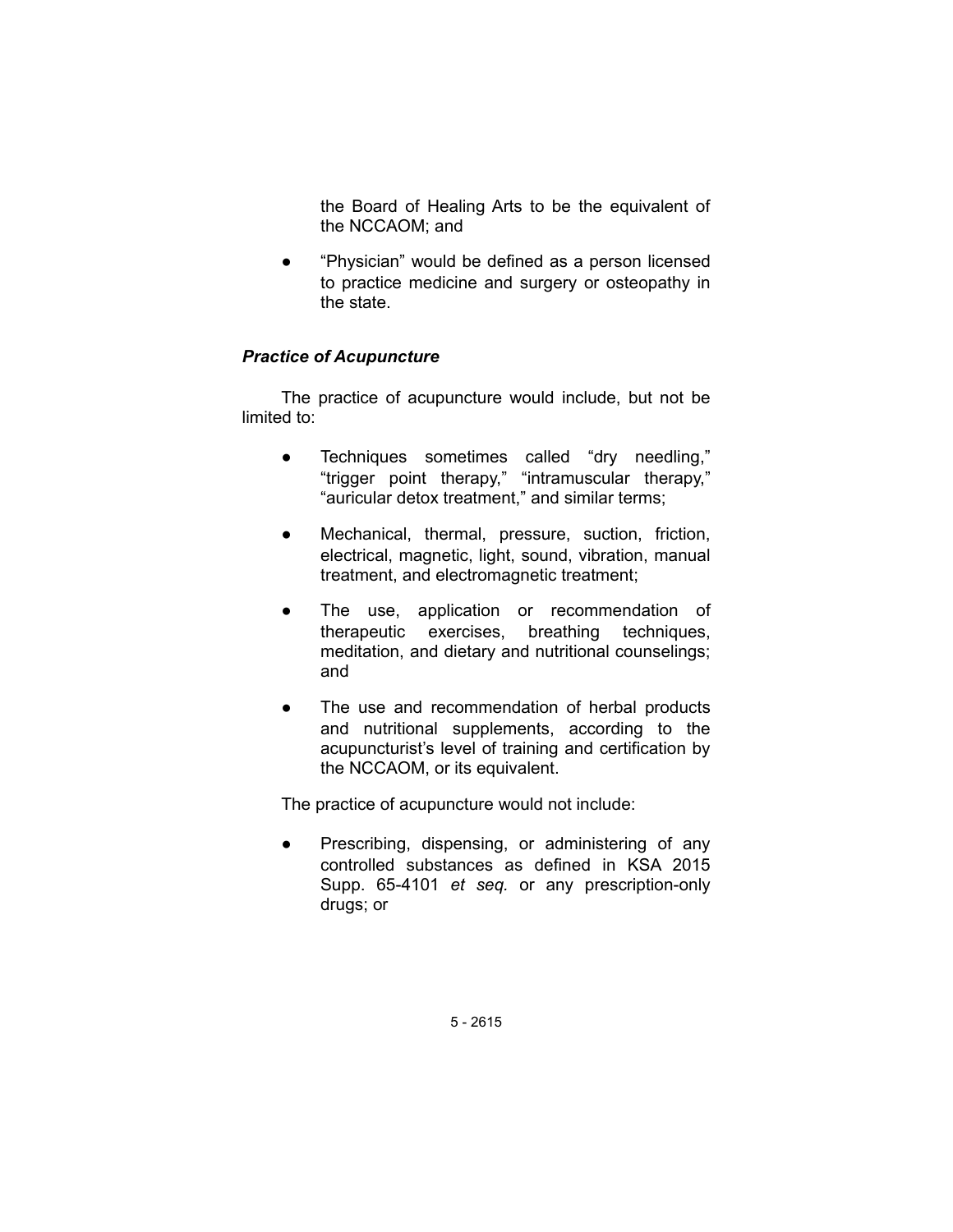- The practice of:
	- Medicine and surgery including obstetrics and the use of lasers or ionizing radiation;
	- Osteopathic medicine and surgery or osteopathic manipulative treatment;
	- Chiropractic;
	- Dentistry; or
	- Podiatry.

### *License Required for Practice of Acupuncture*

Beginning July 1, 2017, the practice of acupuncture would be prohibited unless the individual possesses a current and valid acupuncture license issued under the Acupuncture Practice Act. Only a person licensed as an acupuncturist under the Acupuncture Practice Act would be entitled to use the terms "licensed acupuncturist" or the designated letters "L.Ac." A violation of this section would be a class B misdemeanor.

#### *Use of Needles*

Needles used in acupuncture would be required to be prepackaged, single-use, sterile, and used only on an individual patient in a single treatment session.

## *Individuals Exempt from Acupuncture Licensure*

Effective July 1, 2017, the bill would exempt the following health professionals from acupuncture licensure:

● Any person licensed to practice medicine and surgery, osteopathy, dentistry or podiatry, a licensed chiropractor, or a licensed naturopathic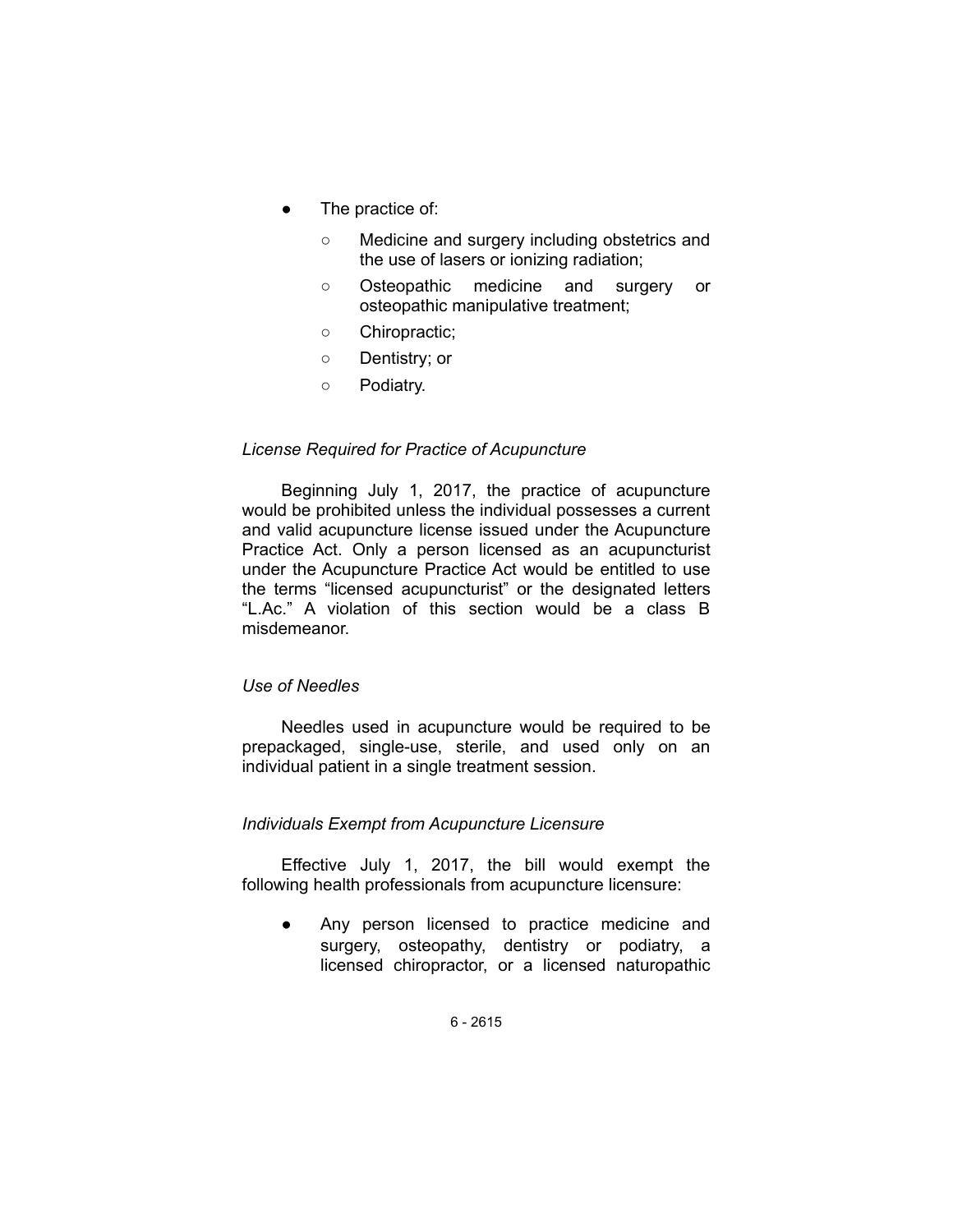doctor when acting or practicing within each licensed professional's scope of practice and not representing oneself as being licensed under the Acupuncture Practice Act;

- Any herbalist or herbal retailer if not holding oneself out as a licensed acupuncturist;
- Any health care provider in the U.S. armed forces, federal facilities, and other military service when acting in the line of duty in the state;
- Any student, trainee, or visiting teacher of acupuncture, oriental medicine, or herbology while participating in a course of study or training under the supervision of an acupuncturist licensed under the Acupuncture Practice Act in a Councilapproved program, including continuing education programs and any acupuncture or herbology programs recognized by the NCCAOM or its equivalent as a route to certification;
- Any person rendering assistance in an emergency or disaster relief;
- Any person practicing self-care or any family member providing gratuitous care not holding oneself out to the public as an acupuncturist;
- Any person who massages, if such person does not practice acupuncture or hold oneself out as a licensed acupuncturist;
- Any person whose professional services are performed pursuant to delegation by and under the supervision of a practitioner licensed under the Acupuncture Practice Act;
- Any team acupuncturist or herbology practitioner traveling with and treating individuals associated with an out-of-state or national team that is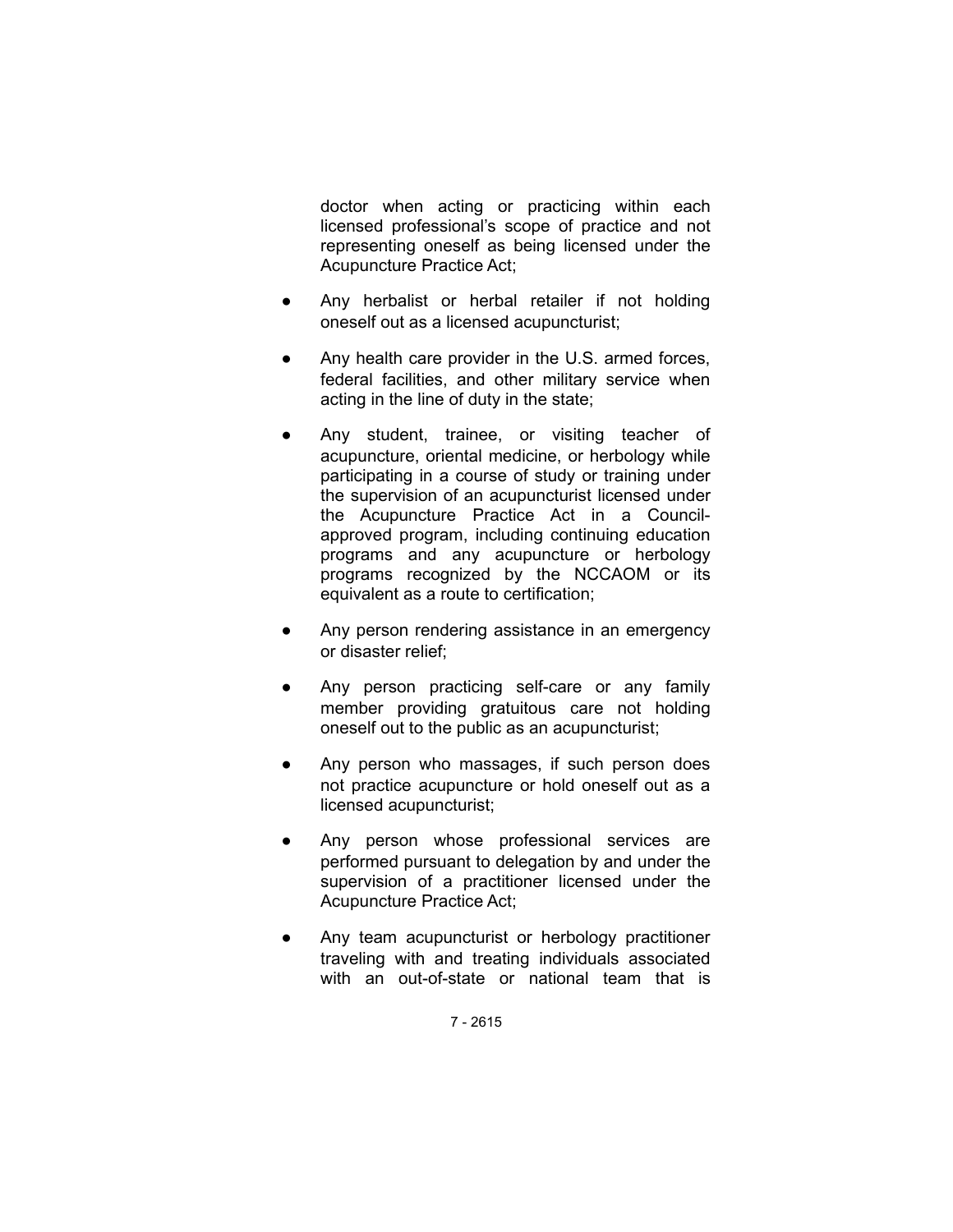temporarily in the state for training or competition purposes; and

• Any person licensed as a physical therapist when performing dry needling, trigger point therapy, or services specifically authorized under the Physical Therapy Practice Act.

## *Licensure Requirements*

## *Applications for Licensure*

Applicants for licensure as acupuncturists would be required to file an application, on forms provided by the Board of Healing Arts, and show to the satisfaction of the Board of Healing Arts the applicant:

- Is at least 21 years of age;
- Has successfully completed secondary schooling or its equivalent;
- Has satisfactorily completed a course of study involving acupuncture from an accredited school of acupuncture which the Board of Healing Arts would determine to have educational standards substantially equivalent to the minimum educational standards for acupuncture colleges as established by the ACAOM or NCCAOM;
- Has satisfactorily passed a license examination approved by the Board of Healing Arts;
- Has the reasonable ability to communicate in English; and
- Has paid all fees required for licensure pursuant to the fees section of the bill.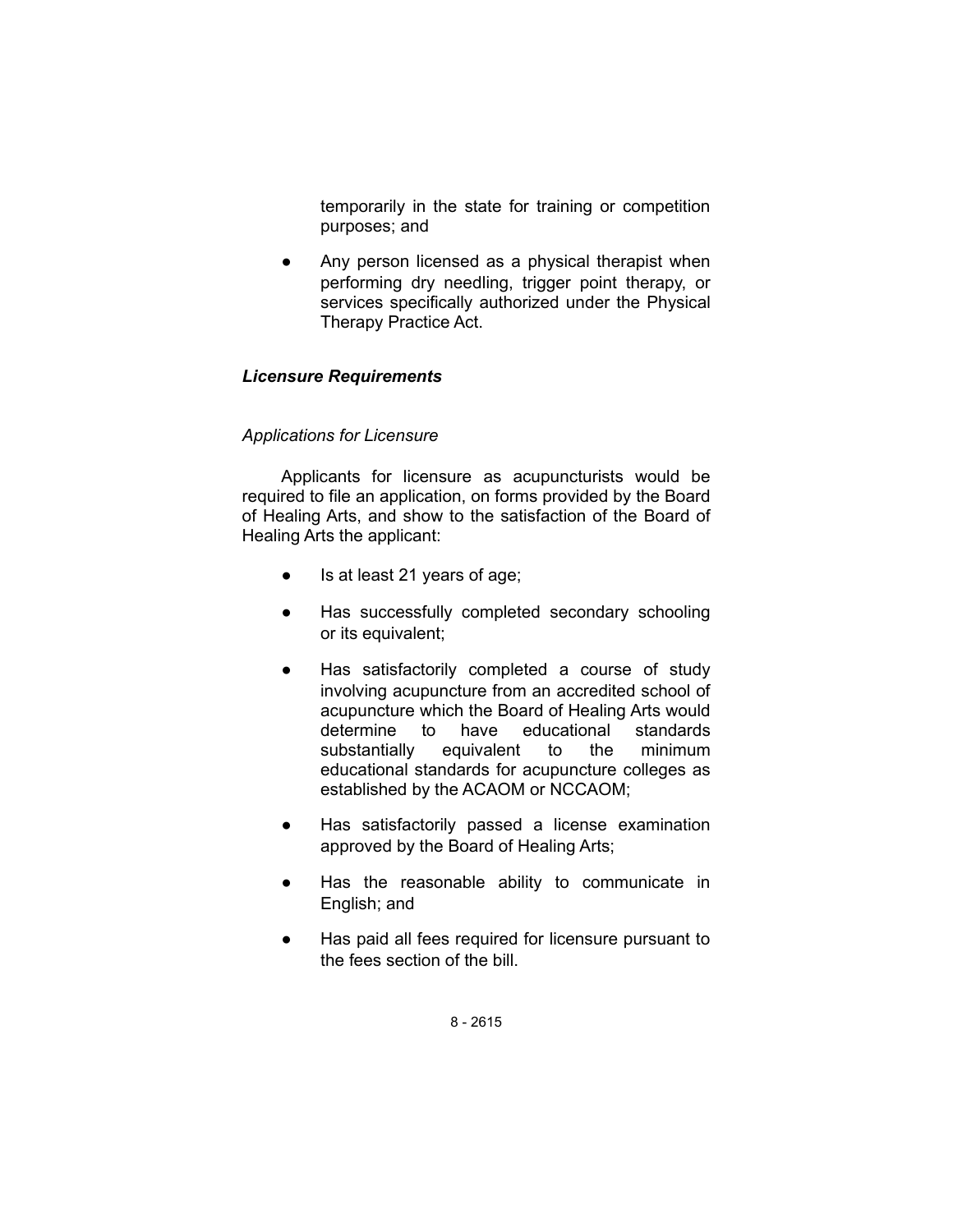## *Applications for Reciprocal License*

The bill would allow reciprocal licensure for individuals in the active practice of acupuncture in another state, territory, District of Columbia, or other country upon certification from the proper licensing authority that the applicant is duly licensed; has never had his or her license limited, suspended, or revoked; has never been censured or received other disciplinary actions; and, as far as the records of such authority are concerned, the applicant is entitled to such licensing authority's endorsement.

Additionally, the applicant would be required to present the following proof satisfactory to the Board of Healing Arts:

- The other jurisdiction in which the applicant last practiced has and maintains standards at least equal to those maintained in Kansas;
- The applicant's original license was based on an examination at least equal in quality to the examination required in this state and the passing grade required to obtain such original license was comparable to that required in this state;
- The date of the applicant's original license and all endorsed licenses and the date and place from which any license was attained;
- The applicant has been actively engaged in practice under such license or licenses since issued (the Board of Healing Arts may adopt rules and regulations establishing qualitative and quantitative practice activities which qualify as active practice);
- The applicant has a reasonable ability to communicate in English; and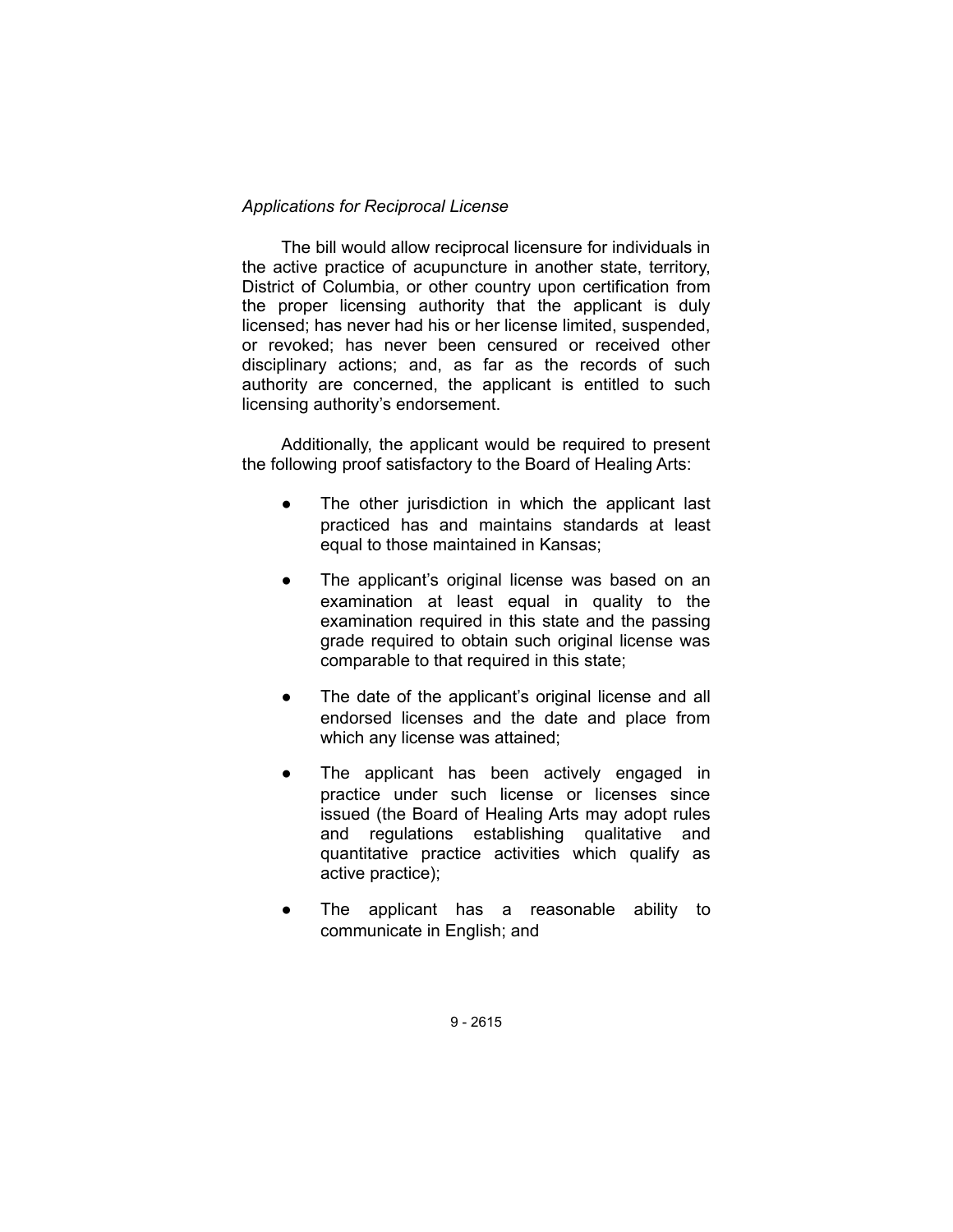The applicant has paid all application fees prescribed by the fees section of the bill.

Applicants for license by endorsement would be required to have qualifications substantially equivalent to the Kansas requirements for licensure under the Acupuncture Practice Act.

## *Grandfathered License*

The Board of Healing Arts would be required to waive the education and examination requirements for an applicant for an acupuncture license who submits an application on or before January 1, 2018, and who, on or before July 1, 2017:

- Is 21 years of age or older;
- Has successfully completed secondary schooling or its equivalent;
- Has met both of these requirements:
	- Has completed a minimum of 1,350 hours of study (excluding online study) in acupuncture; and
	- Has been engaged in the practice of acupuncture with a minimum of 1,500 patient visits during at least 3 of the 5 years immediately preceding July 1, 2017, which would require documentation in the form of 2 affidavits from office partners, clinic supervisors, or other individuals approved by the Board of Healing Arts, who have personal knowledge of the years of practice and number of patients visiting the applicant for acupuncture. The Board would be authorized to adopt rules and regulations for further verification of the applicant's practice of acupuncture; or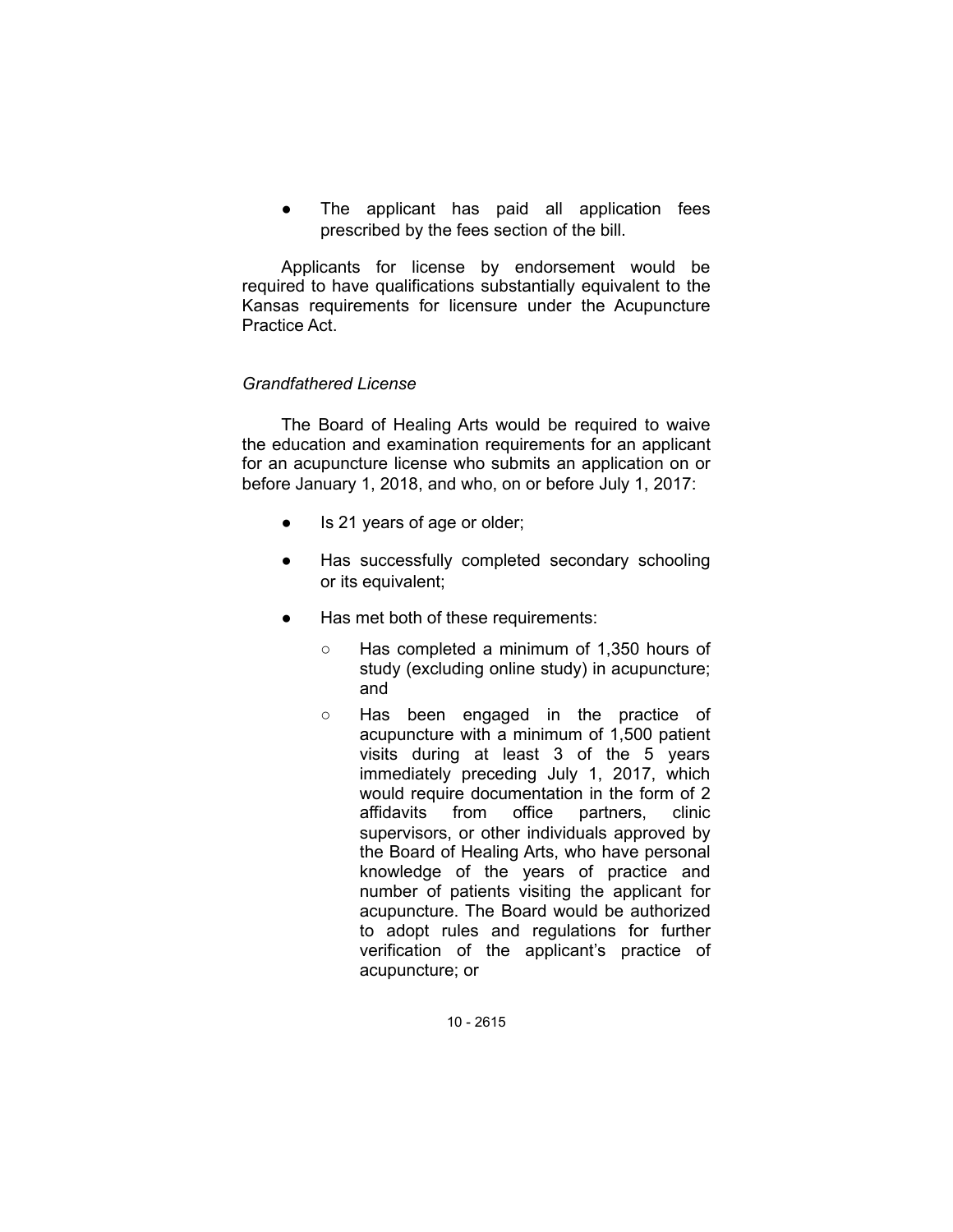- Has satisfactorily passed an examination approved by the Board of Healing Arts;
- Has the reasonable ability to communicate in English; and
- Has paid all fees required for licensure as prescribed by the fees section of the bill.

## *Annual License Process*

The licensure process for an acupuncturist established by the bill would be effective on July 1, 2017. Licenses would be issued annually and would be canceled on March 31 of each year unless renewed in the manner prescribed by the Board of Healing Arts. The Board would be authorized to prorate the amount of the fee established under the fees section of the bill when a license is renewed for less than 12 months. License renewal would be requested on a form provided by the Board of Healing Arts and accompanied by the established renewal fee to be paid by the renewal date of the license.

### *Active License*

The bill would create a designation of an active license. The Board of Healing Arts would be authorized to issue an active license upon written application on a form provided by the Board and payment of fees established pursuant to the fees section of the bill. Every active licensee would be required to submit evidence of satisfactory completion of continuing education required by the Board of Healing Arts, with such continuing education requirements required to be established by rules and regulations adopted by the Board.

Prior to license renewal, active licensees would be required to submit to the Board of Healing Arts evidence of maintenance of professional liability insurance. The Board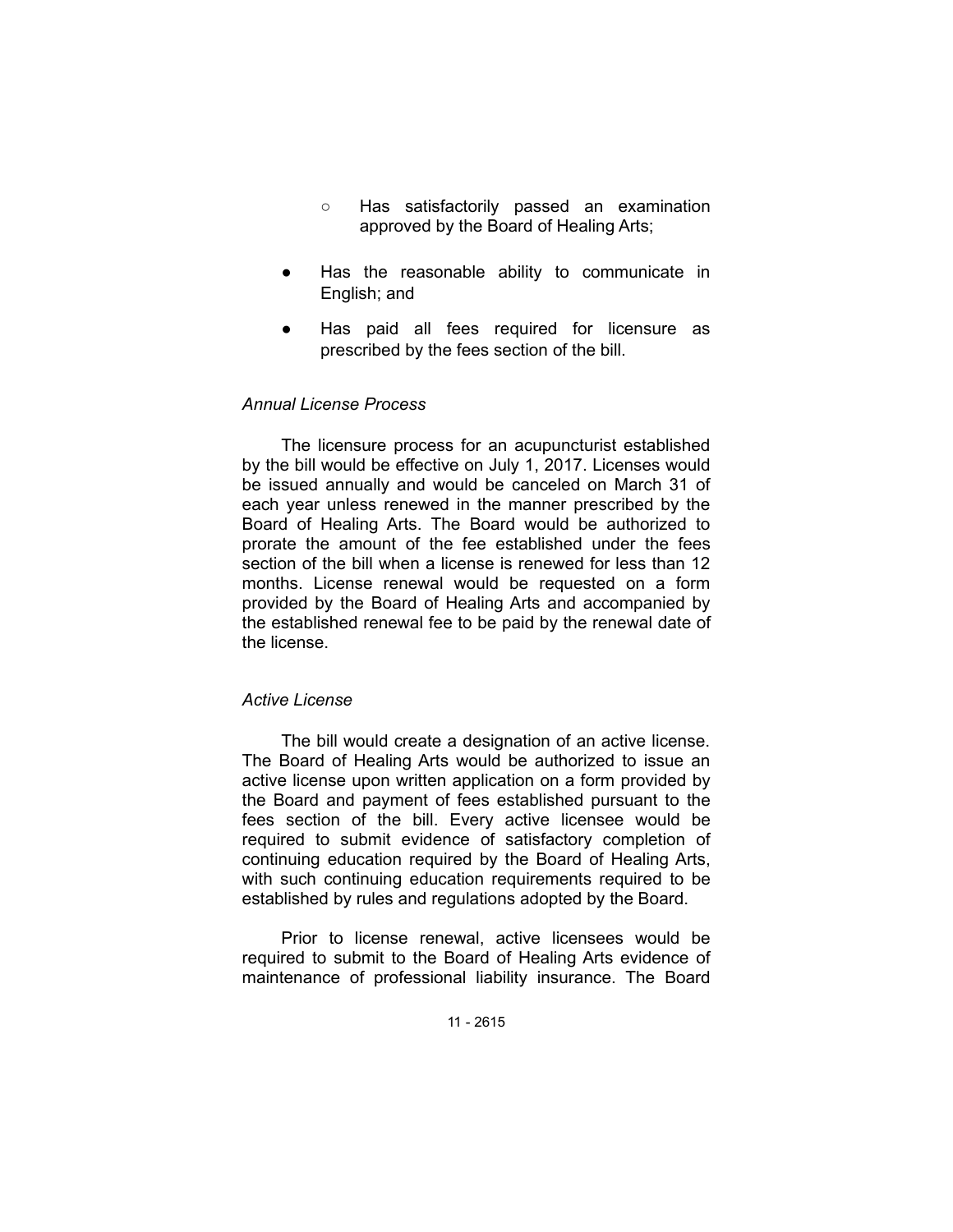would be required to fix by rules and regulations the minimum level of professional liability insurance coverage.

## *Renewal Notice*

At least 30 days before the renewal date of a licensee's license, the Board of Healing Arts would be required to notify the licensee of the renewal date by mail to the licensee's last known mailing address. A licensee who fails to submit the renewal application and pay the renewal fee by the renewal date would be required to be given notice that:

- The licensee has failed to submit the application and pay the renewal fee by the renewal date;
- The license would be deemed canceled if not renewed within 30 days following the renewal date;
- The license would not be canceled if, within the 30day period, the renewal application, the renewal fee, and an additional late fee established by rules and regulations not to exceed \$500 is received; and
- The license would be deemed canceled by operation of law and without further proceedings if both fees are not received within the 30-day period.

## *Reinstatement of License*

The bill would allow for the reinstatement of any acupuncturist license within two years of cancellation for failure to renew upon recommendation of the Board of Healing Arts, payment of renewal fees, and proof of compliance of continuing education requirements established by the Board of Healing Arts by rules and regulations. The Board would be authorized to require a person who has not been in the active practice of acupuncture and seeks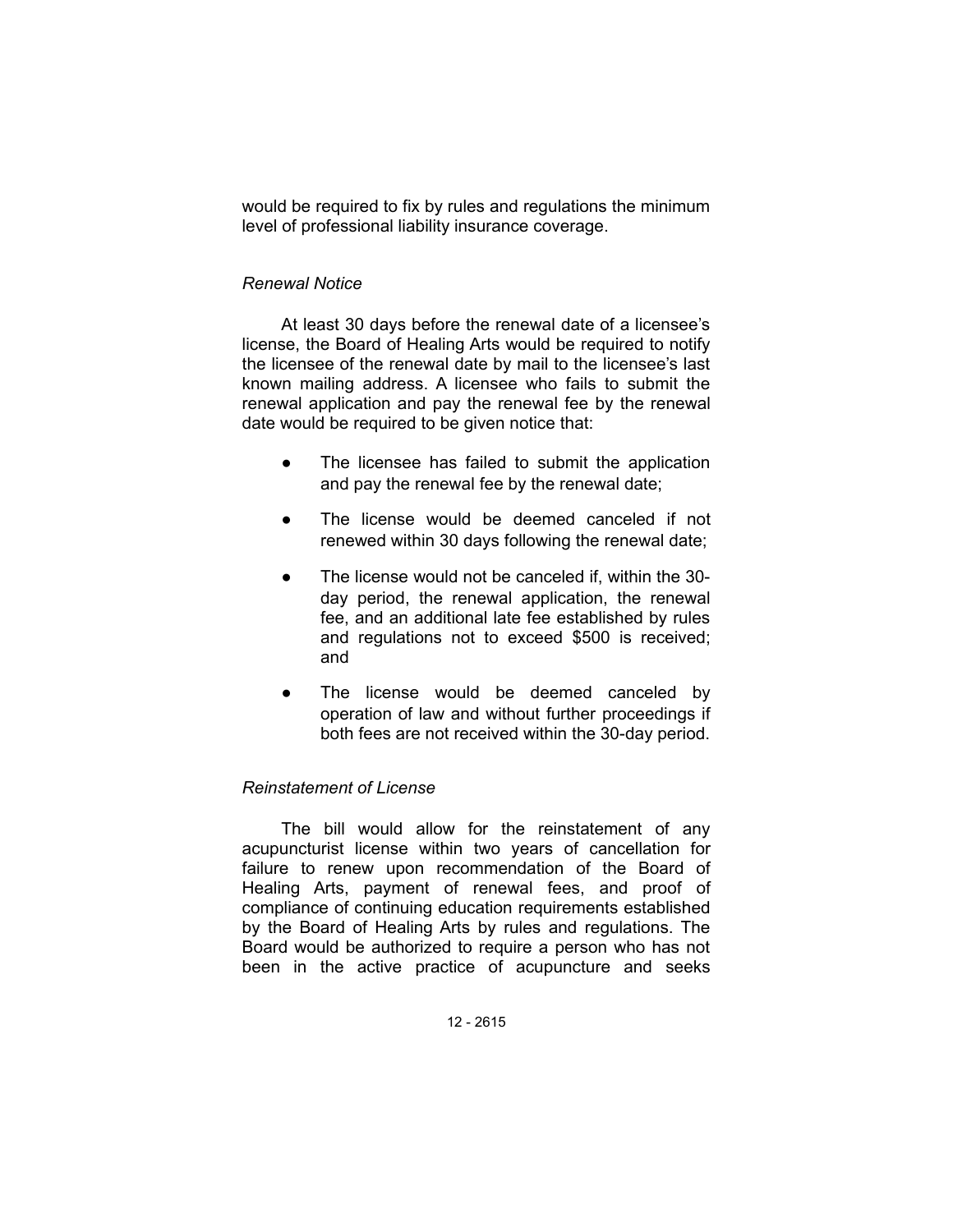reinstatement or has not been engaged in a formal educational program during the two years preceding the application for reinstatement to complete additional testing, training, or education as deemed necessary by the Board of Healing Arts to establish the licensee's present ability to practice with reasonable skill and safety.

### *Exempt License*

The bill would create a designation of an exempt license. The Board of Healing Arts would be authorized to issue an exempt license to any licensee who makes written application on a form provided by the Board and pays the fee established by the fees section of the bill. The Board of Healing Arts would be authorized to issue an exempt license to a person who is not regularly engaged in the practice of acupuncture in the state and who does not hold oneself out as being professionally engaged in such practice. An exempt licensee would be entitled to all privileges attendant to the practice of acupuncture for which the license is issued. An exempt license could be renewed and would be subject to all provisions of the Acupuncture Practice Act, except as otherwise provided.

The Board of Healing Arts would be authorized to require the holder of an exempt license to provide evidence of satisfactory completion of continuing education requirements, which would be required to be established by rules and regulations of the Board.

An exempt licensee would be allowed to apply for an active license to regularly engage in the active practice of acupuncture upon filing a written application with the Board of Healing Arts on a form provided by the Board of Healing Arts and submission of the license fee established in the fees section of the bill. The Board would be required to adopt rules and regulations establishing appropriate continuing education requirements for exempt licensees whose license has been exempt for less than two years to become licensed to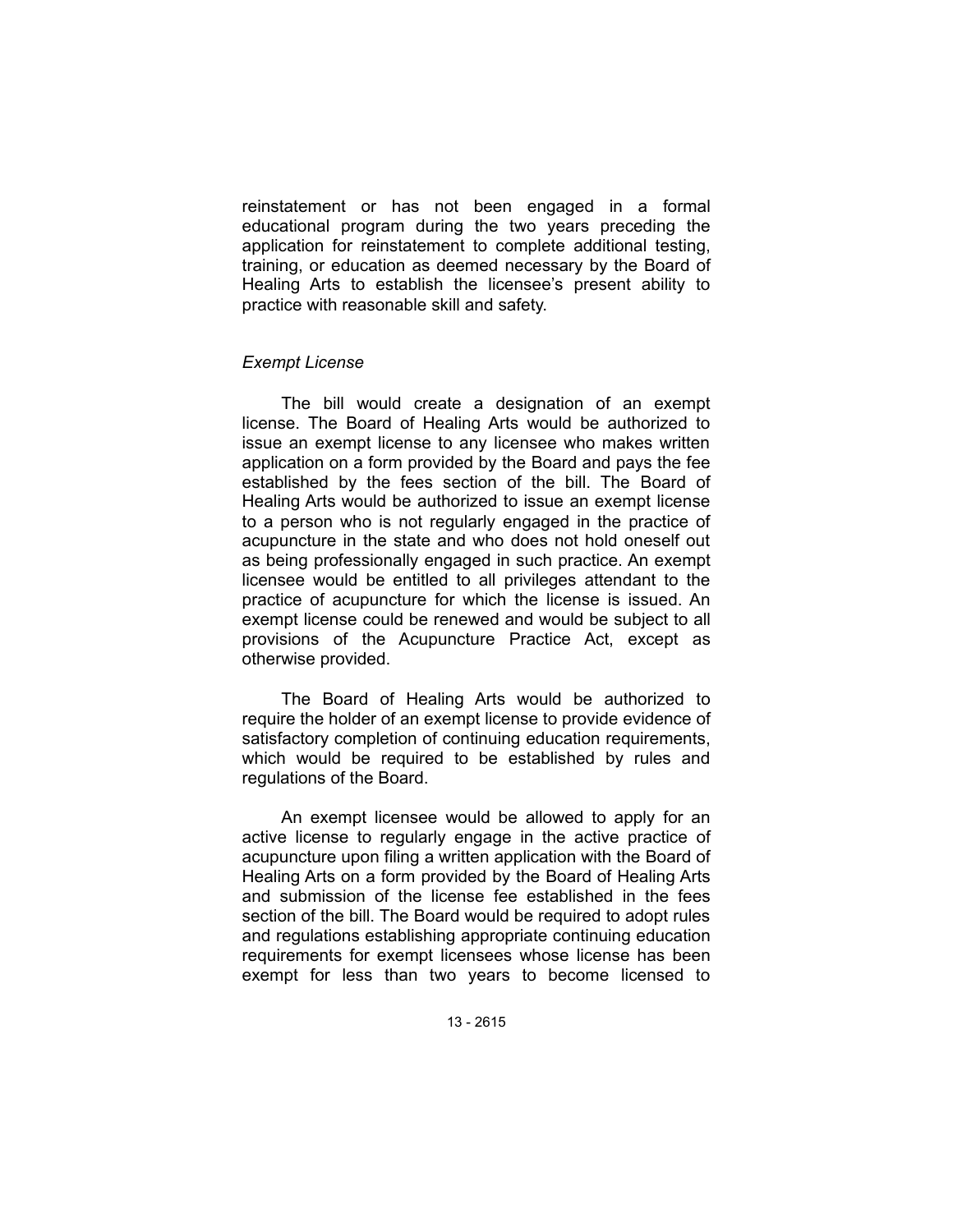regularly practice acupuncture in the state. For a licensee whose license has been exempt for more than two years and has not been in the active practice of acupuncture since the license has been exempt, the Board of Healing Arts would be authorized to require completion of such additional testing, training, or education as the Board would deem necessary to establish the licensee's present ability to practice with reasonable skill and safety. A person holding an exempt license would not be prohibited from serving as a paid employee of a local health department or an indigent health care clinic.

### *Inactive License*

Effective on and after July 1, 2017, the bill would create the designation of an inactive license, which may be issued by the Board of Healing Arts upon written application and payment of the requisite fee. The bill would allow the Board to issue an inactive license only to persons who are not regularly engaged in the practice of acupuncture in the state and do not hold themselves out to the public as being professionally engaged in such practice. The holder of an inactive license would not be entitled to practice acupuncture in the state. Provisions would be made for the renewal of an inactive license, and an inactive licensee would be subject to all provisions of the Acupuncture Practice Act, unless otherwise noted. A holder of an inactive license would not be required to submit evidence of completion of the continuing education requirements.

An inactive licensee would be allowed to apply for an active license upon filing a written application with the Board of Healing Arts on a form provided by the Board of Healing Arts and submitting the license fee established in the fees section of the bill. The Board would be required to adopt rules and regulations establishing appropriate continuing education requirements for inactive licensees whose license has been exempt for less than two years to become licensed to regularly practice acupuncture in the state. For a licensee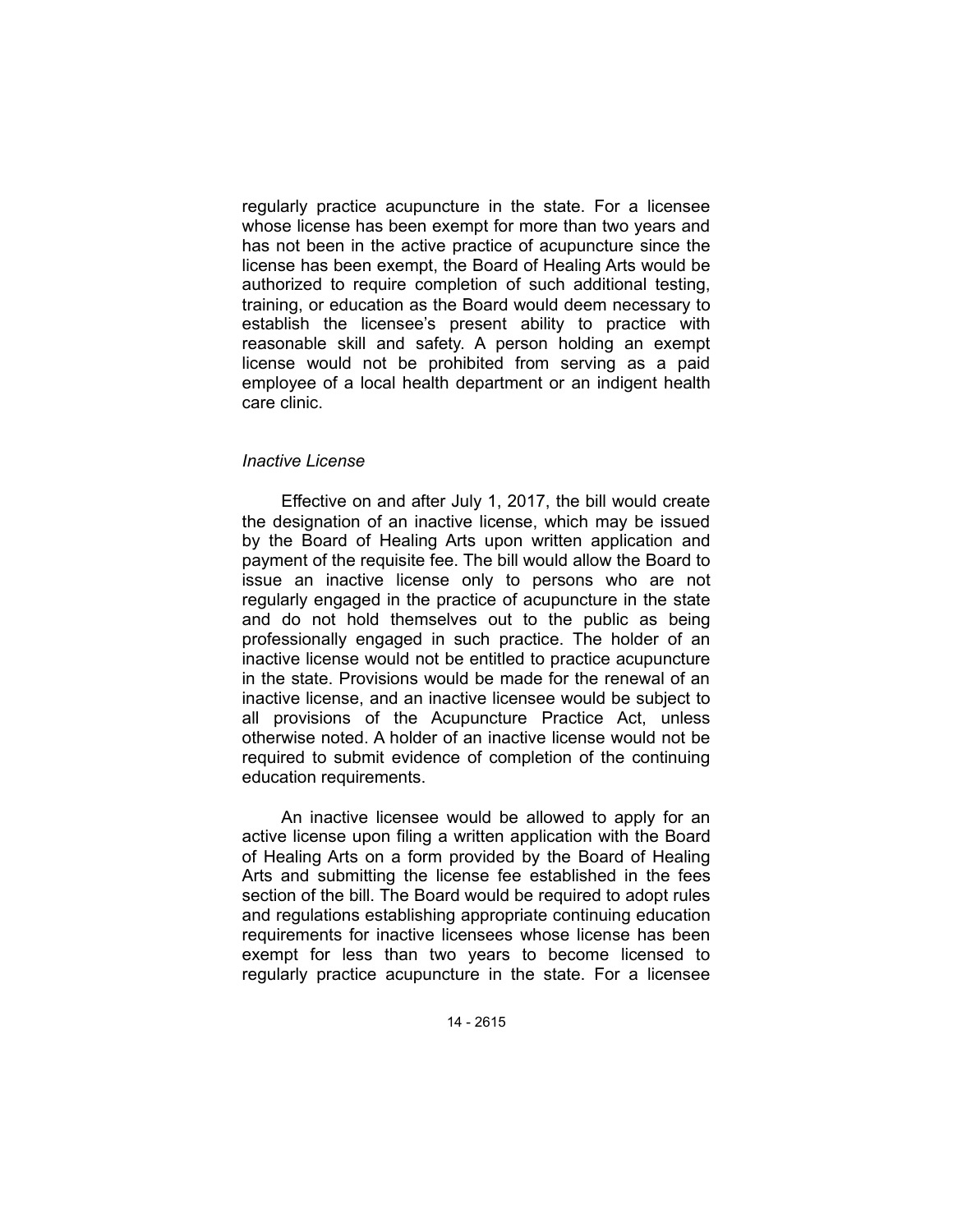whose license has been exempt for more than two years and has not been in the active practice of acupuncture or engaged in a formal education program since the license has been inactive, the Board of Healing Arts would be authorized to require completion of such additional testing, training, or education as the Board would deem necessary to establish the licensee's present ability to practice with reasonable skill and safety.

## *Reinstatement of Revoked License*

The bill would allow a person whose acupuncture license has been revoked to apply for reinstatement after the expiration of three years from the effective date of the revocation. An application for reinstatement would have to be made on a form provided by the Board of Healing Arts and accompanied by the fee set out in the fees section of the bill. The applicant would have to prove by clear and convincing evidence sufficient rehabilitation to justify reinstatement. If the Board does not reinstate a license, the applicant would be ineligible to reapply for reinstatement for three years from the effective date of denial. Proceedings for an application for reinstatement would be conducted according to the Kansas Administrative Procedure Act (KAPA) and reviewable under the Kansas Judicial Review Act (KJRA). The Board of Healing Arts, on its own motion, would be authorized to stay the effectiveness of a revocation order.

## *Fees*

The Board of Healing Arts would be required to charge and collect in advance nonrefundable fees for acupuncturists as established by the Board through rules and regulations in amounts not to exceed the fees specified in the bill.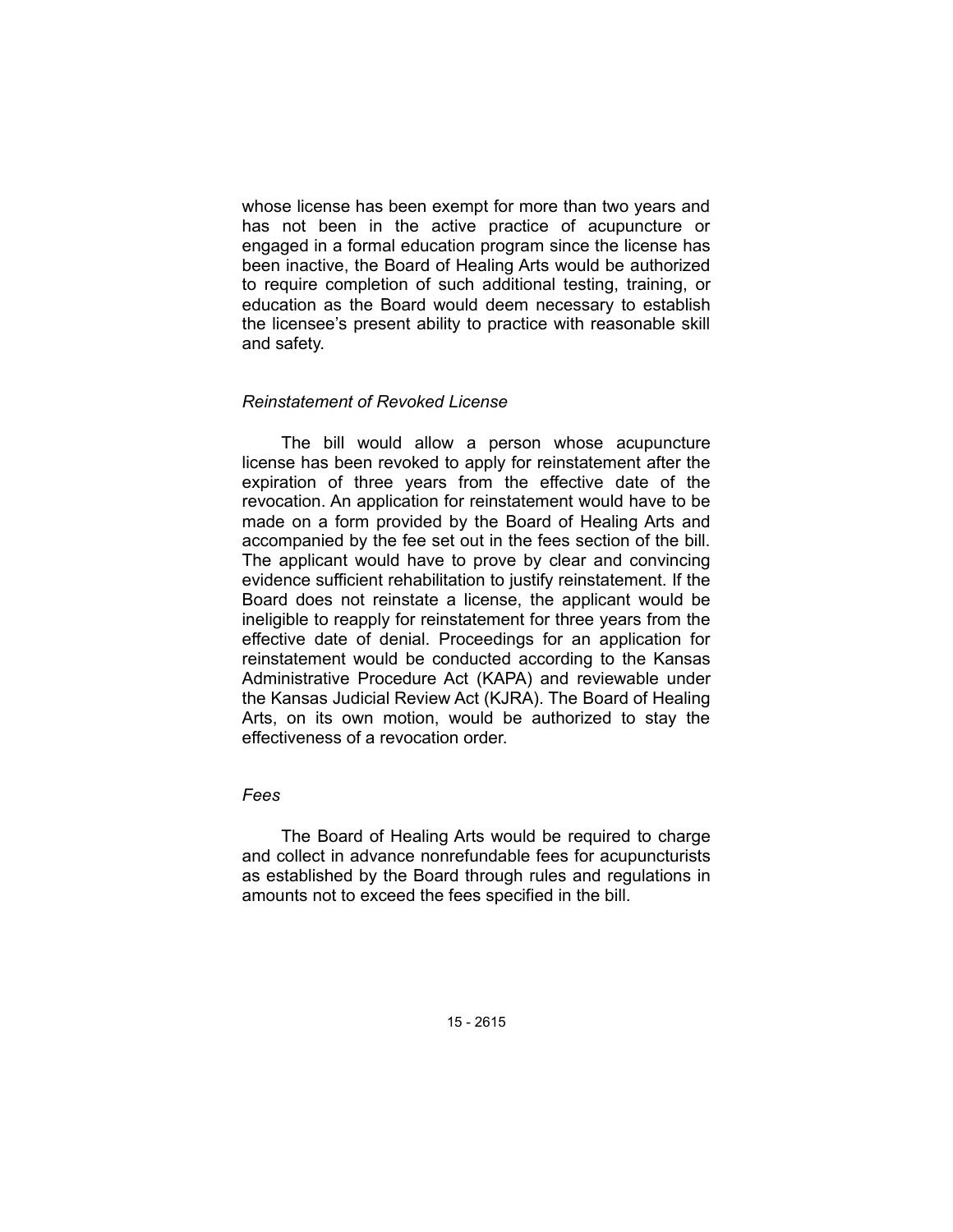## *Deposit of Fees, Charges, and Penalties*

Moneys received by the Board of Healing Arts for fees, charges, and penalties would be deposited in the State Treasury, with 10.0 percent of the amount credited to the State General Fund and the balance credited to the Healing Arts Fee Fund.

# *Acupuncture Advisory Council*

An Acupuncture Advisory Council would be established to assist the Board of Healing Arts in carrying out the provisions of the Acupuncture Practice Act. The Council would consist of five members appointed, as follows:

- The Board of Healing Arts would appoint one member who is a physician licensed to practice medicine and surgery or osteopathy, and the member would serve at the pleasure of the Board of Healing Arts;
- The Governor would appoint three acupuncturists who have at least three years of experience in acupuncture preceding the appointment and are actively engaged in the state in the practice or teaching of acupuncture (at least two of these appointments would be made from a list of four nominees submitted by the Kansas Association of Oriental Medicine). The appointments would be for a term of four years and until a successor has been appointed; and
- One member, appointed by the Governor from the public who is not engaged, directly or indirectly, in the provision of health services.

The bill would require, insofar as possible, that the members appointed to the Council by the Governor be from different geographic areas.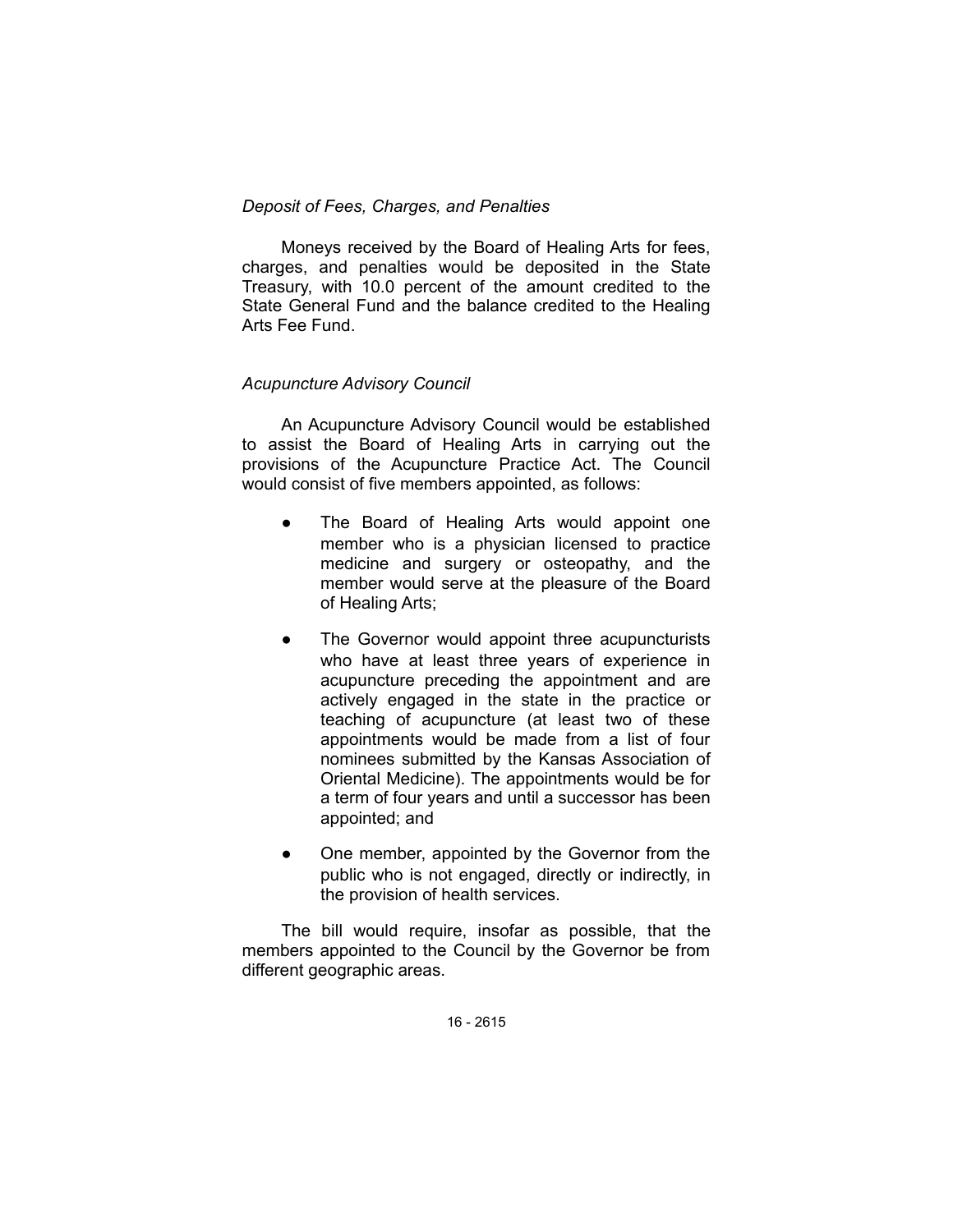The bill would address the filling of vacancies and quorum. The Council would be required to meet at least once each year at a time of its choosing at the Board of Healing Arts' main office and at such other times as may be necessary on the call of the chairperson or on the request of a majority of the Council's members. A majority of the Council would constitute a quorum.

The Board of Healing Arts members would receive compensation for attending the meetings of the Council, or a subcommittee of the Council, as provided in KSA 75-3223(e), from the Healing Arts Fee Fund.

### *Duties of the Council*

The Council would be tasked with advising the Board of Healing Arts regarding examination, licensing and other fees; rules and regulations to be adopted to carry out provisions of the Acupuncture Practice Act; the annual continuing education requirements to maintain an active license; changes and new requirements taking place in the area of acupuncture; and such other duties and responsibilities as the Board of Healing Arts may assign.

## *Duties of the Board of Healing Arts*

The Board of Healing Arts would promulgate rules and regulations necessary to administer the provisions of the Acupuncture Practice Act.

### *Grounds for Disciplinary Action*

Provisions dealing with grounds for disciplinary action and administrative review would take effect on July 1, 2017. The bill would establish 13 grounds for which a licensee's license may be revoked, suspended, limited, or placed on probation, or the licensee publicly censured, or an application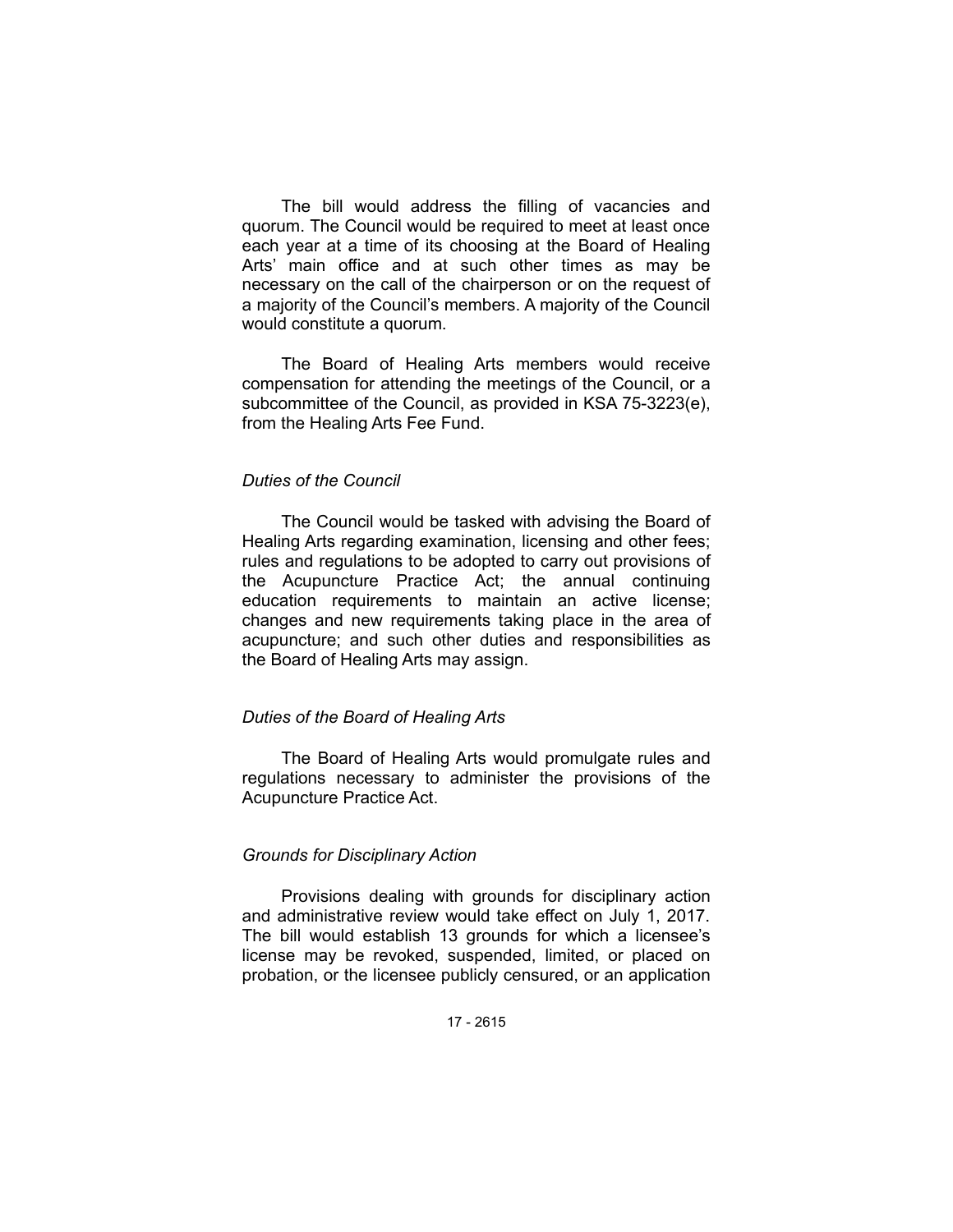for a license or for reinstatement denied. The grounds for disciplinary action outlined in the bill include unprofessional conduct; obtaining a license by means of fraud or misrepresentation in applying for or securing an original, renewal or reinstated license; professional incompetency; felony conviction; violation of any provisions of the Acupuncture Practice Act; violation of a lawful order or rule and regulation of the Board of Healing Arts; failure to report to the Board of Healing Arts information regarding adverse action taken against the licensee; and the inability to practice due to impairment by reason of physical or mental illness, or condition, or use of alcohol, drugs, or controlled substances. The Board would be authorized to take action in accordance with KSA 2015 Supp. 65-2842 when a reasonable suspicion of impairment exists. Information relating to impairment would be confidential and not subject to discovery by or release to any person or entity outside a Board of Healing Arts proceeding. The bill would require the provision regarding confidentiality expire on July 1, 2022, unless the Kansas Legislature reviews and reenacts the provision prior to its expiration date.

The Board of Healing Arts would be authorized to order the denial, refusal to renew, suspension, limitation, probation or revocation of a license, or other sanction on a finding of a violation of the Acupuncture Practice Act. Administrative proceedings would be conducted in accordance with KAPA and reviewable under KJRA.

## *Board of Healing Arts Jurisdiction in Disciplinary Actions*

The bill would grant the Board of Healing Arts jurisdiction in proceedings for disciplinary action against any licensee practicing under the Acupuncture Practice Act, and such action would be required to comply with KAPA. Before or after formal charges have been filed, the bill would authorize the Board and licensee to enter into a stipulation that would be binding on both parties. An enforcement order based on a stipulation would allow for the ordering of any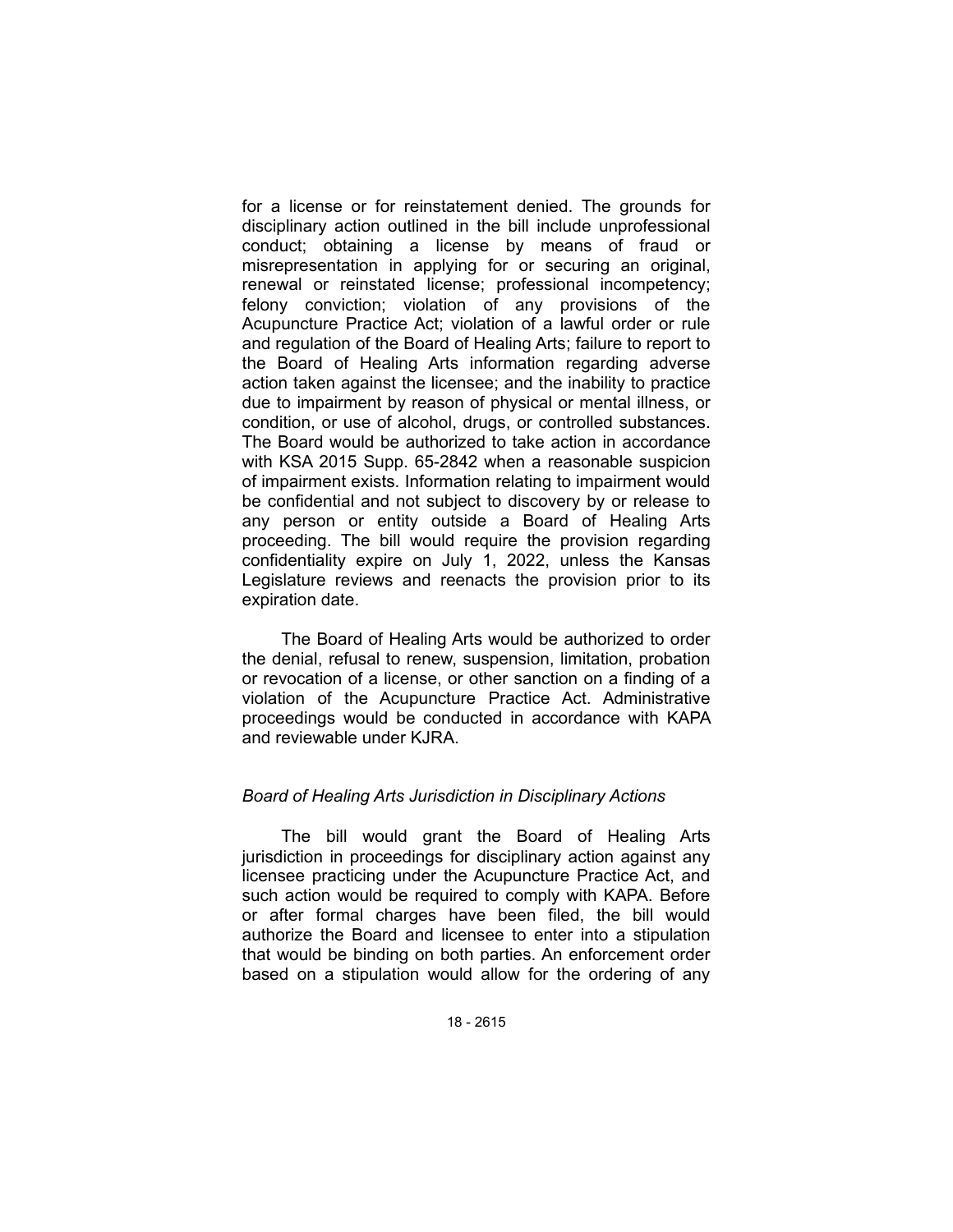disciplinary action. Additionally, the Board of Healing Arts would be authorized to temporarily suspend or temporarily limit the license of any licensee in accordance with the emergency adjudicative proceedings provisions under KAPA if the Board determines grounds exist for disciplinary action and the licensee's continuation of practice would constitute imminent danger to public health and safety. Judicial review and civil enforcement of any agency actions under the Acupuncture Practice Act would be in accordance with KJRA.

#### *Non-Disciplinary Resolution*

The Board of Healing Arts or a committee of the Board would be authorized to implement non-disciplinary resolutions concerning a licensed acupuncturist consistent with KSA 2015 Supp. 65-2838a.

### *Assessment of a Civil Fine*

The Board of Healing Arts, in addition to any other penalty prescribed by the Acupuncture Practice Act, would be authorized to assess a civil fine against a licensee for violation of such Act, after proper notice and an opportunity for the licensee to be heard. The civil fine would not exceed \$2,000 for the first violation, \$5,000 for the second violation, and \$10,000 for the third and for each subsequent violation. All civil fines collected would be deposited in the State Treasury to the credit of the State General Fund. Fines collected under this section would be considered administrative fines pursuant to federal law (11 USC § 523).

## *Confidentiality of Complaint Information*

Any complaint or report, record or other information relating to a complaint in the possession of the Board of Healing Arts would be deemed confidential and disclosure by the Board in a manner which identifies or enables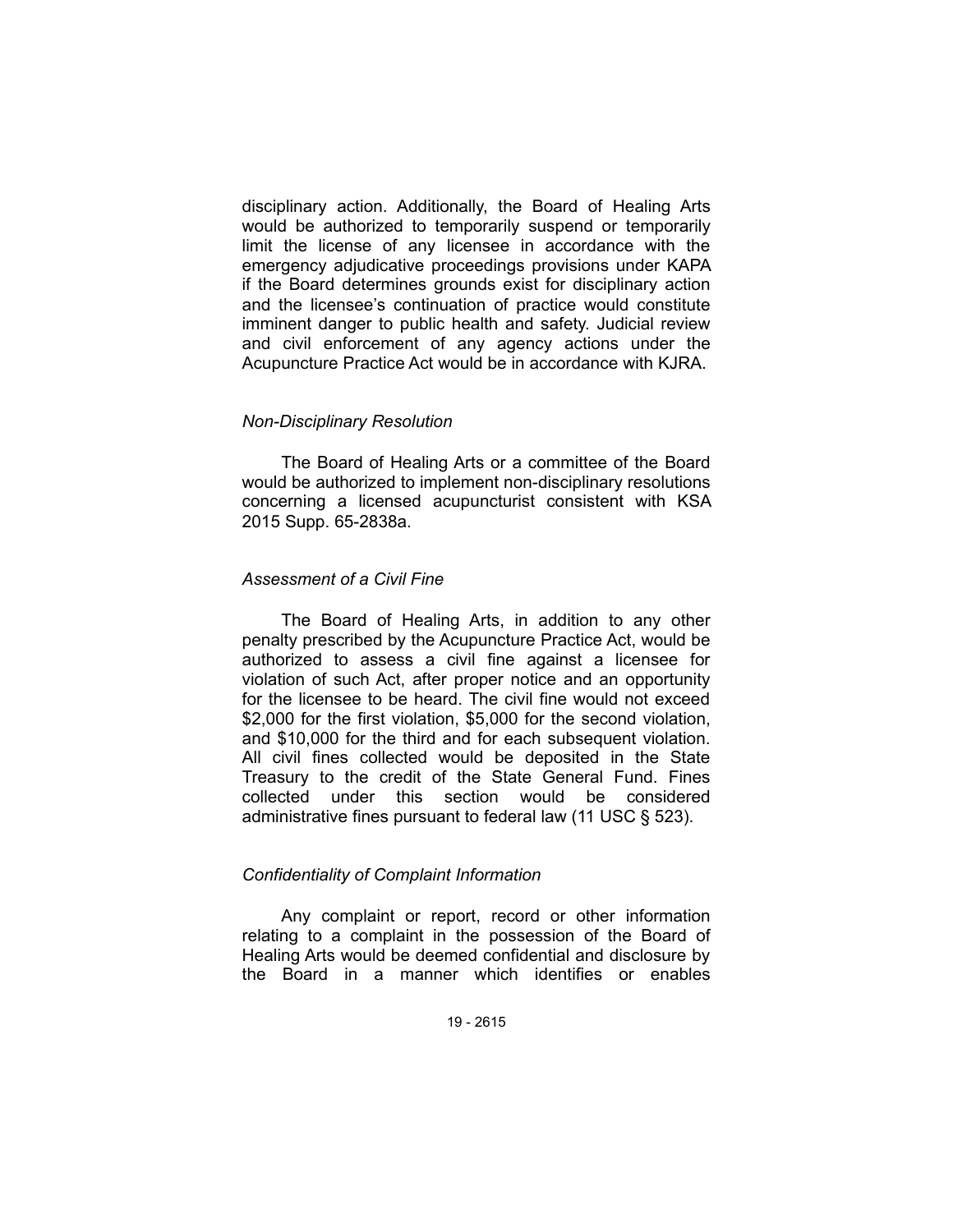identification of the person who is the subject or source of the information would be prohibited, except the disclosure would be permitted as specifically outlined in the bill. Re-disclosure by an agency authorized to receive the information disclosed by the Board of Healing Arts would be prohibited unless otherwise authorized by law. These provisions regarding confidentiality would expire on July 1, 2022, unless the Kansas Legislature reviews or reenacts the provisions before their expiration.

### *Protection from Civil Damages for Good Faith Reporting*

No person reporting in good faith to the Board of Healing Arts concerning alleged incidents of malpractice or the qualifications, fitness or character of or disciplinary action taken against a person licensed, registered or certified by the Board would be subject to a civil action for damages as a result of reporting the information. Likewise, any state, regional, or local association composed of persons licensed to practice acupuncture and the individual members of any associated committees, which in good faith investigates or communicates the same type of information regarding a licensee, would be immune from liability in a civil action based on the information disclosed in good faith.

## *Patient Confidentiality*

Effective July 1, 2017, confidential relations and communications between a licensed acupuncturist and a patient would be on the same basis as that provided by law between a physician and a patient.

#### *Injunctions*

On and after July 1, 2017, the Board of Healing Arts would be authorized to seek an injunction against any person violating the provisions of the Acupuncture Practice Act,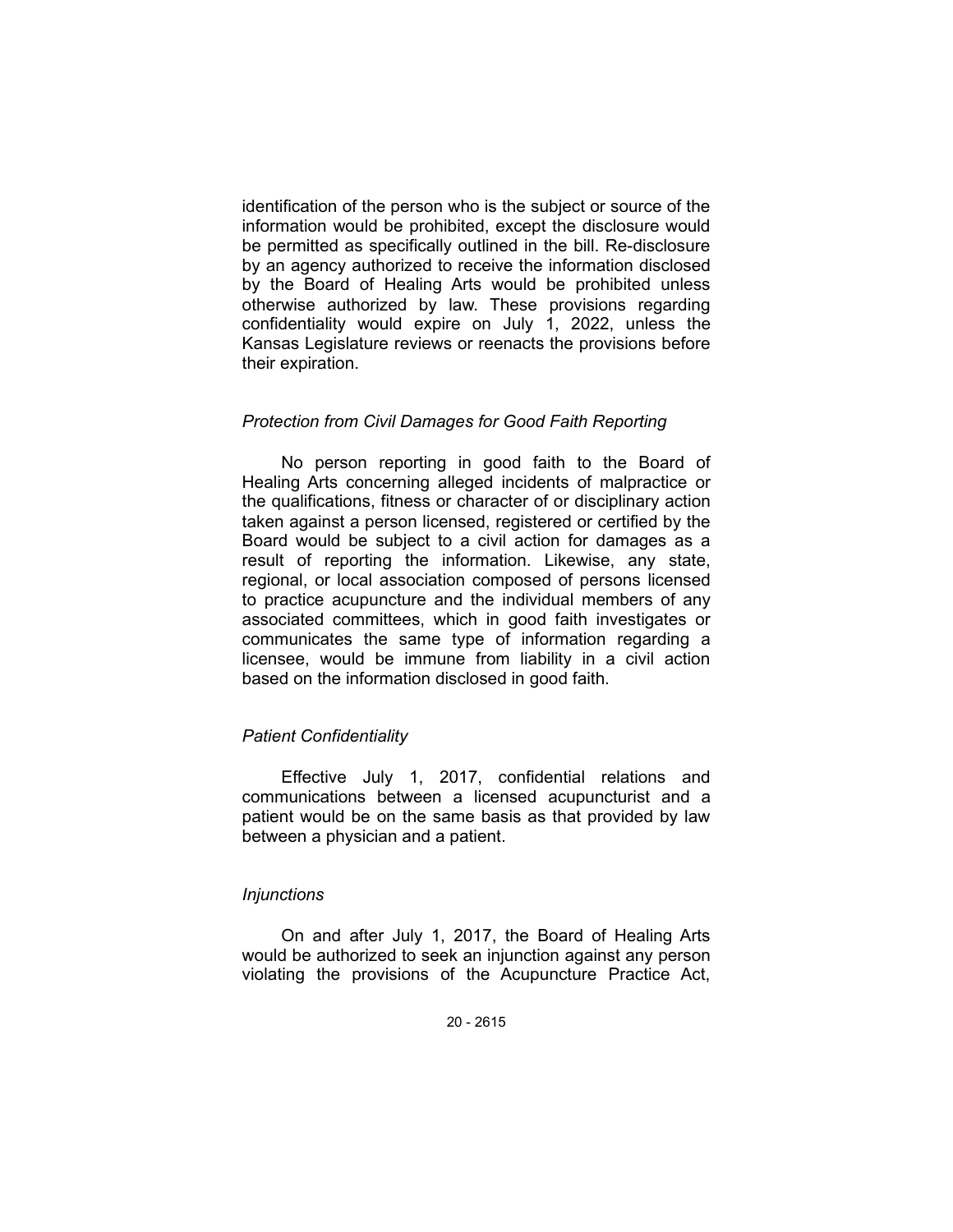without regard to whether proceedings have been or may be instituted before the Board or criminal proceedings have been or will be instituted.

### *Severability Clause*

If any provision of the Acupuncture Practice Act or its application to any person or circumstance is held invalid, such invalidity would not affect the remainder of the provisions or applications of such Act, which could be given effect without the invalid provision or application. Accordingly, the provisions of the Acupuncture Practice Act would be considered severable.

## *Exclusion from the Practice of Healing Arts*

The bill would add acupuncturists licensed and practicing in accordance with the Acupuncture Practice Act, amendments to such Act, rules and regulations adopted, and their interpretations by the Kansas Supreme Court to the list of persons not included in the practice of healing arts.

## *Physical Therapy Practice Act Amendments*

The Board of Healing Arts would be required to adopt rules and regulations establishing minimum education and training requirements for the practice of dry needling by a licensed physical therapist. The bill also would replace references to "Article 29 of Chapter 65 of the *Kansas Statutes Annotated*, and amendments thereto" with "the Physical Therapy Practice Act."

Dry needling would be added to the definition of "physical therapy." The bill would define "dry needling" to mean "a skilled intervention using a thin filiform needle to penetrate into or through the skin and stimulate underlying myofascial trigger points or muscular or connective tissues for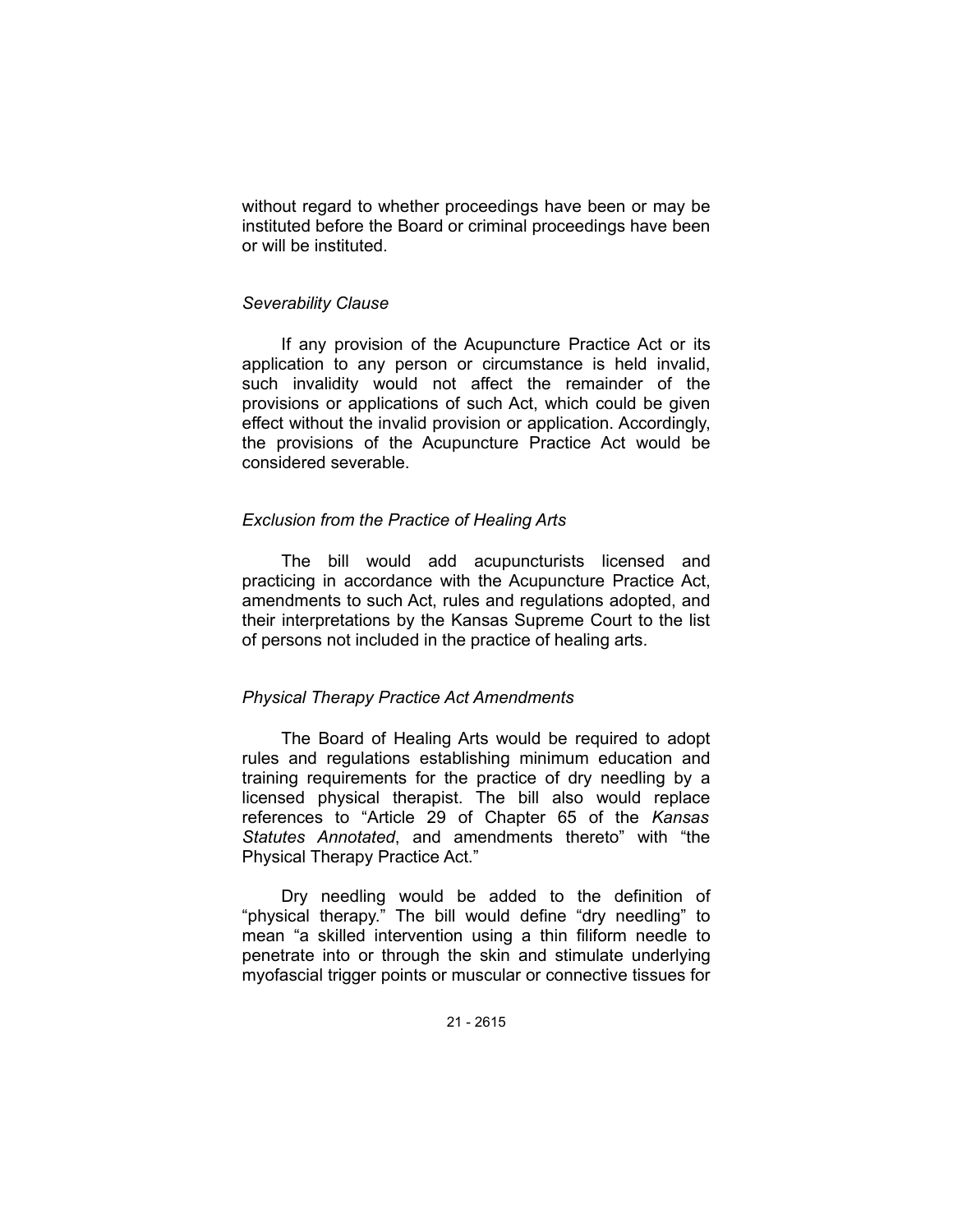the management of neuromuscular pain or movement impairments."

Additionally, the bill would exempt from the Physical Therapy Practice Act licensed acupuncturists practicing their profession, when licensed and practicing in accordance with the Acupuncture Practice Act. The licensed acupuncturist exemption would take effect and be in force on and after July 1, 2016.

### **Behavioral Sciences Regulatory Board**

The bill would standardize regulatory statutes administered by the Behavioral Sciences Regulatory Board (BSRB) that apply to psychologists, professional counselors, social workers, addiction counselors, and marriage and family therapists. The provisions that would be standardized pertain to licensure by reciprocity, the reasons for disciplinary action against a licensee, and the licensure fees charged by the BSRB. The bill would allow the BRSB to require fingerprinting and background checks on licensees; place licensed psychologists and social workers under the KAPA; establish supervisory training standards for professional counselors and marriage and family therapists; and create a new category of licensure for Masters Level Addiction Counselors. Additionally, the bill would require a two-thirds majority vote of the BSRB to issue or reinstate the license of an applicant with a felony conviction. The bill also would update several statutes by deleting the terms "state certified alcohol and drug abuse counselor" and "counselor" from applicable statutes, and inserting "licensed addiction counselor," "licensed master's addiction counselor," and "licensed clinical addiction counselor" into applicable statutes. Additionally, the bill would grandfather credentialed or registered alcohol and other drug counselors who comply with specific requirements prior to July 1, 2017. Specific bill details follow.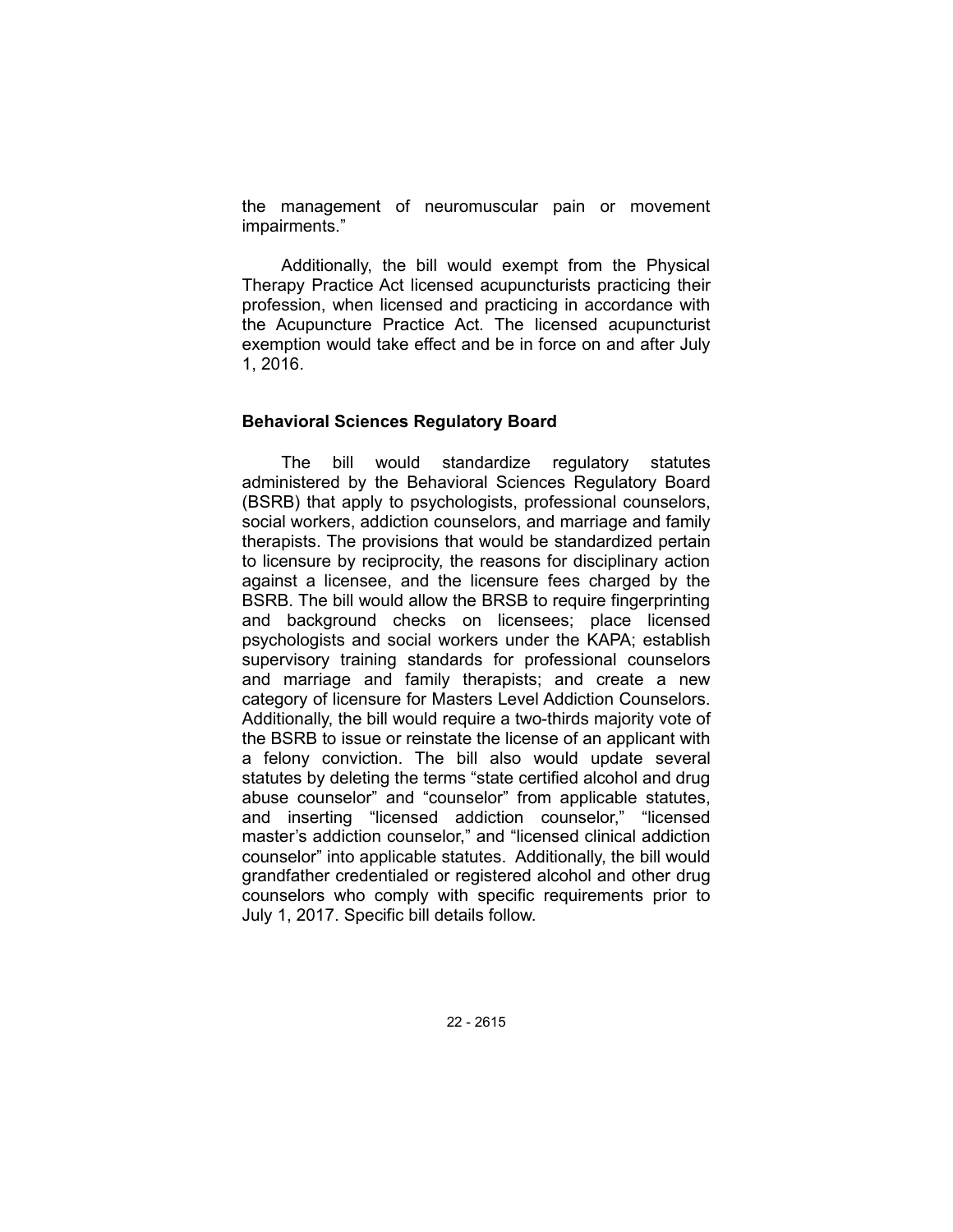## *Fingerprinting and Background Checks*

The bill would allow the BSRB to require a person be fingerprinted and submit to a national criminal history record check as part of an original application for or reinstatement of any license, registration, permit, or certificate or in connection with any investigation of any holder of a license, registration, permit, or certificate. The BSRB would be authorized to submit the fingerprints to the Kansas Bureau of Investigation and the Federal Bureau of Investigation for a state and national criminal history record check. The BSRB would be allowed to use the information obtained from fingerprinting and the criminal history to verify the identification of the person and to officially determine the qualifications and fitness of the person to be issued or to maintain a license, registration, permit, or certificate.

Local and state law enforcement officers and agencies would be required to assist the BSRB in taking and processing the applicant fingerprints and would be required to release all records of adult convictions and non-convictions and adult convictions or adjudications of another state or country to the BSRB. The BSRB would be authorized to fix and collect a fee in an amount equal to the cost of fingerprinting and the criminal history record check. The funds collected would be credited to the BSRB Fee Fund.

## *Change of Address Notice*

A licensee would be required to notify the BSRB within 30 days after any change of permanent address.

# *Licensure by Reciprocity*

The bill would amend the requirements for licensure by reciprocity to require the applicant to demonstrate registration, certification, or licensure to practice from another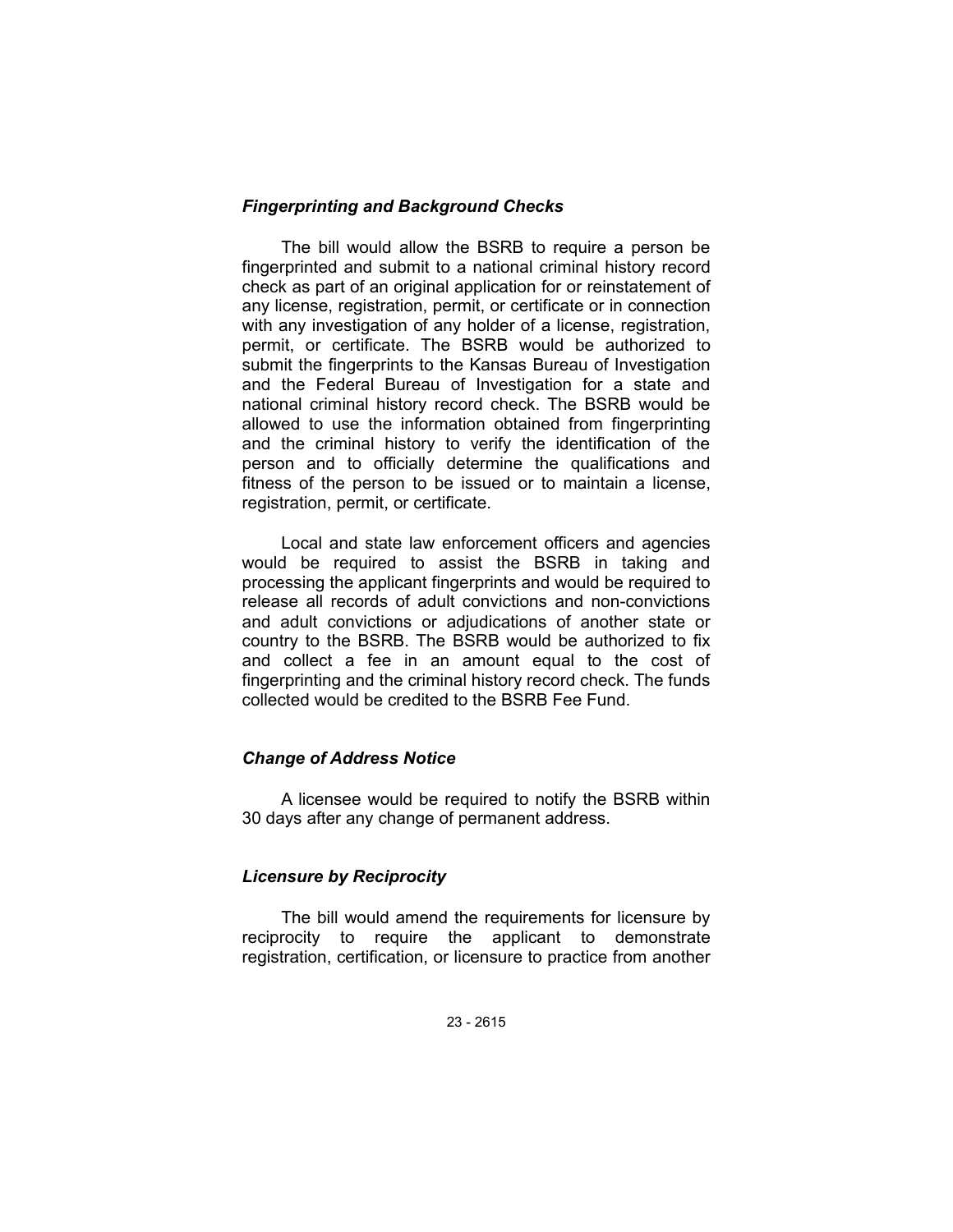jurisdiction for at least 60 of the last 66 months immediately preceding the application.

## *Fees*

The bill would make the fixing of fees through the rules and regulations process by the BSRB permissive, allowing for the elimination of a fee. The fee for the licensure of a clinical professional counselor would be set at not more than \$175 and maximum fees would be established for reinstatement and replacement of license and for a wallet card license.

The bill would remove the ceiling on the examination fees and would allow the licensee to pay the fees directly to the exam company.

## *Disciplinary Action*

The bill would make changes to the reasons to deny, suspend, revoke, or censure a licensee to standardize such disciplinary action across all professions. The changes made in the disciplinary action across the professions would include:

Allowing the BSRB to impose a fine not to exceed \$1,000 per violation for the itemized violations cited in the bill;

Defining incompetence as:

- One or more instances involving failure to adhere to the applicable standard of care to a degree that constitutes gross negligence, as determined by the BSRB;
- Repeated instances involving failure to adhere to the applicable standard of care to a degree that constitutes ordinary negligence, as determined by the BSRB; or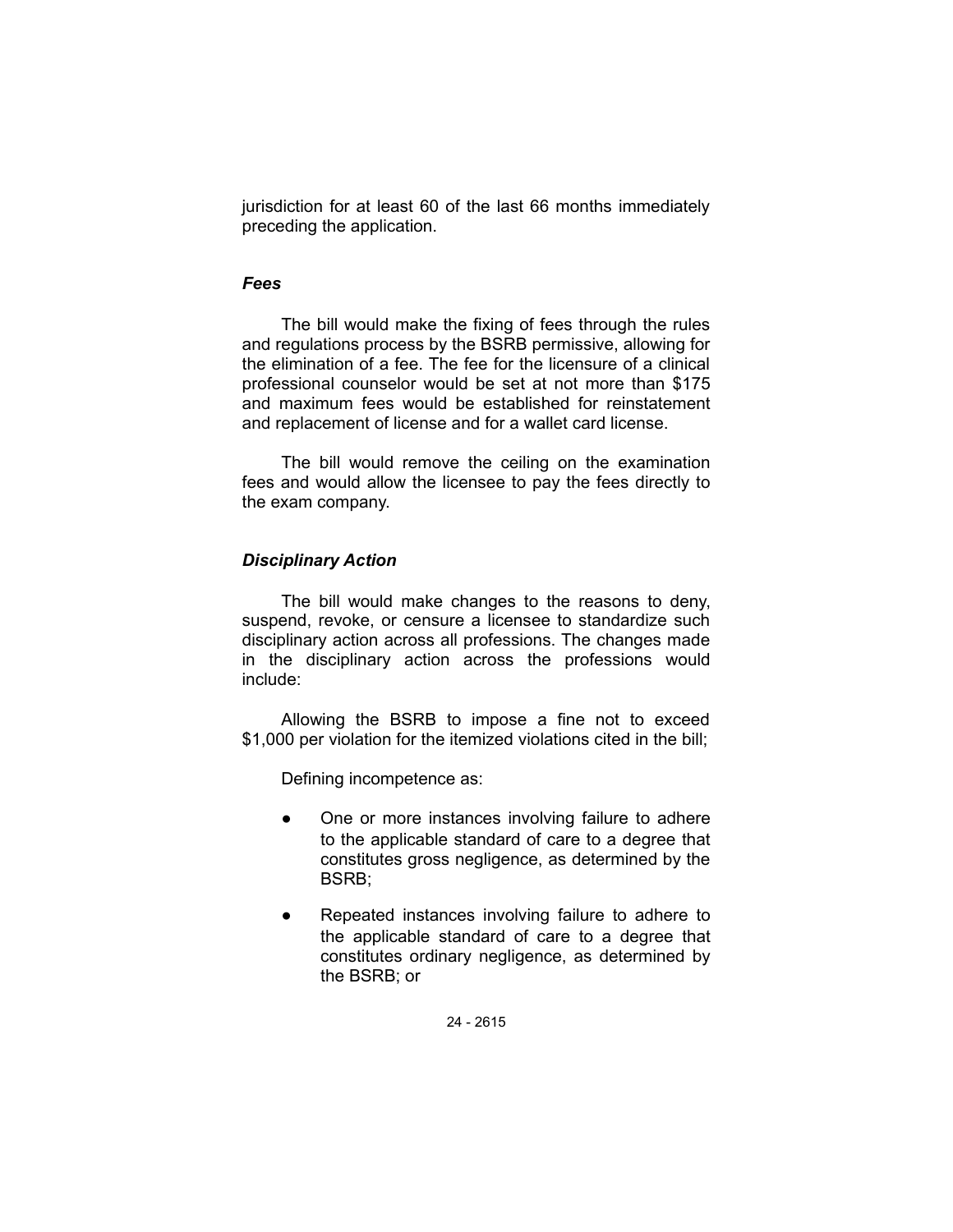- A pattern of practice or other behavior that demonstrates a manifest incapacity or incompetence to practice;
- Failure to demonstrate sufficient rehabilitation to merit the public trust after a conviction for a felony offense, a misdemeanor against persons, or being currently listed on a child abuse registry or an adult protective services registry as the result of a substantiated finding of abuse or neglect;
- Requiring a two-thirds majority vote of the BSRB for the issuance of a new license or reinstatement of a revoked or suspended license for a licensee or applicant for licensure with a felony conviction; and
- Providing for administrative proceedings and disciplinary actions regarding licensure for licensed psychologists and social workers to be conducted in accordance with KAPA.

# *Supervisory Training Standards*

Effective July 1, 2017, licensed professional counselors and marriage and family therapists providing postgraduate supervision for those working toward clinical licensure would be required to be BSRB-approved clinical supervisors. The bill would establish application procedures for obtaining this approval. Each applicant would be required to provide evidence of training and practice with no disciplinary action prohibiting providing clinical supervision, and have completed coursework related to the enhancement of supervision skills approved by the BSRB or completed the minimum number of continuing education hours related to the enhancement of supervision skills approved by the BSRB. The continuing education requirement would include at least three hours related to the enhancement of supervisory skills, with at least one hour focusing on the ethics of supervision.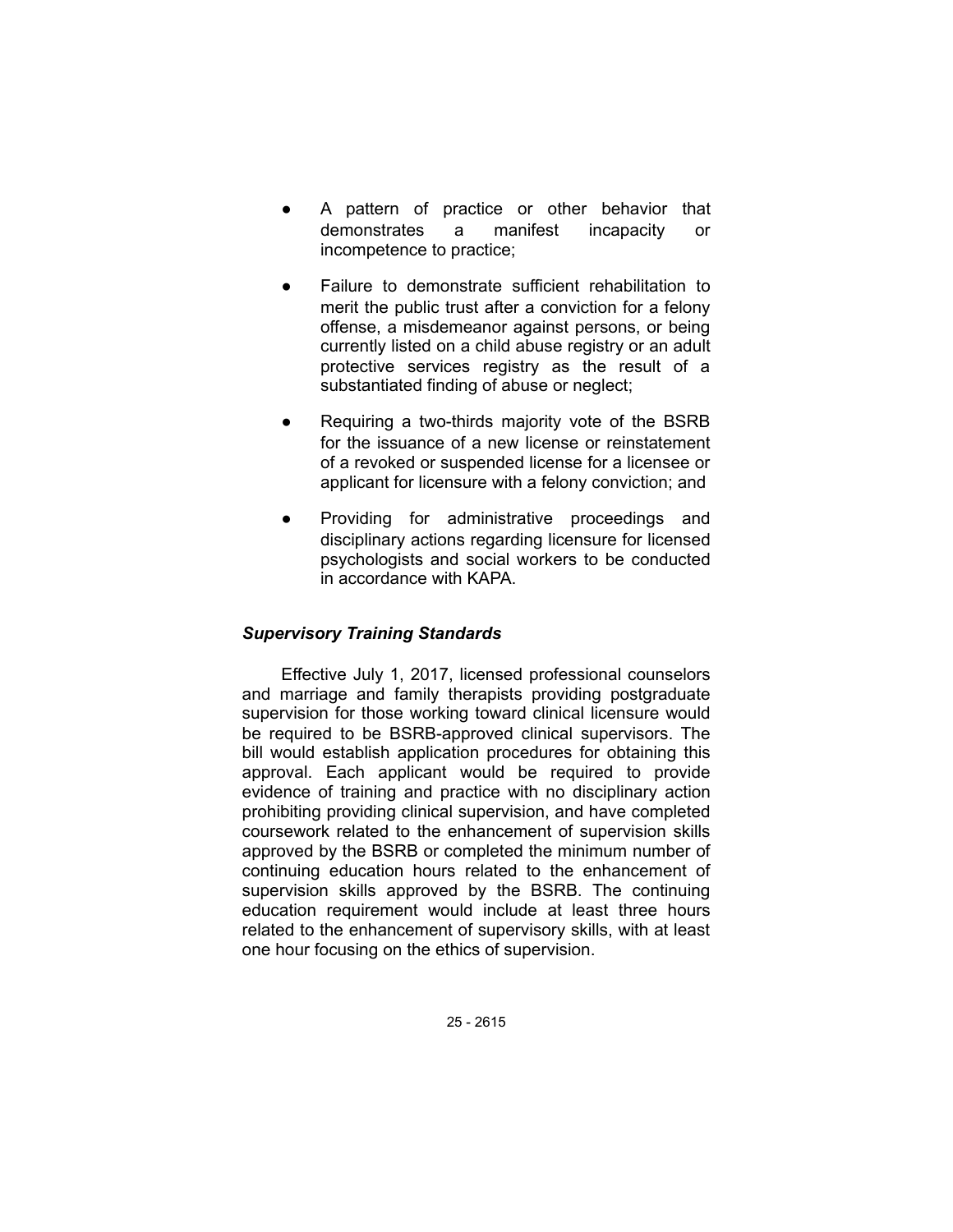## *Licensed Master's Addiction Counselors*

The bill would create a new category of Licensed Master's Addiction Counselor. The term would be defined as a person who engages in the practice of addiction counseling limited to substance use disorders and who is licensed under the Addiction Counselor Licensure Act. The person would be allowed to diagnose substance use disorders only under the direction of a licensed clinical addiction counselor, a licensed psychologist, a person licensed to practice medicine and surgery, or a person licensed to provide mental health services as an independent practitioner and whose licensure allows for the diagnosis and treatment of substance use disorders or mental disorders.

Effective September 1, 2016, no person would be allowed to engage in the practice of addiction counseling or represent oneself as a licensed master's addiction counselor, a master's addiction counselor, master's substance abuse counselor, or a master's alcohol and drug counselor without having first obtained a license as a master's addiction counselor.

The requirements for licensure as a master's addiction counselor would be established by the bill, as follows:

- Meets the following requirements:
	- Attained the age of 21;
	- Completed at least a master's degree from an addiction counseling program approved by the BSRB; completed at least a master's degree from a college or university approved by the BSRB (as part of or in addition to the master's degree coursework, the applicant also has completed a minimum number of semester hours of coursework supporting the diagnosis and treatment of substance use disorders as approved by the BRSB); or currently is licensed in Kansas as a licensed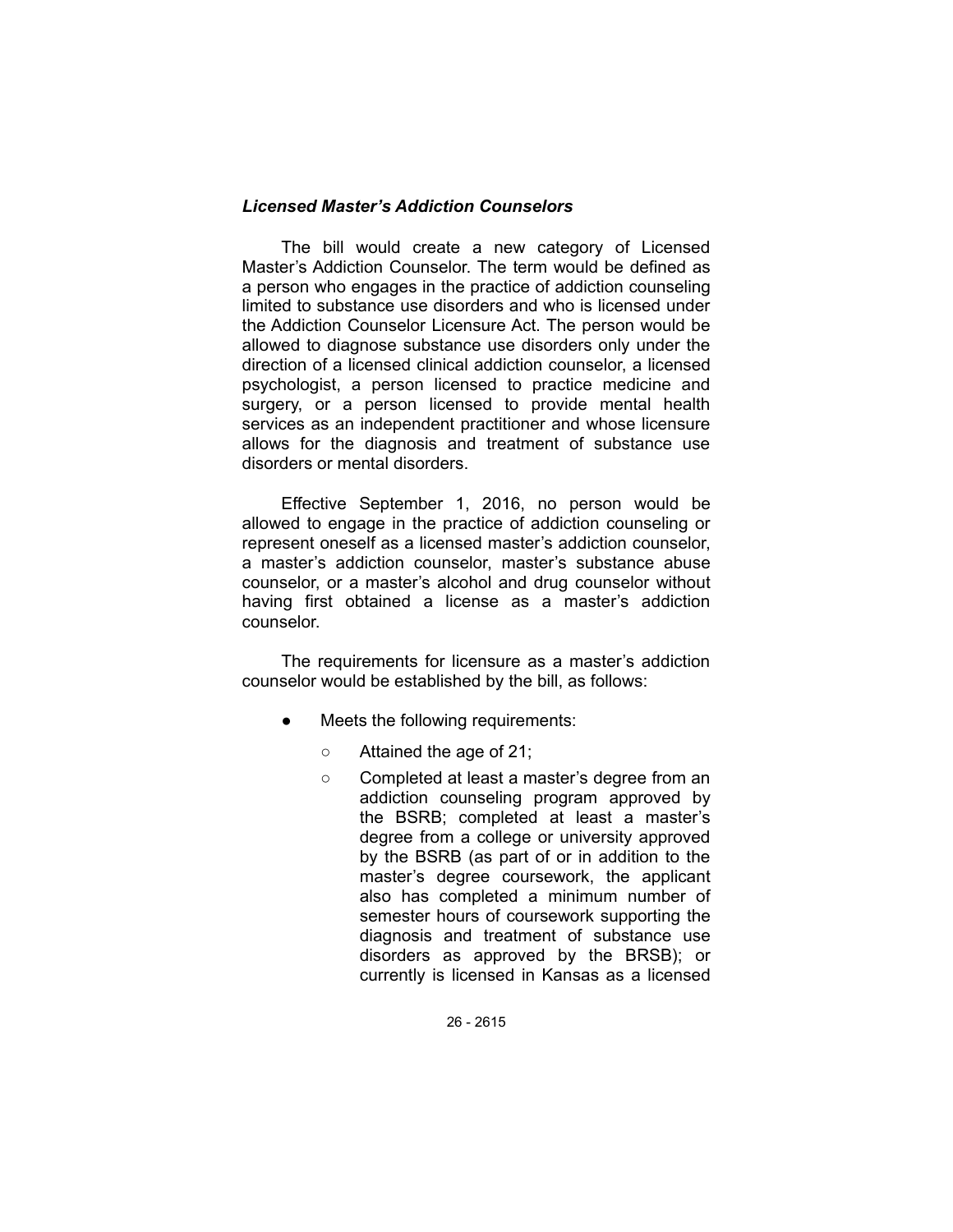master social worker, licensed professional counselor, licensed marriage and family therapist or licensed master's level psychologist;

- Passed an examination approved by the BSRB;
- Satisfied the BSRB that the applicant is a person who merits the public trust; and
- Paid the requisite application fee; or
- Meets the following requirements:
	- On or before July 1, 2016, holds an active license by the BSRB as an addiction counselor and completed at least a master's degree in a related field; and
	- Completed six hours of continuing education in the diagnosis and treatment of substance use disorders during the three years immediately preceding the application date.

A licensed master's addiction counselor would be authorized to use the initials LAC or LMAC to designate that profession.

The bill would make provisions for a temporary license to practice as a licensed master's addiction counselor for persons waiting to take the examination for such licensure.

The requirement to practice only in a facility licensed by the Kansas Department for Aging and Disability Services would be eliminated by the bill.

## *Temporary Licenses for Psychologists*

A temporary license not to exceed two years would be allowed to be issued to persons who have completed all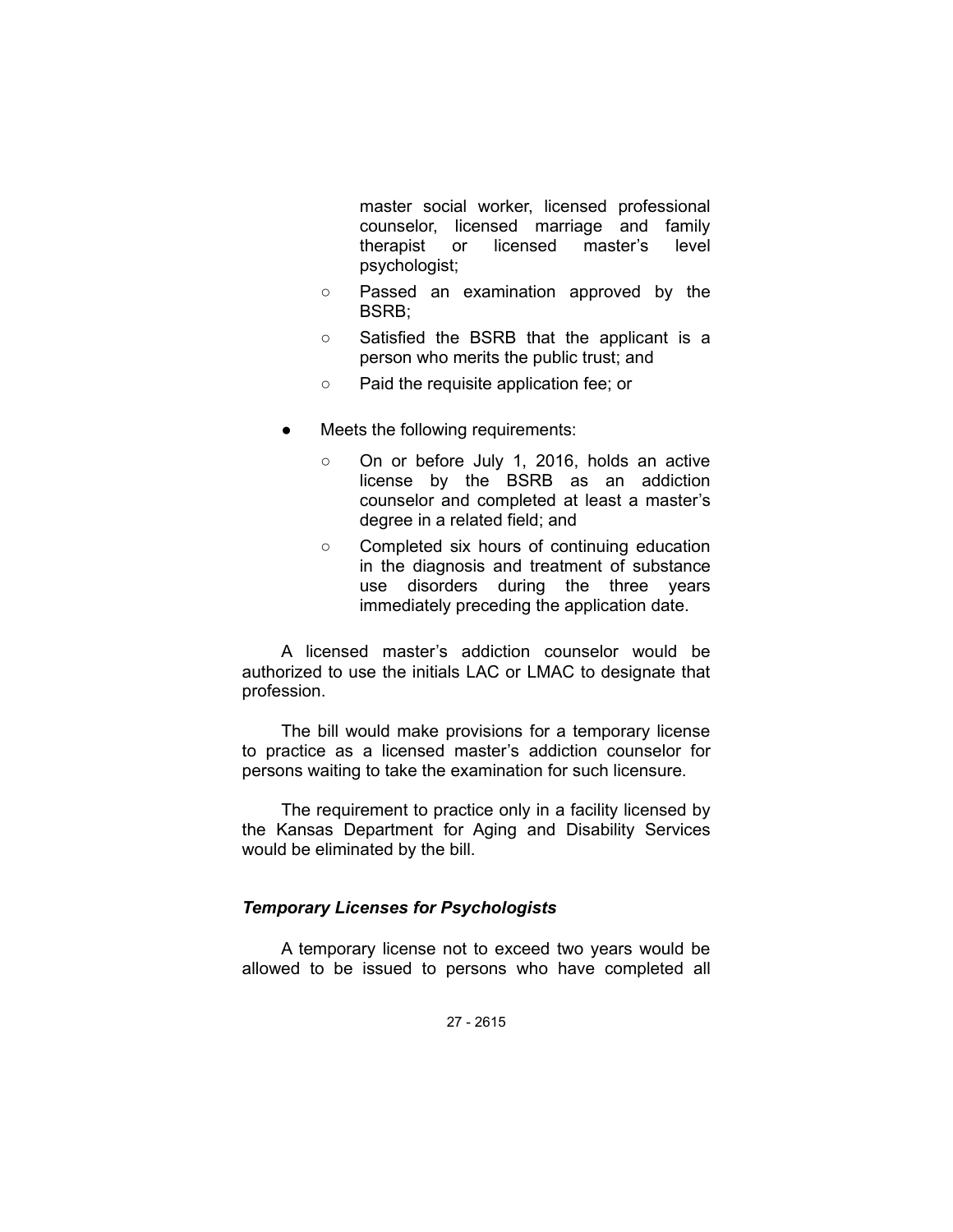requirements for a doctoral degree approved by the BSRB but have not received such degree conferral and who provide documentation of such completion.

## *BSRB Duties*

The bill would clarify the duties, powers, and functions of the BSRB as involving the regulation of individuals under the Social Workers Licensure Act, the Licensure of Master's Level Psychologists Act, the Applied Behavior Analysis Licensure Act, the Marriage and Family Therapists Licensure Act, and the Addiction Counselor Licensure Act.

### **Interstate Medical Licensure Compact**

The bill would allow Kansas to join the Interstate Medical Licensure Compact (Compact). The Compact would be governed by the Interstate Medical Licensure Compact Commission (Commission) and the Commission would have the authority to develop rules to implement the provisions of the Compact. Once effective, the Compact would remain in force unless a member state withdraws from the Compact by repealing the statute that enacted the Compact into law; however, the withdrawal would not take effect until one year after the effective date of such statute and until written notice of the withdrawal has been given to the governor of each other member state.

The bill would establish the 24 sections of the Compact as follows:

## *Compact Section 1 – Purpose*

The purpose of the Compact would be for the member states of the Compact to develop a comprehensive process that complements the existing licensing and regulatory authority of state medical boards and would provide a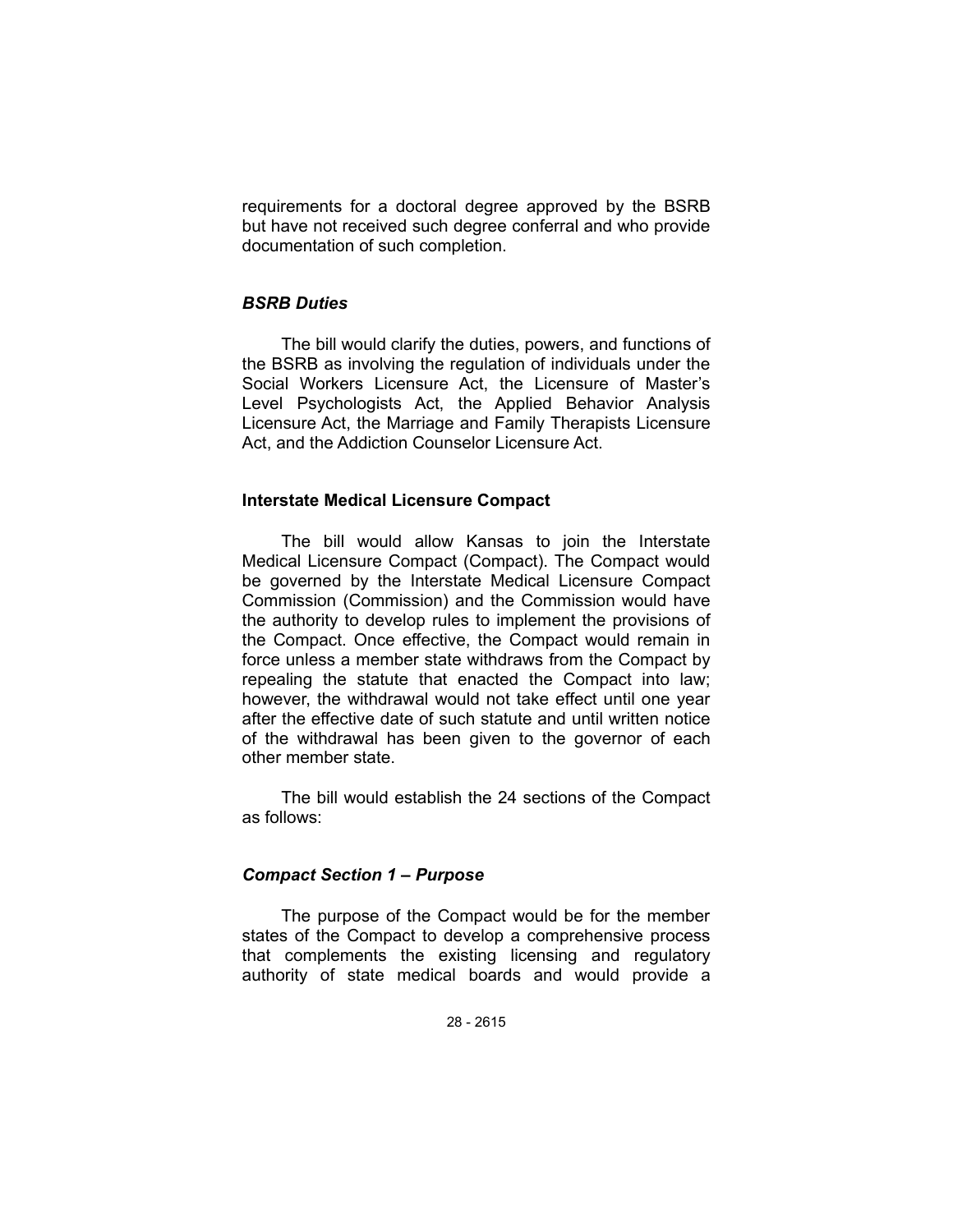streamlined process for physicians to become licensed in multiple states, thereby enhancing the portability of a medical license and ensuring the safety of patients. Joining the Compact would not change a state's existing medical practice act and would require the physician to be under the jurisdiction of the state medical board where the patient is located. Participating state medical boards would retain the jurisdiction to impose an adverse action against a license to practice medicine in that state issued to a physician through the procedures in the Compact.

## *Section 2 – Definitions*

A number of terms would be defined, including the following:

- "Expedited license" would mean a full and unrestricted medical license granted by a member state to an eligible physician through the process set forth in the Compact;
- "Interstate commission" would mean the interstate commission created pursuant to Section 11 (of the Compact provisions);
- "License" would mean the authorization by a state for a physician to engage in the practice of medicine, which would be unlawful without the authorization;
- "Member board" would mean a state agency in a member state that acts in the sovereign interests of the state by protecting the public through licensure, regulation, and education of physicians, as directed by the state government;
- "Member state" would mean a state that has enacted the Compact; and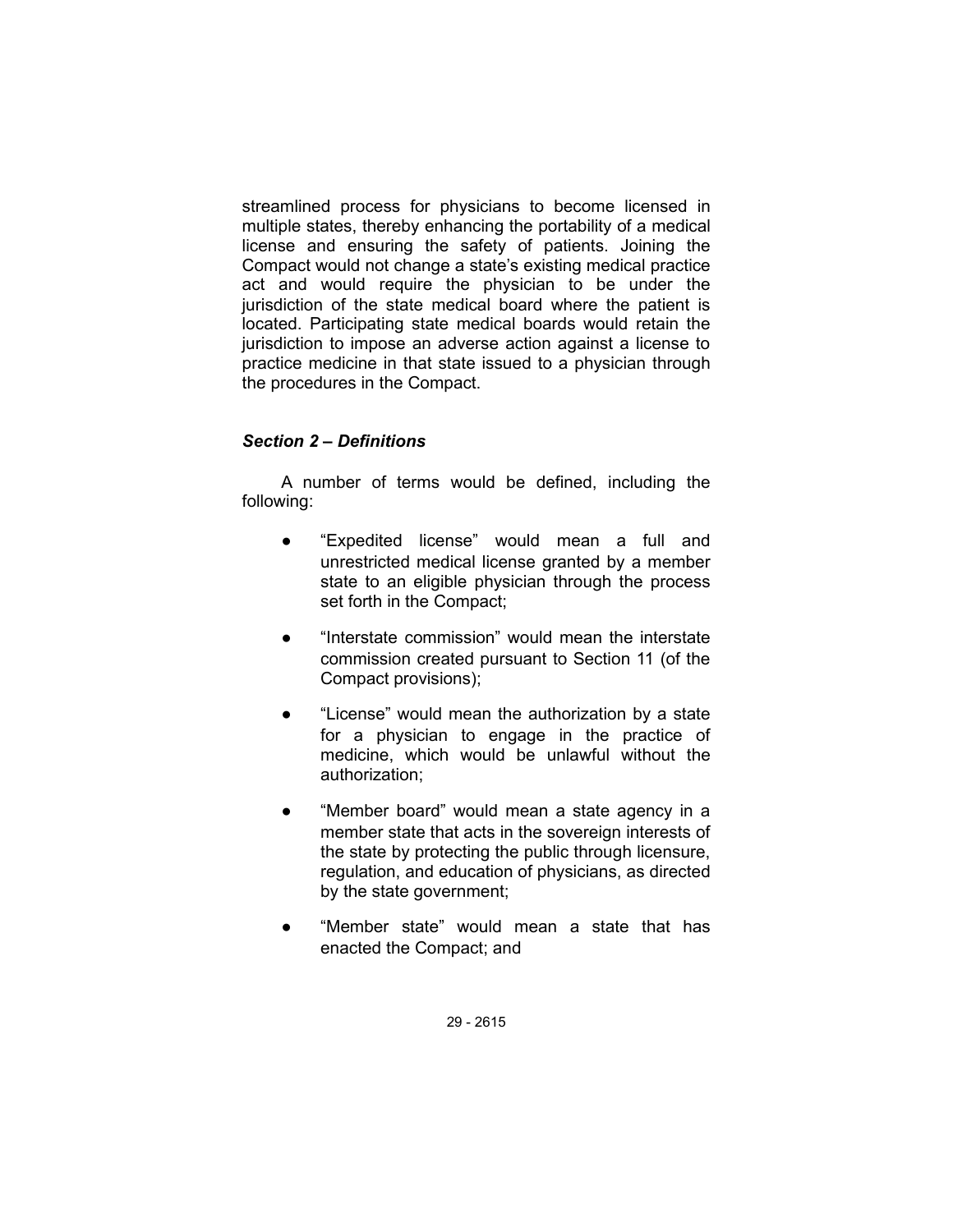"State of principal license" would mean a member state where a physician holds a license to practice medicine and that has been designated as such by the physician for purposes of registration and participation in the Compact.

# *Section 3 – Eligibility*

A physician would be eligible to receive an expedited license if the physician met the requirements in the Compact's definition of physician. A physician who does not meet the Compact's definition of physician would be eligible to receive a license in a member state if the physician complies with all laws and requirements relating to the issuance of a license to practice medicine in that state.

## *Section 4 – Designation of State of Principal License*

A physician would be required to designate a member state as the state of principal license for purposes of registration for expedited licensure through the Compact if the physician possesses a full and unrestricted license to practice medicine in that state and the state is:

- The state of primary residence for the physician;
- The state where at least 25 percent of the practice of medicine occurs;
- The location of the physician's employer; or
- If no state meets the above qualifications, the state designated as state of residence for purposes of federal income tax.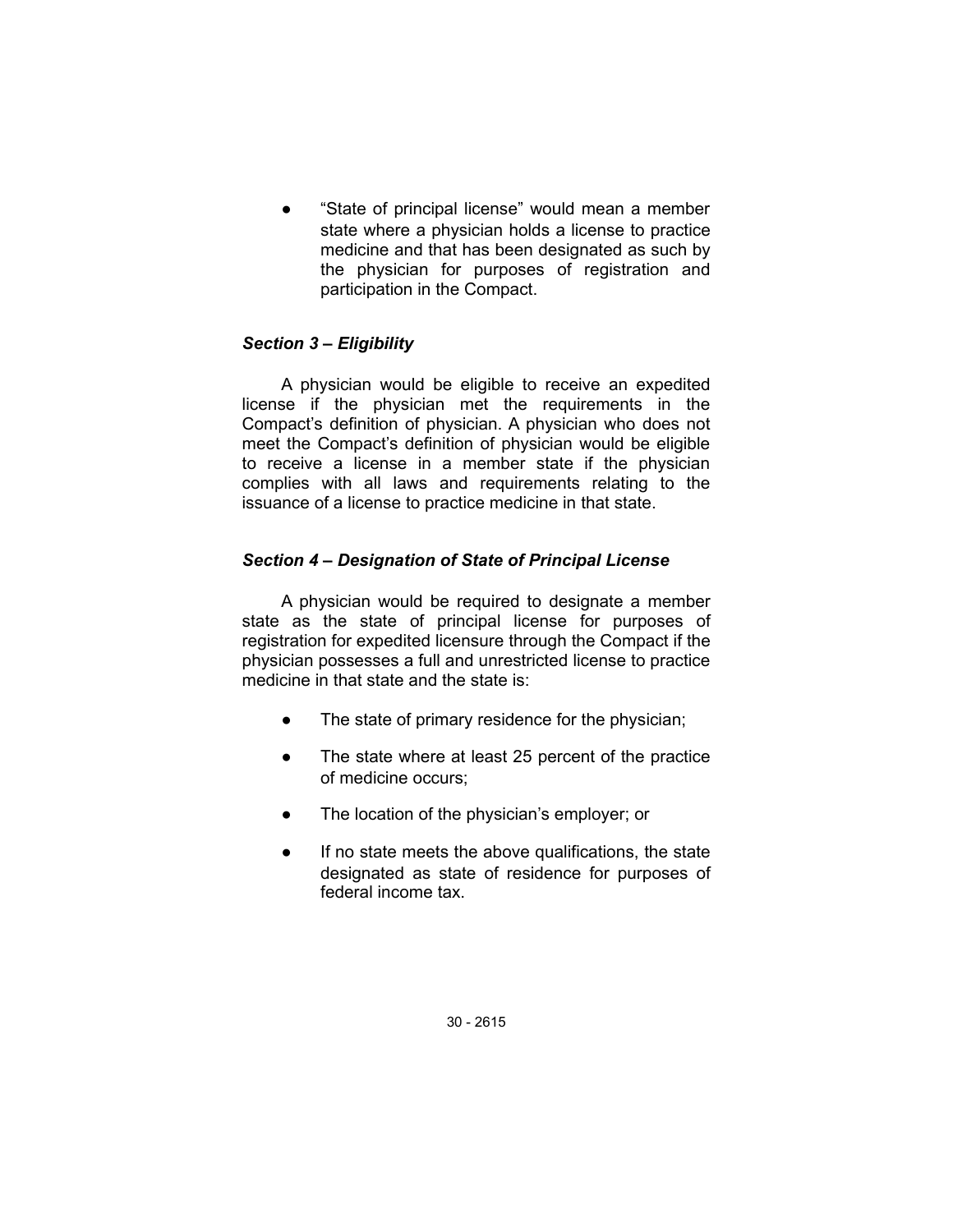## *Section 5 – Application and Issuance of Expedited Licensure*

A physician seeking an expedited license would be required to file an application with the member board of the state selected by the physician as the state of principal license. Upon receipt of the application, such member board would be required to evaluate whether the physician is eligible for expedited licensure and issue a letter of qualification verifying or denying the physician's eligibility to the Commission. The member board would be required to perform a criminal background check of the applicant in compliance with the requirements of the Federal Bureau of Investigation. If a physician is deemed eligible, the physician would be required to submit applicable fees and complete the registration process. [*Note:* See Compact Section 6 regarding fees for expedited licensure.] Upon receipt of the completed registration, a member state would be required to issue the applying physician an expedited license, which would allow the physician to practice medicine in the issuing state.

## *Section 6 – Fees for Expedited Licensure*

A member state issuing an expedited license would be allowed to impose a fee for a license issued or renewed through the Compact.

## *Section 7 – Renewal and Continued Participation*

A physician seeking to renew an expedited license granted in a member state would be required to complete a renewal process with the Commission and pay applicable renewal fees. A physician also would be required to comply with all continuing education requirements.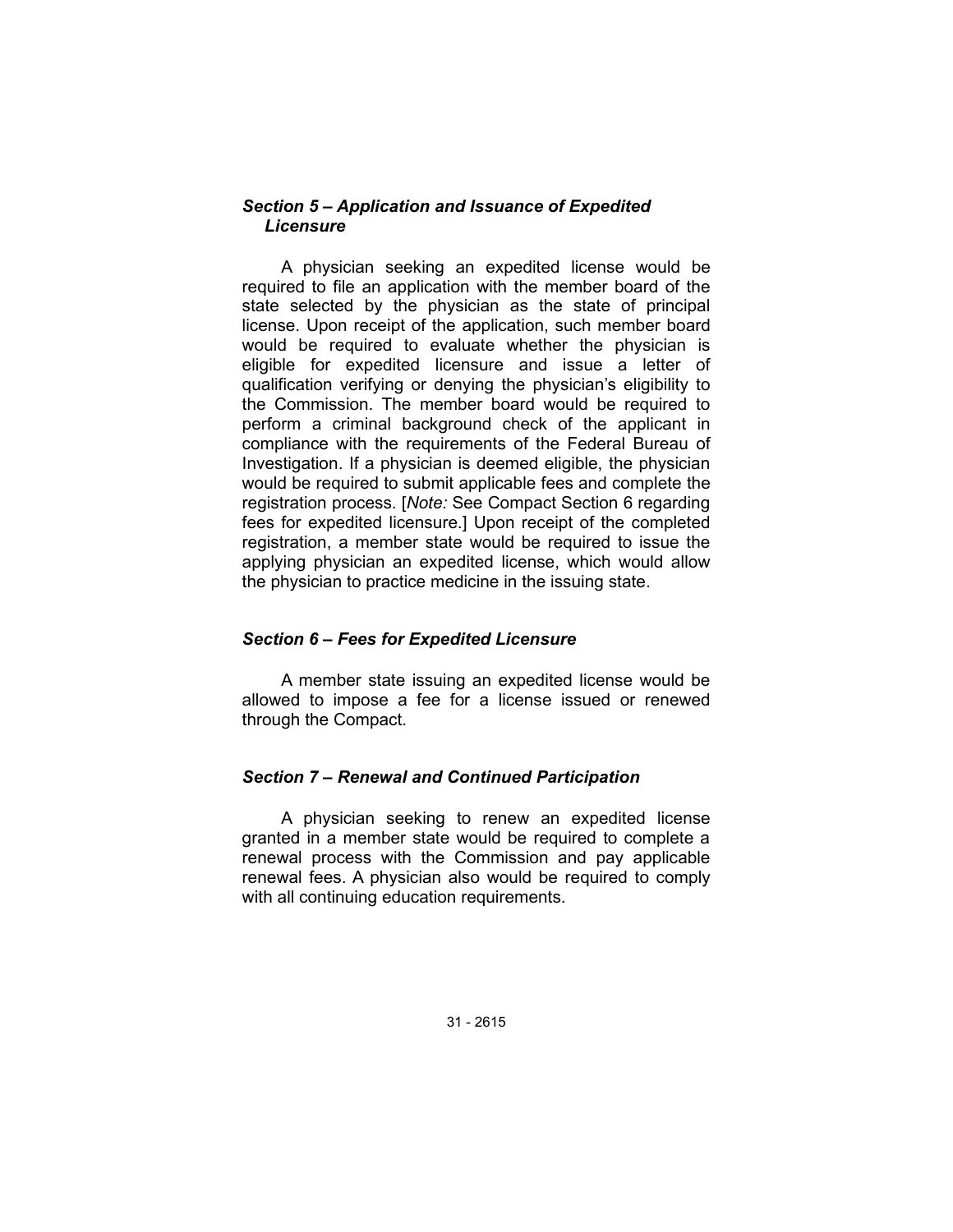### *Section 8 – Coordinated Information System*

The Commission would be required to establish a database of all physicians licensed or who have applied for licensure. Member states would be required to report to the Commission complaints against a licensed physician who has applied for or received an expedited license. Member boards also would be required to report disciplinary or investigatory information determined as necessary by rule of the Commission.

#### *Section 9 – Joint Investigations*

A member board would be allowed to participate with other member boards in joint investigations of physicians licensed by the member boards and would be allowed to share investigative, litigation, or compliance materials in furtherance of any joint or individual investigation initiated under the Compact.

## *Section 10 – Disciplinary Actions*

Any member board would be allowed to take disciplinary action against a physician licensed through the Compact. This section would set forth the implications to a license granted to a physician through the Compact when such license is revoked, surrendered or relinquished in lieu of discipline, or suspended by any member board.

### *Section 11 – Interstate Medical Licensure Compact Commission*

This section would create the Commission; set forth its purpose as the administrator of the Compact; and set forth the Commission membership, rules, and meeting schedule.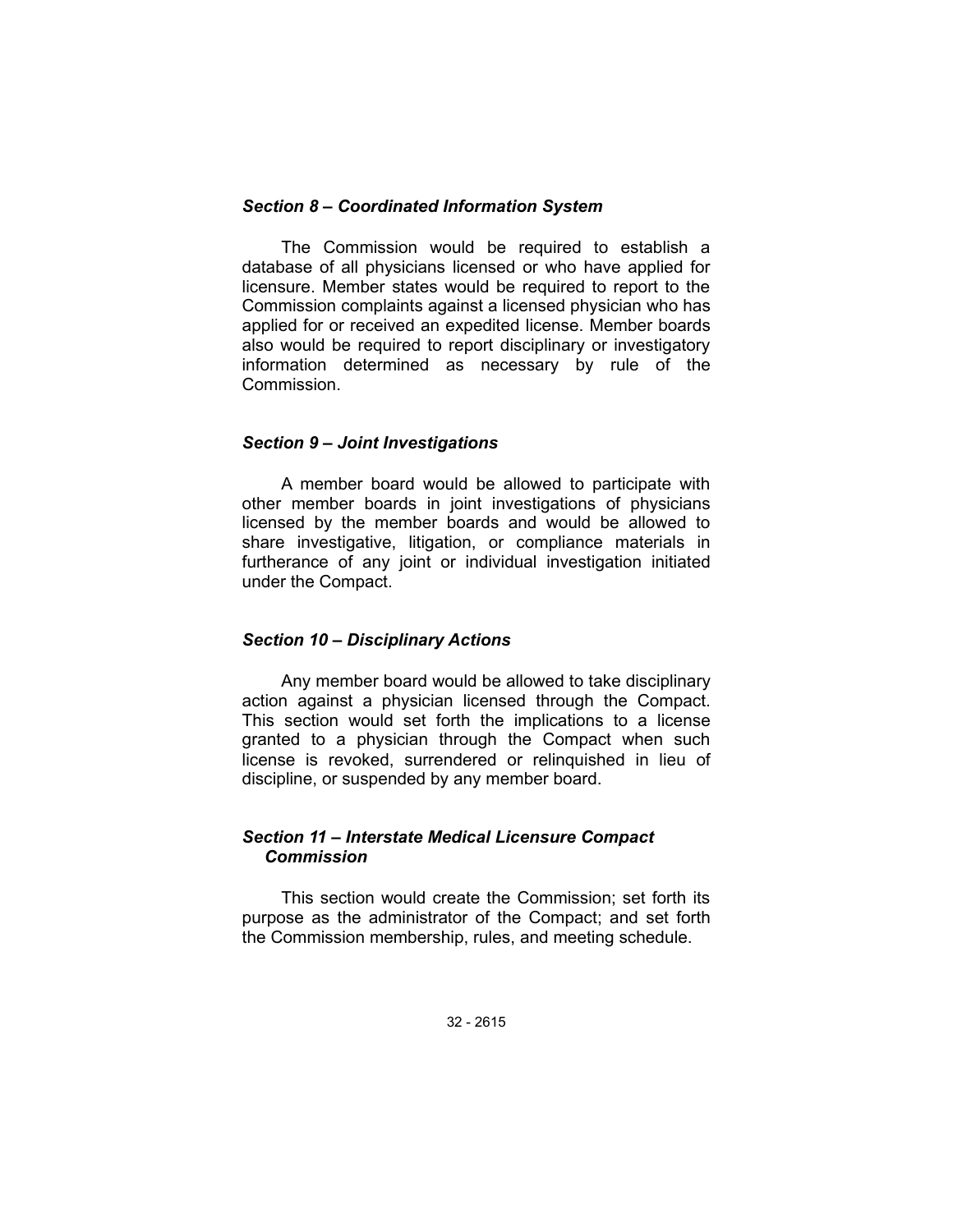The Commission would consist of two voting representatives appointed by each member state who would serve as Commissioners. A Commissioner would be:

- An allopathic or osteopathic physician appointed to a member board;
- An executive director, executive secretary, or similar executive of a member board; or
- A member of the public appointed to a member board.

# *Section 12 – Powers and Duties of the Commission*

The powers and duties of the Commission would be set forth, including the following:

- Oversee and maintain the administration of the Compact;
- Promulgate rules;
- Enforce compliance with the Compact;
- Employ an executive director;
- Accept donations and grants;
- Establish a budget and make expenditures;
- Conduct business as it relates to the Commission's real and personal property; and
- Report annually to the legislatures and governors of the member states concerning the activities of the Commission during the preceding year. Such reports would include reports of financial audits and any recommendations adopted by the Commission.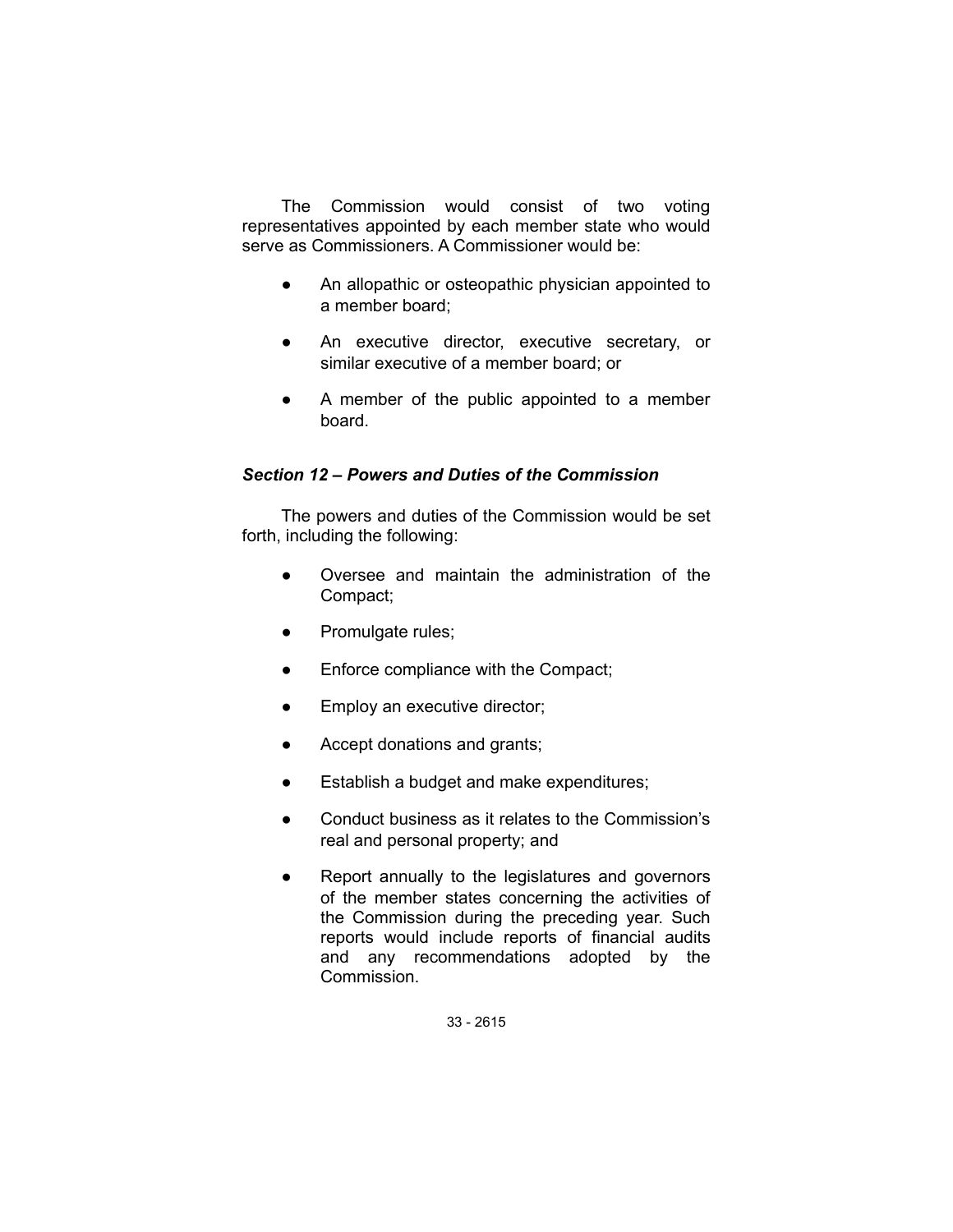## *Section 13 – Finance Powers*

The Commission would be allowed to collect an annual assessment from each member state to cover the cost of the operations and activities of the Commission and its staff. The Commission would be subject to a yearly financial audit and the report of the audit would be included in the annual report of the Commission.

# *Section 14 – Organization and Operation of the Commission*

The Compact would set forth the following operational procedures of the Commission:

- Adopt bylaws within 12 months of the first Commission meeting;
- Elect or appoint annually from among the Commissioners a chairperson, a vice-chairperson, and a treasurer; and
- Defend the executive director, its employees, and in some instances, Commission representatives in legal matters, as specified in the Compact.

# *Section 15 – Rule-Making Functions of the Commission*

The Commission would be required to promulgate reasonable rules in order to effectively achieve the purposes of the Compact and such rules would be subject to judicial review upon the filing of a petition by any person.

# *Section 16 – Oversight of Interstate Compact*

The executive, legislative, and judicial branches of state government in each member state would be required to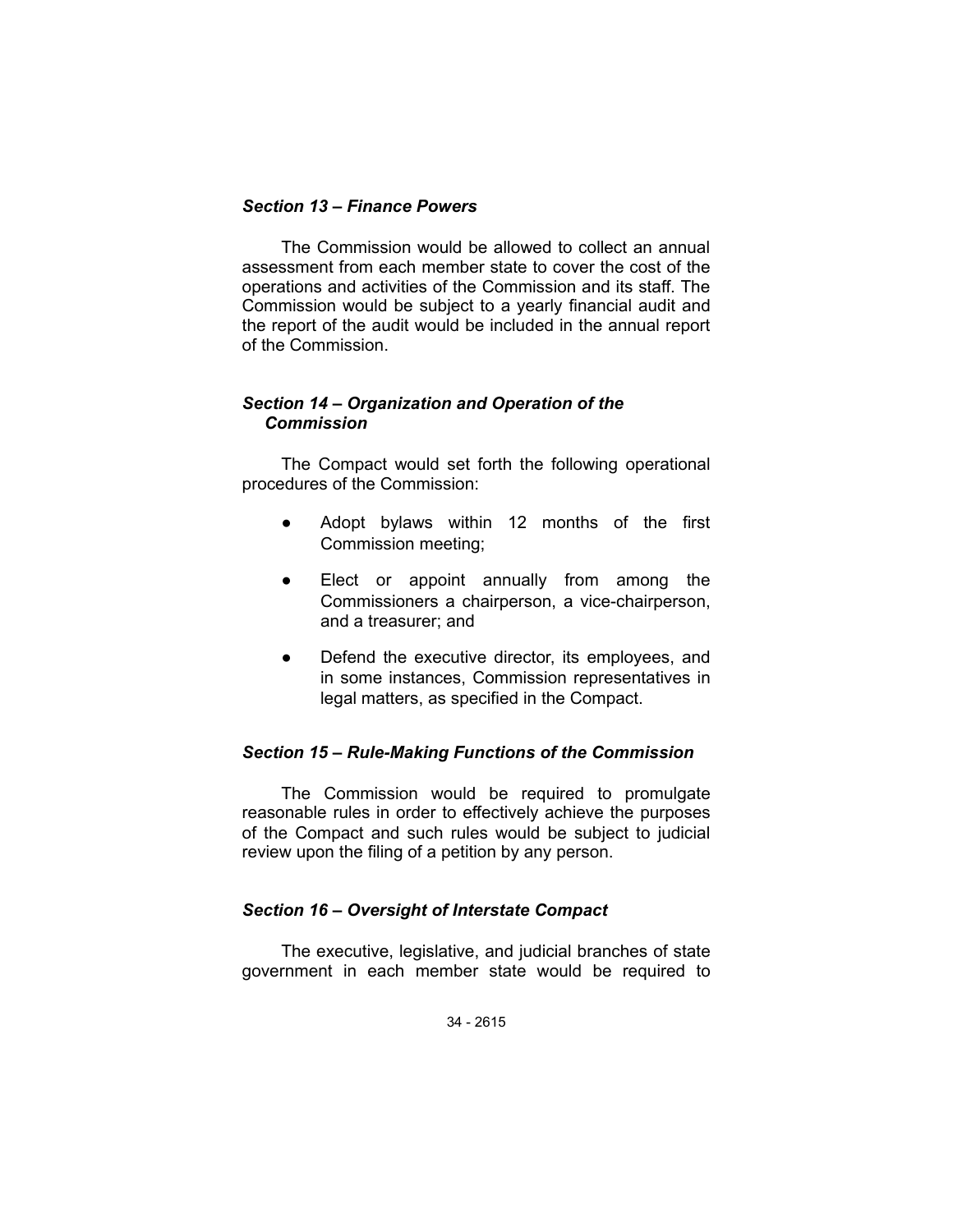enforce the Compact and take all actions necessary to effectuate the Compact's purposes and intent. The provisions of the Compact and the rules would have standing as statutory law but would not override existing state authority to regulate the practice of medicine.

## *Section 17 – Enforcement of Interstate Compact*

The Commission would be required to enforce the provision and rules of the Compact. In its discretion, the Commission would be allowed to initiate legal action and avail itself of any other remedies available under state law or the regulation of a profession.

## *Section 18 – Default Procedures*

The grounds for default would include failure of a member state to perform obligations or responsibilities imposed upon it by the Compact, or the rules and bylaws of the Commission.

The Commission would be required to do the following if it determined a member state had defaulted:

- Provide written notice to the defaulting state and other member states, the nature of the default, the means of curing the default, and any action taken by the Commission. The Commission would be required to specify the conditions by which the defaulting state must cure its default; and
- Provide remedial training and specific technical assistance regarding the default.

If the defaulting state failed to cure the default, the defaulting state would be terminated from the Compact upon an affirmative vote of the majority of the Commissioners.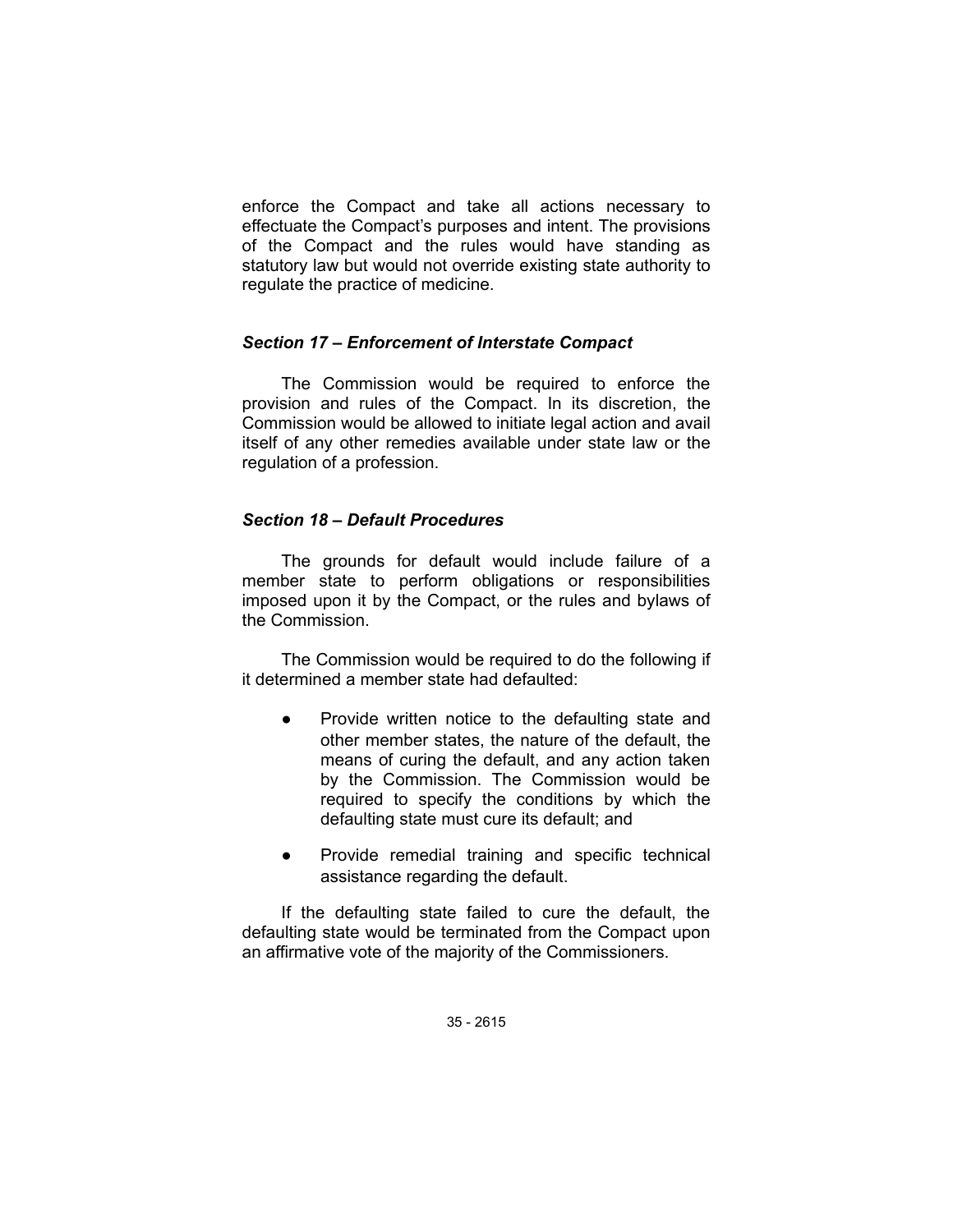Notice of intent to terminate would be given by the Commission to the Governor, the majority and minority leaders of the defaulting state's legislature, and each of the member states. The terminated state would be responsible for all dues, obligations, and liabilities incurred though the effective date of termination. The defaulting state would be allowed to appeal the action of the Commission to the U.S. District Court for the District of Columbia or the federal district where the Commission has its offices.

### *Section 19 – Dispute Resolution*

The Commission would be required to promulgate rules providing for mediation and binding dispute resolution.

## *Section 20 – Member States, Effective Date and Amendment*

The Compact would become effective and binding upon legislative enactment of the Compact into law by no less than seven states (there are currently 12 member states). Thereafter, it would become effective and binding on a state upon enactment of the Compact into law by that state.

The Commission would be allowed to propose amendments to the Compact for enactment by member states; however, no amendment would be effective and binding unless and until it was enacted into law by unanimous consent of the member states.

## *Section 21 – Withdrawal*

Once effective, the Compact would continue in force and remain binding upon every member state. A member state would be allowed to withdrawal from the Compact by the enactment of a repealing statute; however, the withdrawal would not take effect until one year after the effective date of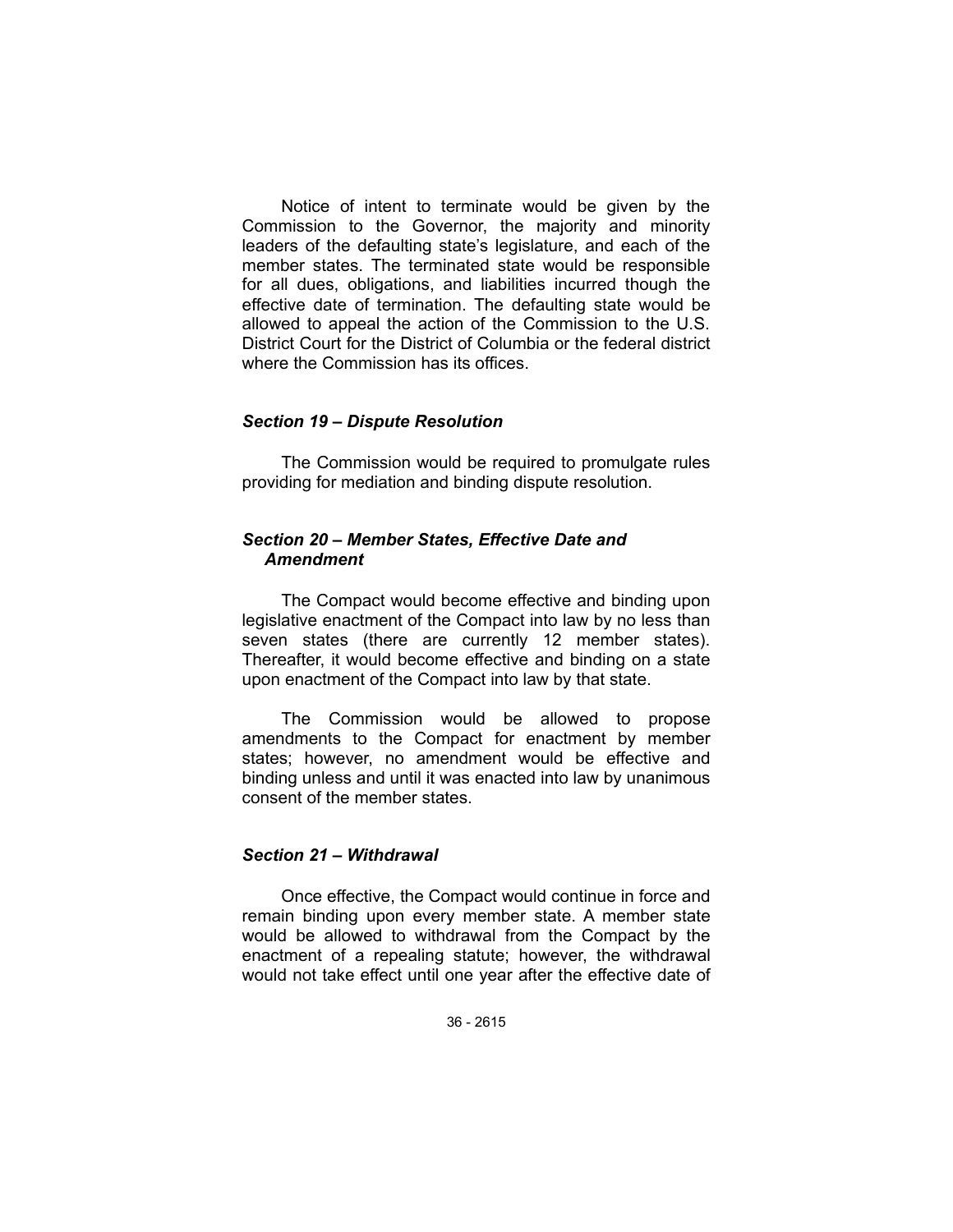such statute and until written notice of the withdrawal has been given by the withdrawing state to the governor of each other member state. The withdrawing state would be responsible for all dues, obligations, and liabilities incurred through the effective date of the withdrawal.

## *Section 22 – Dissolution*

The Compact would dissolve effective upon the date of the withdrawal or default of the member state, which would reduce the membership in the Compact to one member state.

## *Section 23 – Severability and Construction*

The provisions of the Compact would be severable, and liberally construed to effectuate the purpose of the Compact.

# *Section 24 – Binding Effect of Compact and Other Laws*

The Compact would address the binding effect of the Compact and the potential conflict of laws as follows:

- Nothing in the Compact would prevent enforcement of any other law of a member state that is not inconsistent with the compact;
- All laws in a member state in conflict with the Compact would be superseded to the extent of the conflict;
- All lawful action of the Commission would be binding upon the member states;
- All agreements between the Commission and the member states would be binding in accordance with the terms; and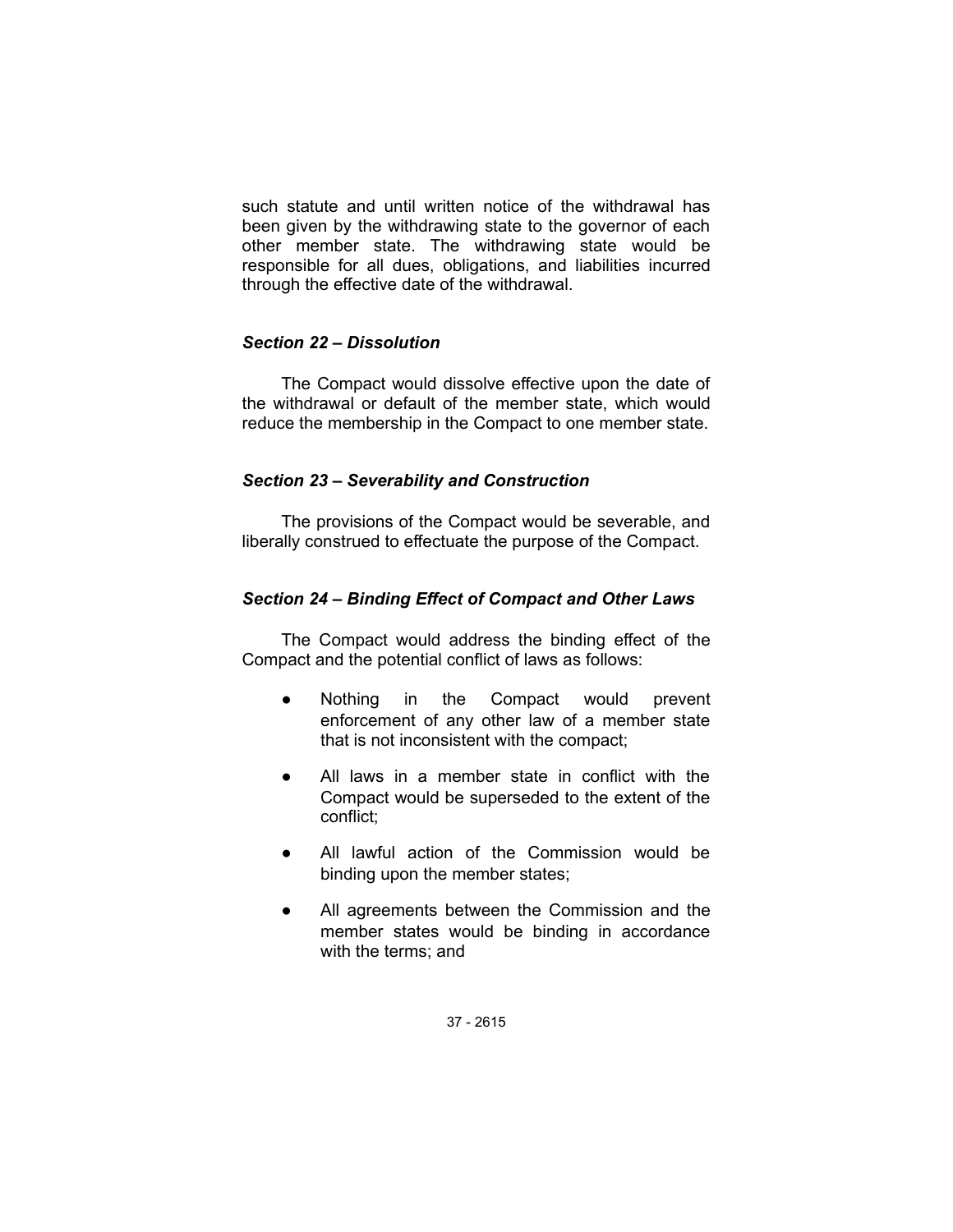In the event any provision of the Compact would exceed the constitutional limits imposed on the legislature of any member state, such provision would be ineffective to the extent of the conflict with that constitutional provision in question in that member state.

# **Independent Practice of Midwifery Act**

The bill would create the Independent Practice of Midwifery Act (Midwifery Act). Effective January 1, 2017, the Act would allow certified nurse-midwives to practice without a collaborative practice agreement with a person licensed to practice medicine and surgery within a limited scope practice as set forth in the bill. The bill also would prohibit nursemidwives engaged in the independent practice of midwifery from performing or inducing abortions or from prescribing drugs for an abortion.

## *Definitions*

Effective January 1, 2017, the bill would define the following terms:

- "Certified nurse-midwife" to mean an individual who:
	- Is educated in the two disciplines of nursing and midwifery;
	- Is currently certified by a certifying board approved by the Kansas State Board of Nursing (Board of Nursing); and
	- Is currently licensed under the Kansas Nurse Practice Act;
- "Independent practice of midwifery" to mean the provision of clinical services by a certified nurse-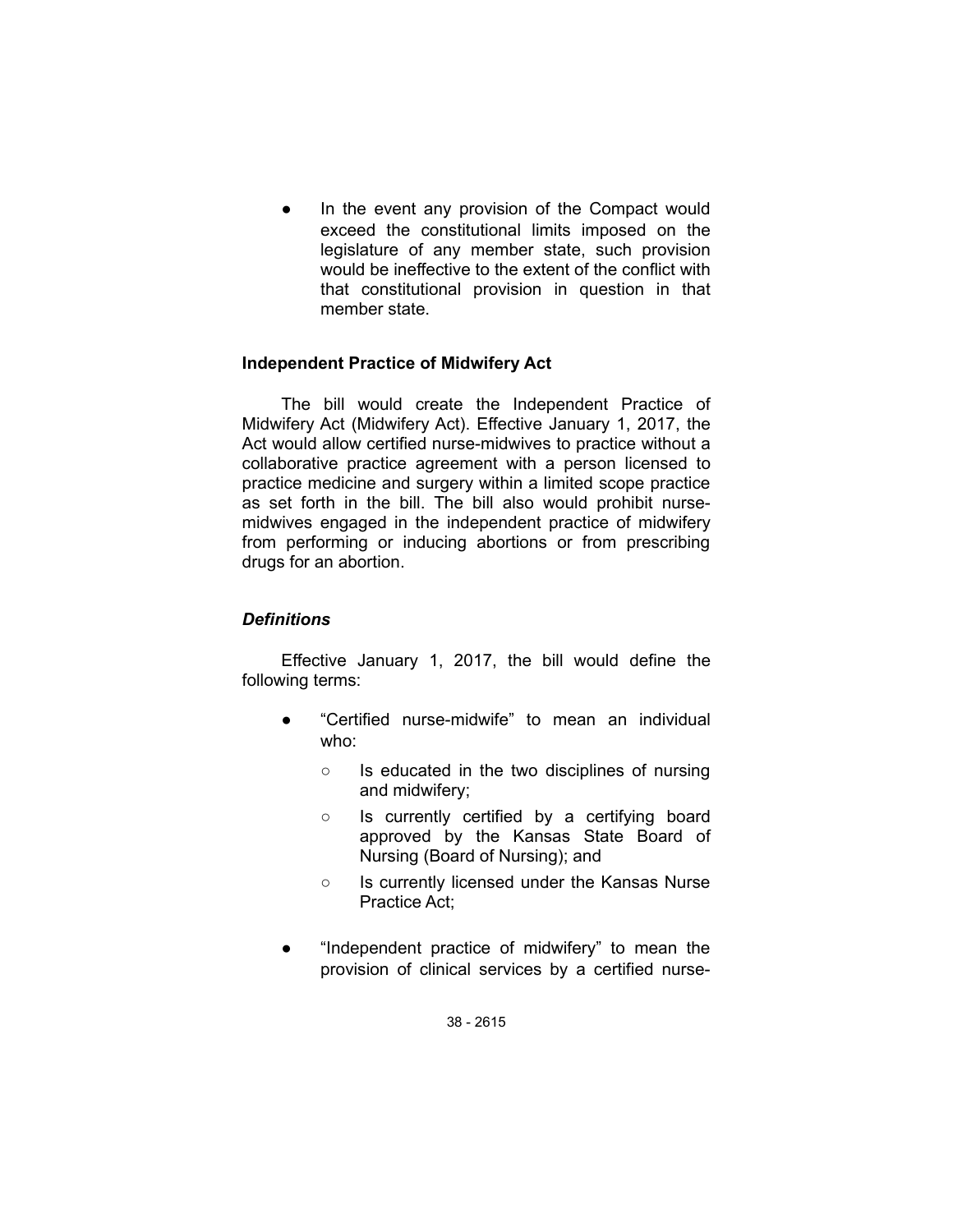midwife without the requirement of a collaborative practice agreement with a person licensed to practice medicine and surgery when such clinical services are limited to those associated with a normal, uncomplicated pregnancy and delivery, including:

- The prescription of drugs and diagnostic tests;
- The performance of an episiotomy or a repair of a minor vaginal laceration;
- The initial care of the normal newborn; and
- Family planning services, including treatment or referral of a male partner for sexually transmitted infections;
- Professional incompetency to mean:
	- One or more instances involving failure to adhere to the applicable standard of care to a degree which constitutes gross negligence, as determined by the Board of Healing Arts;
	- Repeated instances involving failure to adhere to the applicable standard of care to a degree which constitutes ordinary negligence, as determined by the Board of Healing Arts; or
	- A pattern of practice or other behavior which demonstrates a manifest incapacity or incompetence to engage in the independent practice of midwifery.

## *Authorization and Licensure*

Effective January 1, 2017, in order to obtain authorization to engage in the independent practice of midwifery, the bill would require a certified nurse-midwife meet the following requirements: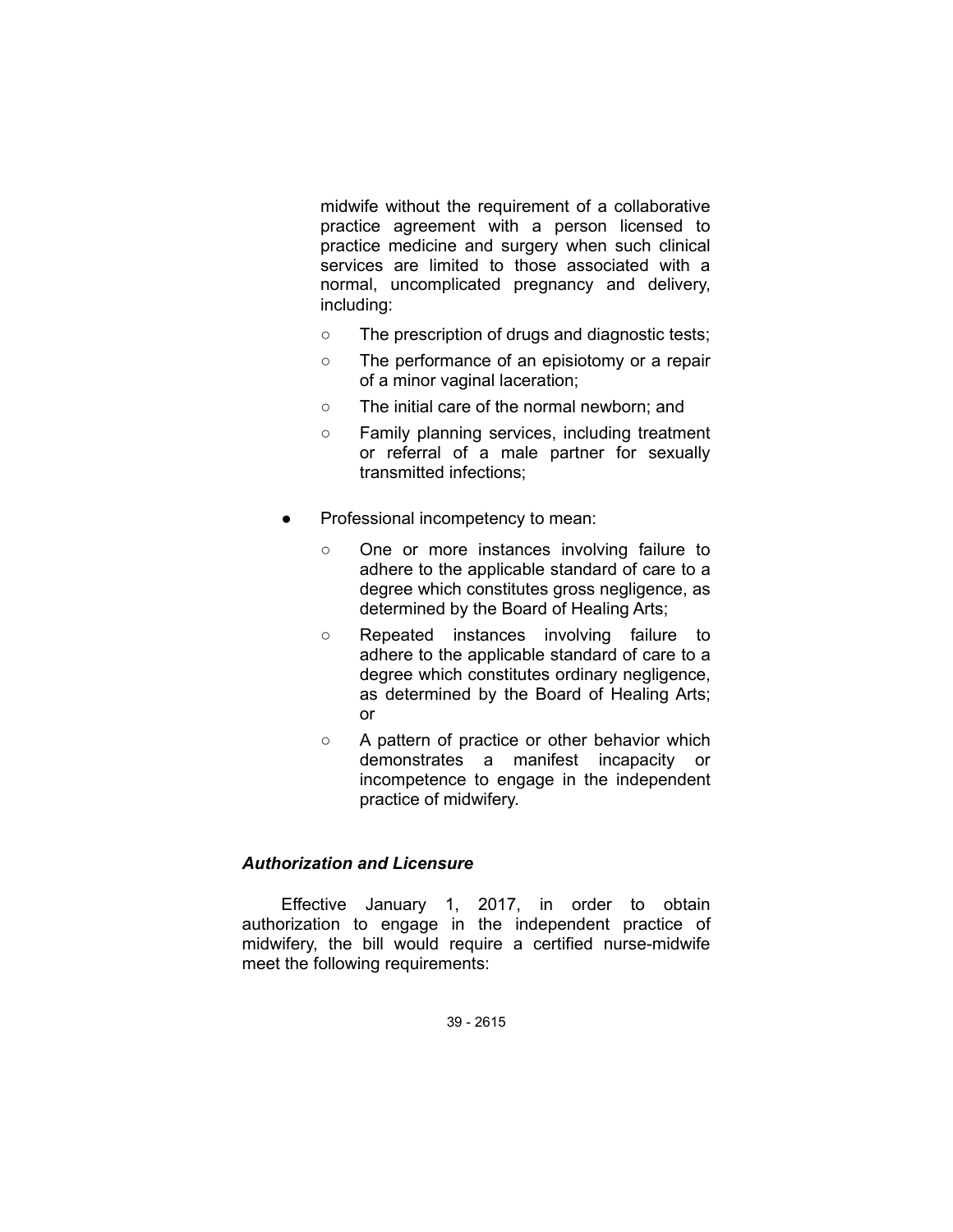- Be licensed to practice professional nursing under the Kansas Nurse Practice Act;
- Successfully complete a course of study in nursemidwifery in a school of nurse-midwifery approved by the Board of Healing Arts;
- Successfully complete a national certification approved by the Board of Healing Arts;
- Successfully complete a refresher course if the individual has not been in active midwifery practice for five years immediately preceding the application;
- Be authorized to perform the duties of a certified nurse-midwife by the Board of Nursing;
- Be licensed as an advanced practice registered nurse by the Board of Nursing; and
- Paid all fees for licensure prescribed in the Midwifery Act.

Effective January 1, 2017, the bill specifies it would be unlawful for a person to engage in the independent practice of midwifery without a collaborative practice agreement with a person licensed to practice medicine and surgery, unless such certified nurse-midwife holds a license from the Board of Nursing and the Board of Healing Arts.

Effective January 1, 2017, the bill would set forth the process for obtaining a new or renewal license and the corresponding caps on the fees for such licenses. The Board of Healing Arts would be required to remit all moneys received from fees, charges, or penalties to the State Treasurer. The State Treasurer would be required to deposit the entire amount in the State Treasury and ten percent of each amount would be credited to the State General Fund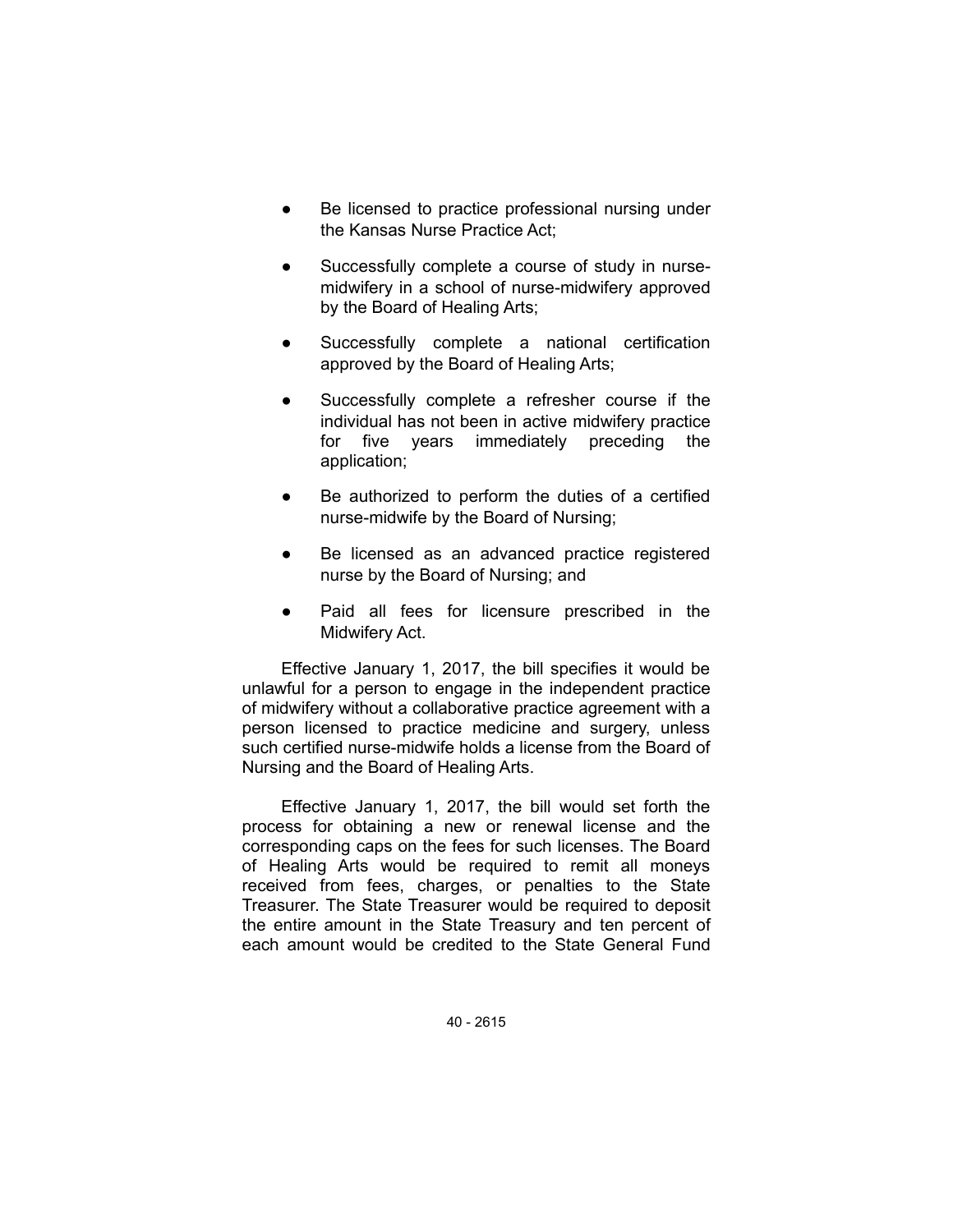and the remaining balance would be credited to the Healing Arts Fee Fund.

Effective January 1, 2017, the Kansas Bureau of Investigation would be required to provide criminal history record information as requested by the Board of Healing Arts for the purpose of the determination of the initial and continuing qualifications of licensees and applicants for licensure by the Board of Healing Arts.

### *Rules and Regulations*

The Board of Healing Arts, in consultation with the Board of Nursing, would be required to promulgate rules and regulations no later than January 1, 2017, pertaining to certified nurse-midwives engaging in the independent practice of midwifery and governing the ordering of tests; diagnostic services; prescribing of drugs; and referral or transfer to physicians in the event of complications or emergencies.

## *Statutory Oversight*

Effective January 1, 21017, a certified nurse-midwife engaging in the independent practice of midwifery would be subject to the provision of the Midwifery Act with respect to the ordering of tests, diagnostic services, and prescribing of drugs and not subject to the provisions of the statute that governs advanced practice registered nurses on those specific topics.

### *Standards of Care*

The standards of care in the ordering of tests, diagnostics services, and the prescribing of drugs would be those standards which protect patients and would be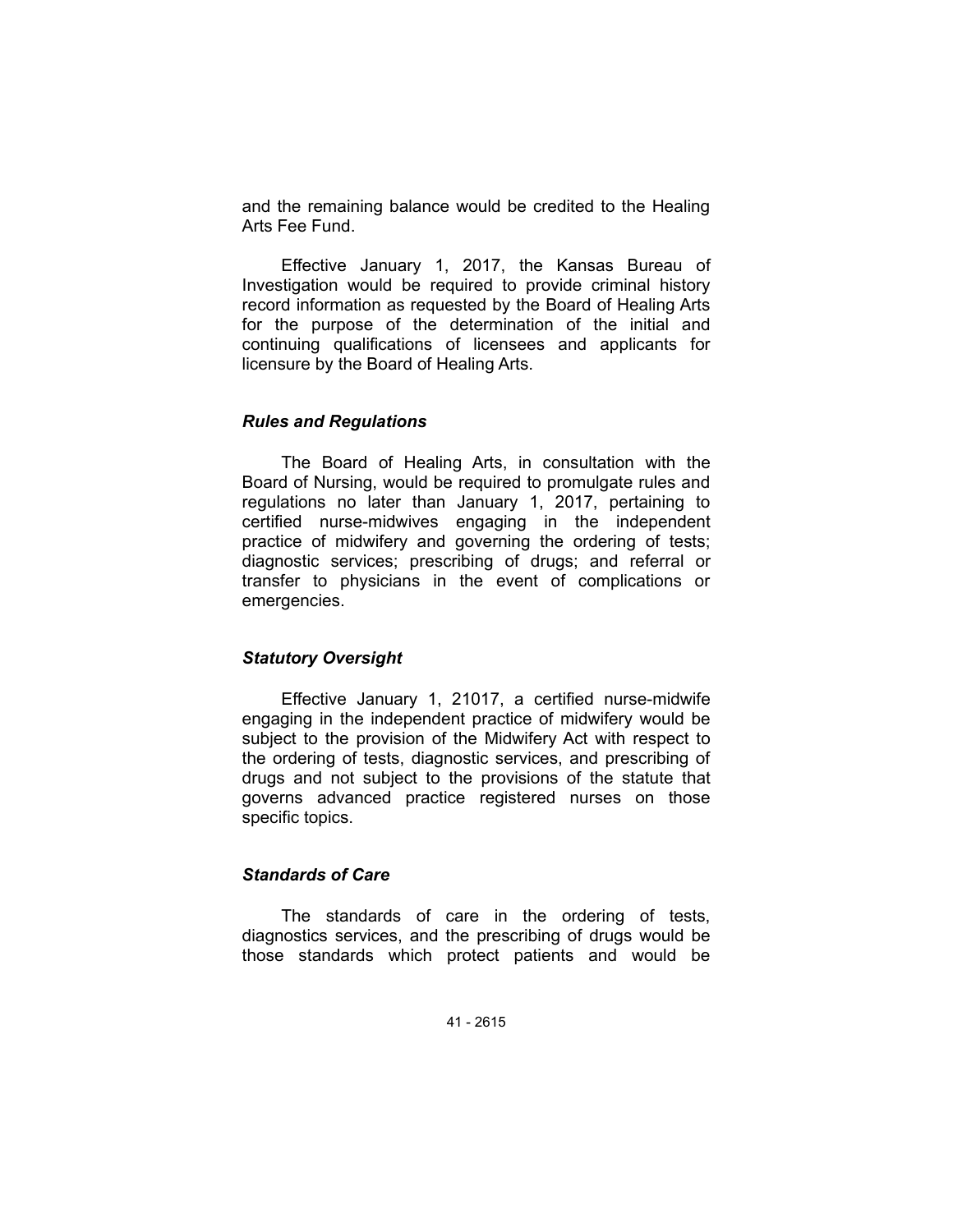standards comparable to persons licensed to practice medicine and surgery providing the same services.

## *Disciplinary Procedures*

Effective January 1, 2017, the Board of Healing Arts would be allowed to deny, revoke, limit, or suspend any license or authorization issued to a certified nurse-midwife to engage in the independent practice of midwifery that is issued by the Board or would be allowed to publicly censure a licensee if an applicant or licensee is found after a hearing:

- To be guilty of fraud or deceit in practicing the independent practice of midwifery or in procuring or attempting to procure a license to engage in the independent practice of midwifery;
- To have been guilty of a felony or misdemeanor involving an illegal drug offense unless the applicant or licensee establishes sufficient rehabilitation to warrant the public trust, except that no license would be granted to a person with a felony conviction for a crime against persons as specified in Kansas law;
- To have committed an act of professional incompetence as defined above;
- To be unable to practice the healing arts with reasonable skill and safety to patients by reason of impairment due to physical or mental illness or condition or use of alcohol, drugs, or controlled substances (provisions related to impairment would expire on July 1, 2022, unless otherwise enacted upon by the Legislature);
- To be a person who has been adjudged in need of a guardian or conservator, or both, and who has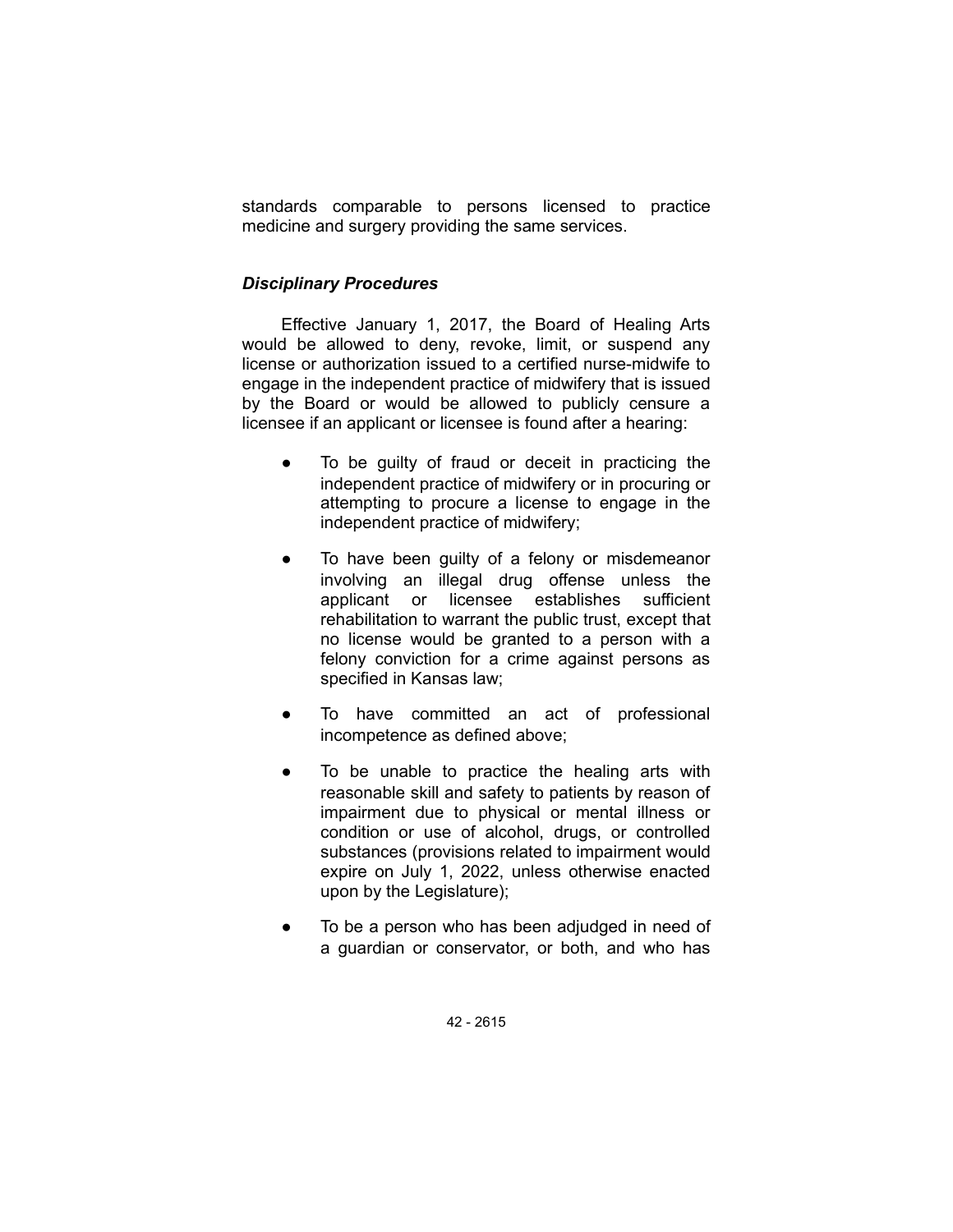not been restored to capacity under the Midwifery Act for obtaining a guardian or conservator;

- To be guilty of unprofessional conduct as defined by rules and regulations of the Board of Healing Arts;
- To have willfully or repeatedly violated the provision of the Kansas Nurse Practice Act or any rules or regulations adopted pursuant to that Act;
- To have a license to practice nursing as a registered nurse, or as a practical nurse denied, revoked, limited, or suspended, to be publicly or privately censured, or have other disciplinary action taken against the applicant or licensee by a licensing authority of another state; or
- To have assisted suicide in violation of Kansas law.

No person would be excused from testifying in any proceedings before the Board of Healing Arts under this act or in any civil proceedings under this act on the grounds that such testimony may incriminate the person testifying, but such testimony would not be used against the person for the prosecution of any crime in Kansas, except perjury.

## *Nurse-midwives Council*

The bill would establish a Nurse-midwives Council to advise the Board of Healing Arts in carrying out the provisions of the Midwifery Act. The Nurse-midwives Council would consist of seven members, all residents of Kansas, appointed as follows:

Two members licensed by the Board of Healing Arts to practice medicine and surgery and whose specialty and customary practice includes obstetrics, appointed by the Board of Healing Arts;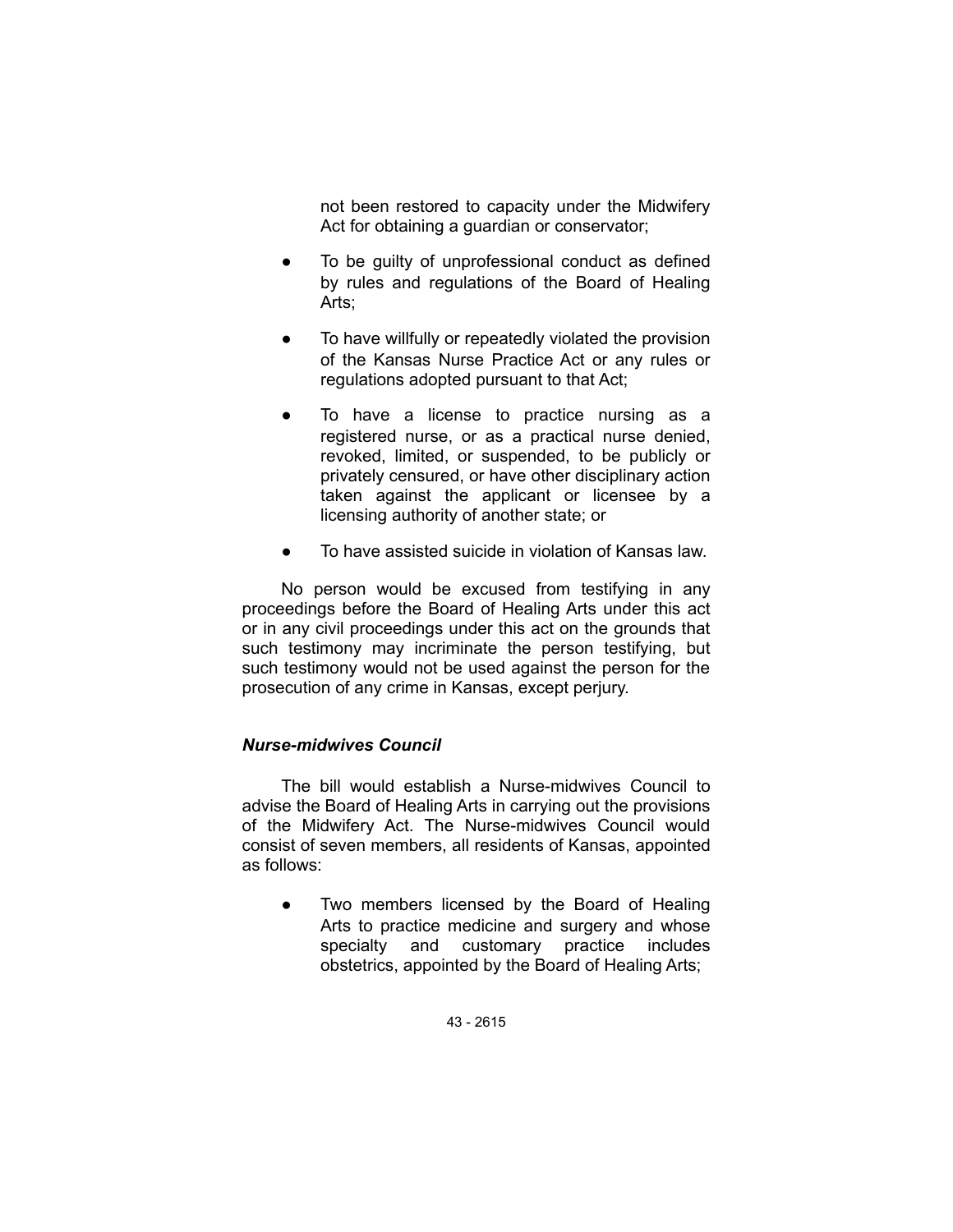- The president of the Board of Healing Arts, or a Board member designated by the president; and
- Four members who are certified nurse-midwives licensed and appointed by the Board of Nursing.

If a vacancy occurs on the Nurse-midwives Council, the appointing authority of the position that has become vacant would appoint a person of like qualifications to fill the vacant position for the unexpired term, if any.

Finally, the bill would amend the definition of "mid-level practitioner" to include a certified nurse-midwife engaging in the independent practice of midwifery under the Midwifery Act

## **Conference Committee Action**

The Fourth Conference Committee agreed to the following:

- Retain the contents of HB 2615 regarding charitable healthcare providers, as amended by the Senate Committee on Public Health and Welfare; add the definition of "community mental health center" to the Kansas Tort Claims Act; and exempt community mental health centers and the employees of those centers from liability under the Kansas Tort Claims Act;
- Insert the contents of SB 363 regarding the Acupuncture Practice Act and the Physical Therapy Practice Act, as further amended by the Senate Committee of the Whole;
- Insert the contents of SB 449 regarding the Behavioral Sciences Regulatory Board, as amended by the House Committee on Health and Human Services, insert the definition of "licensed master's addiction counselor," and delete the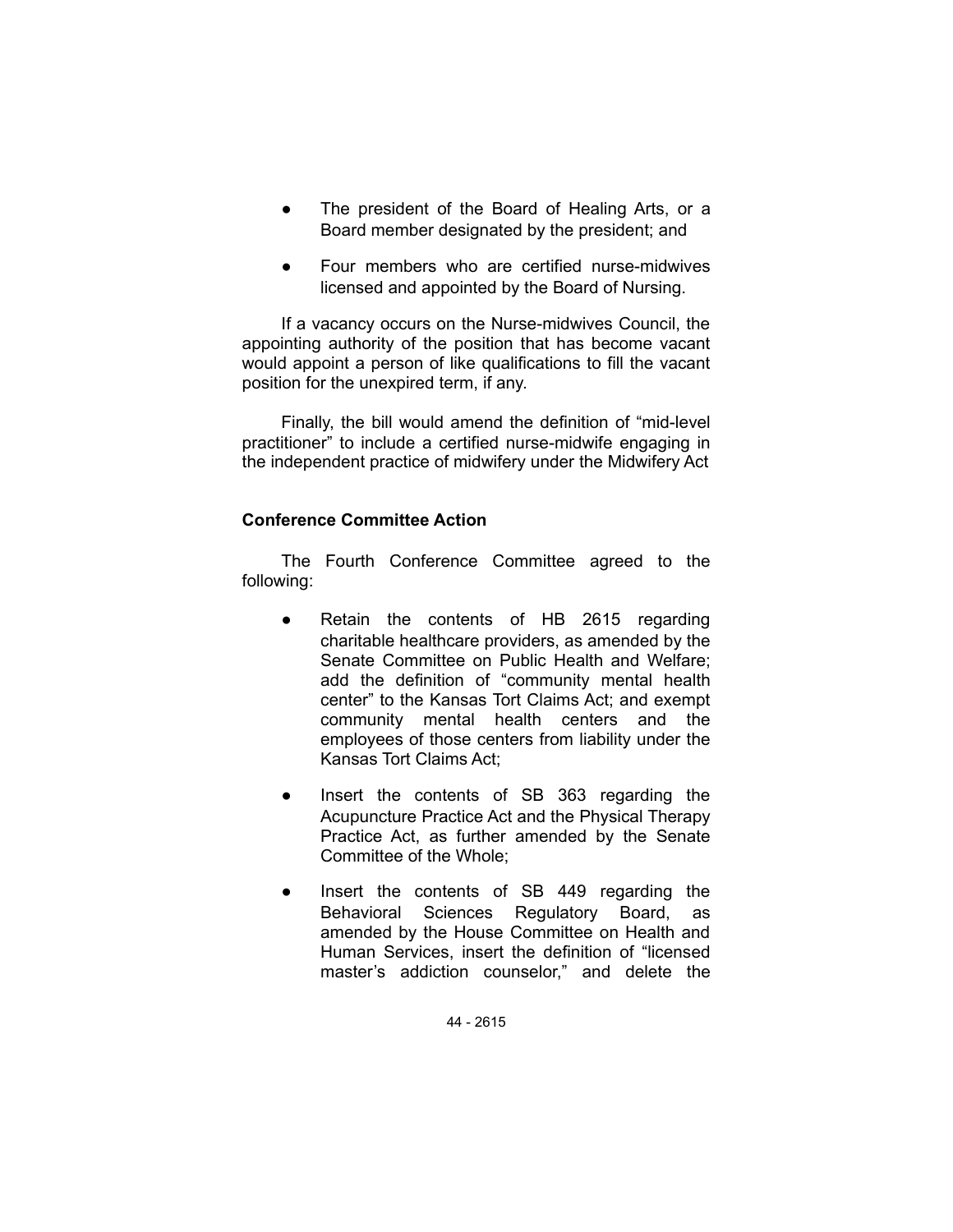prohibition on outsourcing or privatization of any operations or facilities of the Larned State Hospital or Osawatomie State Hospital without prior specific authorization by an act of the Legislature or an appropriation act of the Legislature;

- Insert the contents of HB 2456 regarding the Interstate Medical Licensure Compact, as recommended by the House Committee on Public Health and Welfare; and
- Insert the contents of House Sub. for SB 402 regarding the Independent Practice of Midwifery Act, as recommended by the House Committee on Health and Human Services; change the effective date of various provisions as noted above; insert language prohibiting nurse-midwives engaged in the independent practice of midwifery from performing or inducing abortions or prescribing drugs for an abortion; and amend the definition of mid-level practitioner to include a certified nursemid-wife engaging in the independent practice of midwifery under the Independent Practice of Midwifery Act.

# **Background**

The Conference Committee Report, as agreed to on May 1, 2016, would include the contents of HB 2615 and add the contents of SB 363, SB 449, HB 2456, and House Sub. for SB 402 (bill versions included in this report are noted in the Conference Committee action above and all amendments are retained from the version noted except as stated below).

## *HB 2615 Background*

At the hearing before the House Committee on Health and Human Services, testimony in favor of HB 2615 was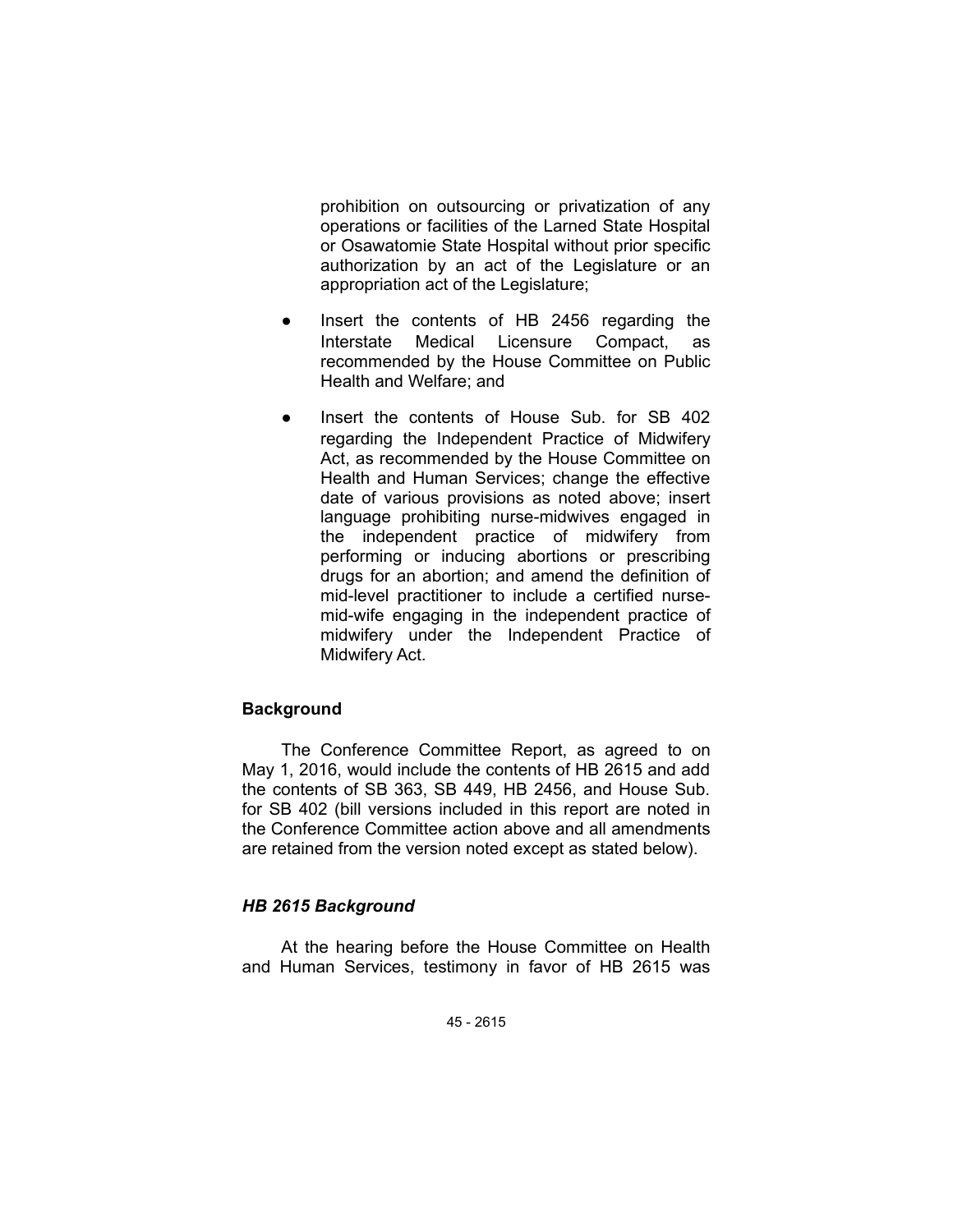offered by representatives of the Association of Community Mental Health Centers (Association), the Foundation for Government Accountability Action (FGA Action), and the Kansas Dental Association (KDA). The proponents testified the bill offered innovative incentives that could help produce meaningful benefits to low-income patients and provide care to underserved populations.

Neutral testimony was offered by representatives of the Board of Healing Arts and the Kansas Health Care Stabilization Fund. The representative of the Board of Healing Arts provided information on continuing education requirements for physicians. Written-only neutral testimony was provided by the Kansas Medical Society (KMS). No opponent testimony was provided.

The House Committee amended the bill to allow a dentist to fulfill one hour of continuing education credit for performance of two hours of gratuitous service to medically indigent persons if the dentist signs an agreement with the Secretary to provide gratuitous services. A dentist would be allowed to fulfill a maximum of six continuing educational credits through gratuitous service per licensure period. Additionally, the House Committee changed the maximum amount of continuing education hours a healthcare provider can fulfill for performance of gratuitous service per licensure period from 8 to 20 hours, to reflect the original intent of the bill. Finally, the House Committee adopted a technical amendment.

At the hearing before the Senate Committee on Public Health and Welfare, testimony in favor of the bill was offered by representatives of the Association and the KDA. The proponents testified the incentives for healthcare providers to provide care to low-income populations can promote increased care. Written proponent testimony was provided by a representative of the FGAAction.

Written neutral testimony was provided by a representative of the KMS. The testimony noted support for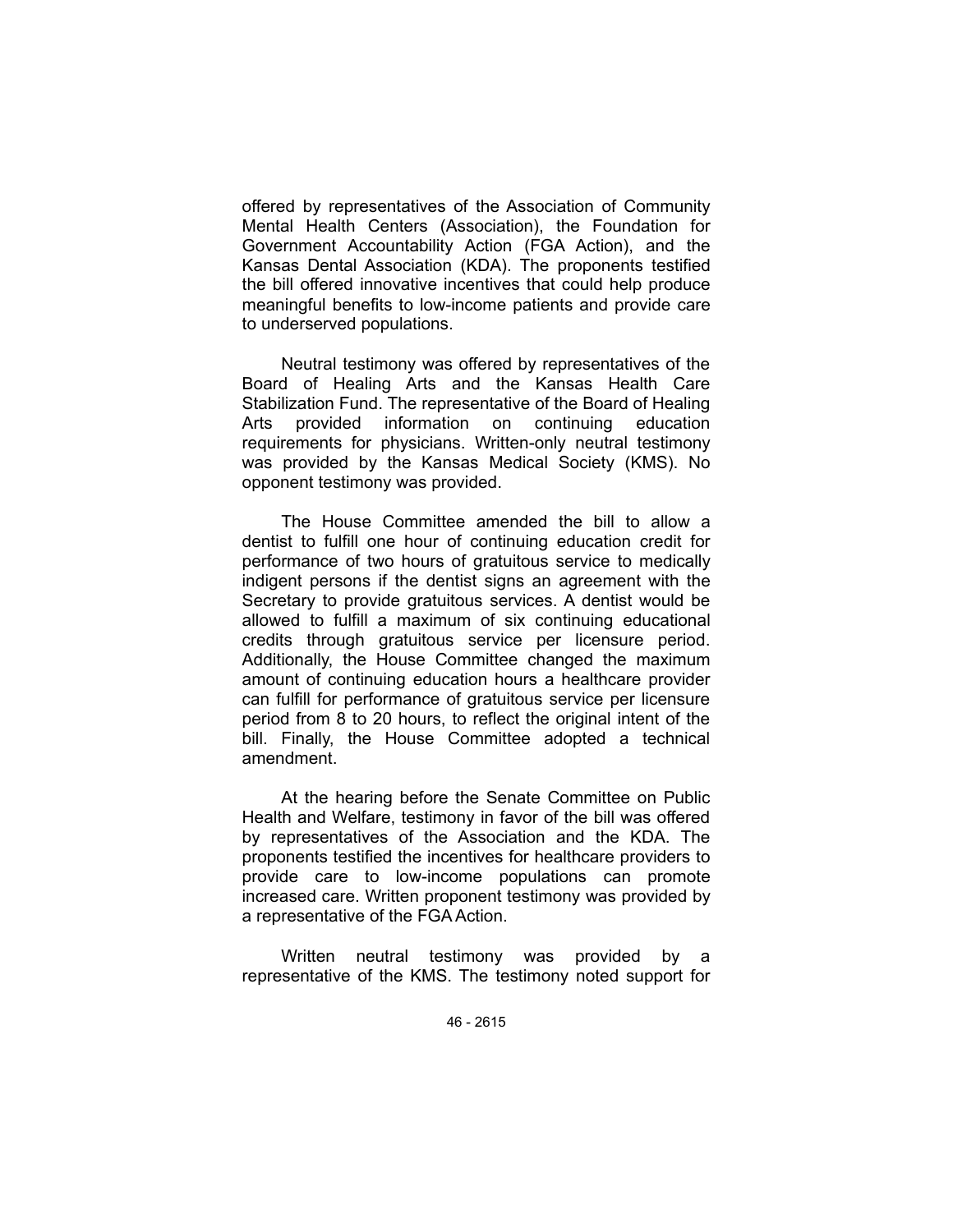efforts to encourage greater charitable care activities, but could not say for certain the incentive provided in the bill would be widely taken up by physicians or other healthcare providers.

No opponent testimony was presented at the Senate Committee hearing.

The Senate Committee amended the bill to exempt charitable healthcare providers who have signed an agreement with the Secretary to provide gratuitous service from liability under the Tort Claims Act and to make technical amendments.

According to the fiscal note prepared by the Division of the Budget on the bill as introduced, the Board of Healing Arts states 1.00 additional full-time-equivalent position would be necessary to meet the tracking and reporting functions required by the bill. The Board of Healing Arts also states \$47,743 would be needed to cover the salary and office supplies for the position. The Division of the Budget does not consider the additional tracking and reporting requirements in the bill substantial and would not justify an additional position. The Kansas Department of Health and Environment states any additional expenditures resulting from the requirements of the bill would be handled within current resources. Any fiscal effect associated with the bill is not reflected in *The FY 2017 Governor's Budget Report*.

## *SB 363 Background*

At the February 3, 2016, Senate Committee on Public Health and Welfare hearing on SB 363, as introduced, two representatives and an attorney for the Kansas Association of Oriental Medicine, a private citizen, a physician, and a representative of the Kansas Association of Osteopathic Medicine (KAOM) testified in favor of the bill. The proponents generally stated the bill would clarify and establish the lawful independent practice for licensed acupuncturists and give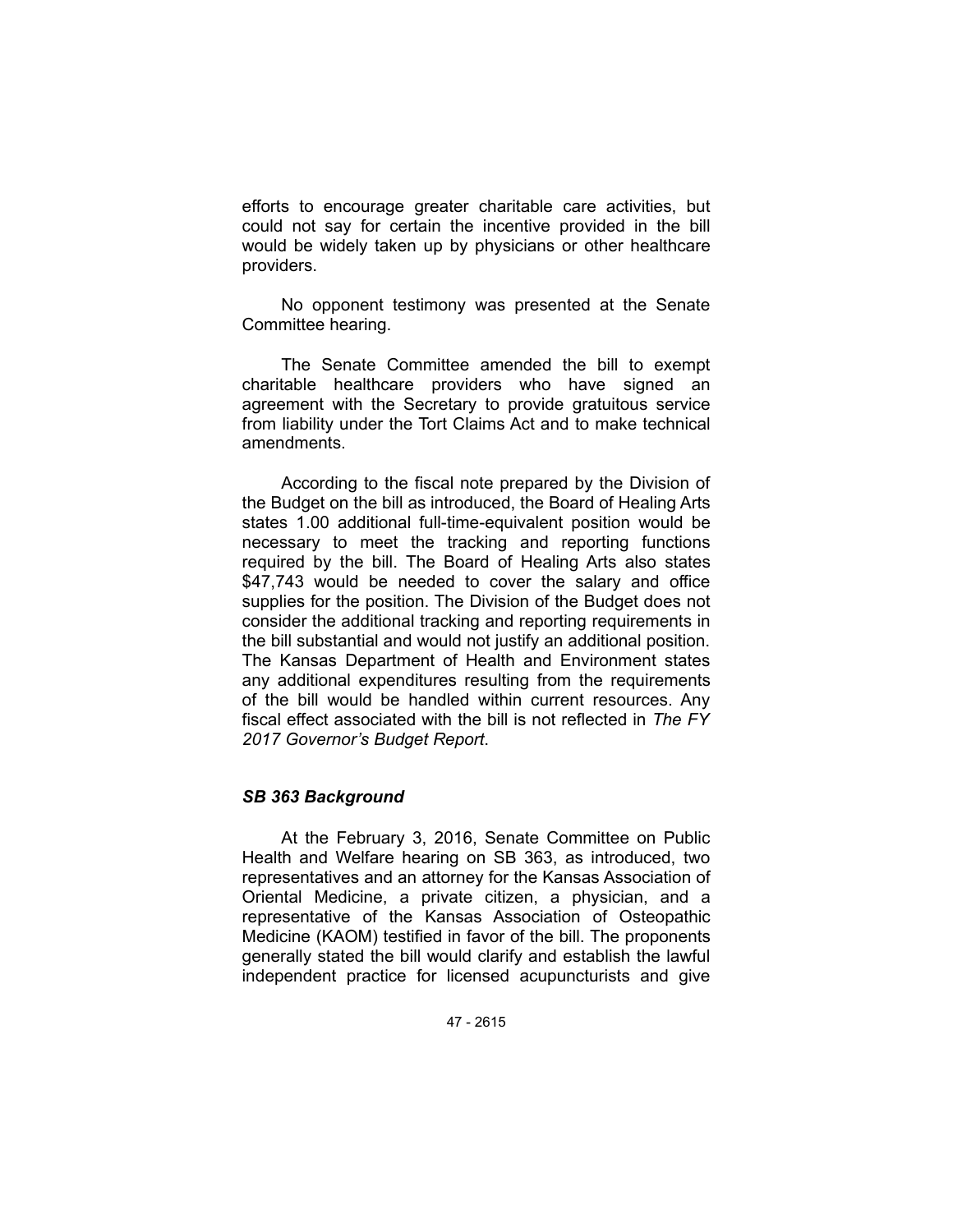Kansans access to a safe and effective health care option with fully-trained acupuncturists. The proponents stated 45 states currently license acupuncturists. Additionally, the proponents presented amendments to address concerns expressed by varying stakeholders. Written testimony in favor of the bill was provided by three physicians and an acupuncturist.

Opponent testimony was provided by representatives of the Kansas Chiropractic Association (KCA) and the Kansas Physical Therapy Association (KPTA). The KPTA representative generally stated disagreement with the definition of what acupuncture includes, that physical therapists are not exempted from the bill, and that physical therapists' scope of practice would be limited as it relates to dry needling. The KCA representative stated support for the base principle of the bill, expressed concern with regard to some of the bill language, and proposed amendments that, if made, would lead the KCA to support the bill. Written testimony in opposition to the bill was provided by a representative of the KPTA, a doctor of physical therapy, a nurse practitioner, and a private individual.

Neutral testimony was provided by a representative of the KMS who stated having no issue with the practice of acupuncture, but proposed amendments to more clearly define the practice of acupuncture. Written neutral testimony was provided by the Board of Healing Arts and the Secretary of Health and Environment.

On February 22, 2016, the Senate Committee of the Whole amended SB 363, as recommended by the Senate Committee, to delete references to licensure of oriental medicine, including in the renaming of the Acupuncture Practice Act; add, amend, and delete definitions, including the addition of osteopaths under the definition of a physician and clarifying that acupuncture as defined in the Acupuncture Practice Act applies only with regard to the human body; amend the treatments included in the practice of acupuncture; add the prescribing of any controlled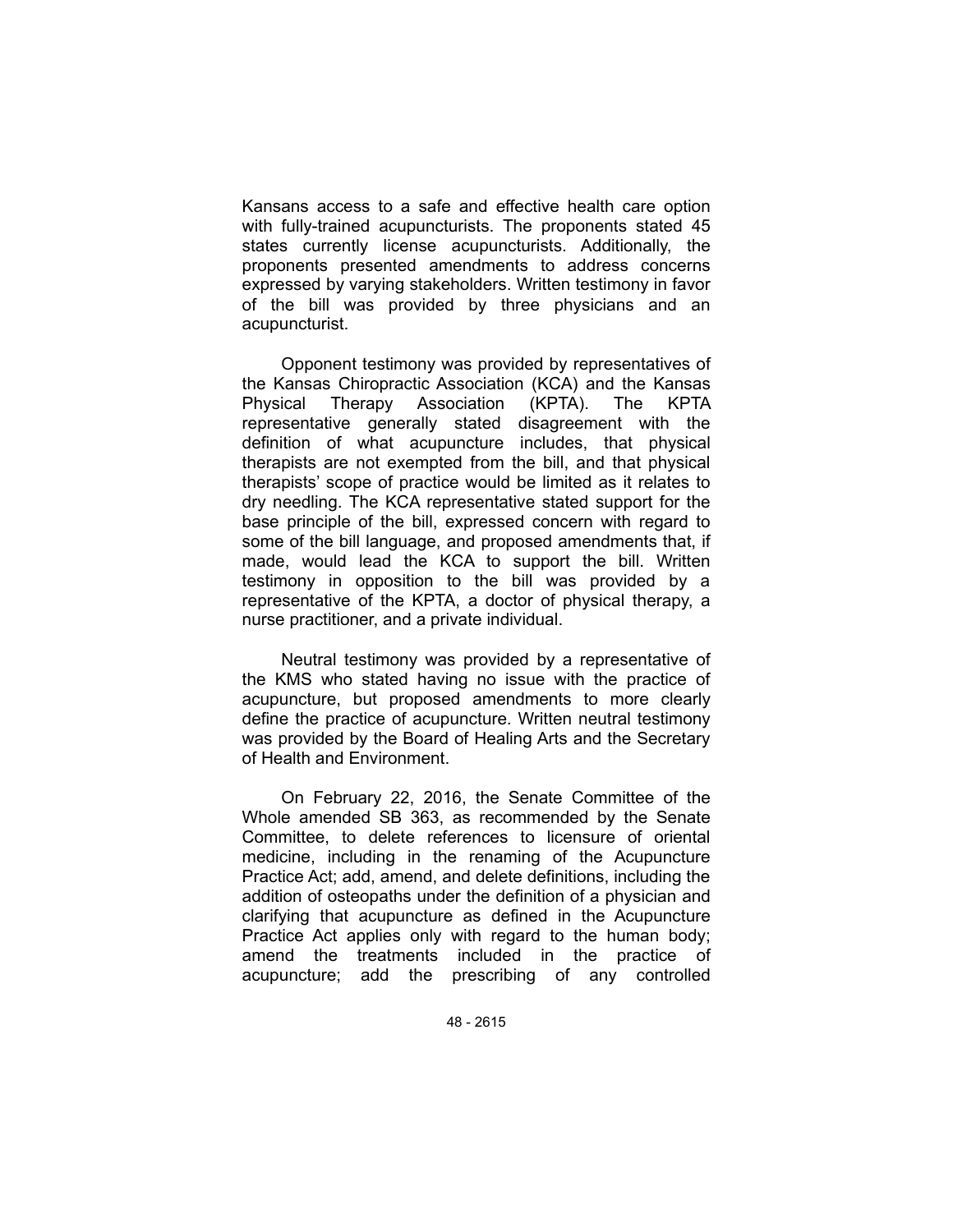substances or prescription-only drugs, obstetrics, the use of ionizing radiation, dentistry, and podiatry to the list of activities not included in the practice of acupuncture; remove language specifying persons practicing acupuncture would have to be licensed to practice medicine and surgery, be a licensed chiropractor, or a licensed naturopathic doctor; exempt osteopaths, dentists, and persons performing professional services pursuant to delegation by and under the supervision of a practitioner licensed under the Acupuncture Practice Act from acupuncture licensure requirements; make changes in the requirements for applications for licensure; with regard to the requirements for reciprocal licensure, add requirements that the applicant's original license be based on an examination at least equal in quality to the one in Kansas, the passing grade required to obtain such a license be comparable to that required in Kansas, the applicant has been actively engaged in practice under such license since issued, that the Board of Healing Arts would be authorized to adopt rules and regulations establishing qualitative and quantitative practice activities which qualify as active practice and remove language referencing individuals for whom English is the second language in addressing the reasonable ability to communicate in English; clarify that an applicant for licensure by endorsement would be required to have qualifications substantially equivalent to Kansas requirements; remove the requirement that the practice of acupuncture during three of the last five years prior to the effective date of the Acupuncture Practice Act for grandfathered licensees had to have occurred in Kansas; add an age requirement, successful completion of secondary schooling or its equivalent, and the satisfactory passage of a license examination approved by the Board of Healing Arts for grandfathered licenses; for grandfathered licensees, remove accountants as eligible to verify the required minimum number of patient visits, eliminate some specified forms of documentation as to the number of patient visits, replace the specified documentation with the Board of Healing Arts rule and regulation authority for further verification options, remove the Board of Healing Arts' discretion to approve licensure based on successfully passing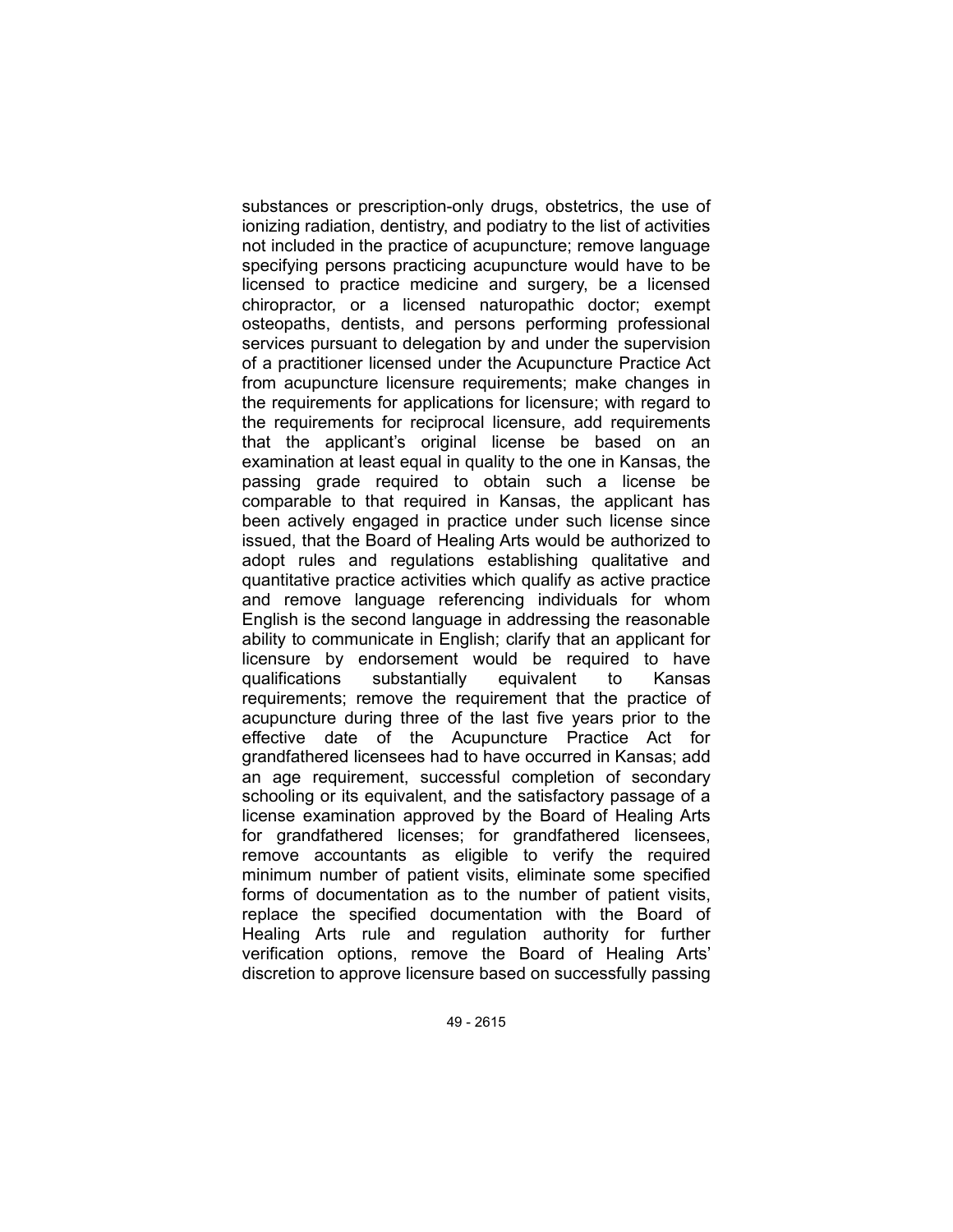the NCCAOM board examinations and submitting an application prior to January 1, 2018, even if other requirements are not met, and remove the requirement that the reasonable ability to communicate in English be determined by rules and regulations adopted by the Board of Healing Arts; permit licenses renewed for a period of less than 12 months to be prorated; remove the Board of Healing Arts' option to request an active licensee submit to a continuing education audit and instead require the submission of evidence of completion of continuing education requirements, with such requirements established by rules and regulations adopted by the Board of Healing Arts; authorize the Board of Healing Arts to fix by rules and regulations the minimum level of coverage for professional liability insurance; change the renewal notice requirement from 60 to 30 days before the renewal date and require a second 30-day notice be sent if licensee fails to renew before the renewal date informing the licensee of a 30-day grace period; replace the immediate cancellation of a license for failure to renew by the renewal date with a 30-day grace period and payment of the renewal fee and an additional late fee, but deem the license as canceled by operation of law without further proceedings if no payment is received within the grace period; make changes to reinstatement requirements for failure to renew by establishing specific requirements for reinstatement within two years of cancellation and providing for additional testing, training, or education requirements for those not in active practice or engaged in a formal education program during the two years preceding the reinstatement application; create an exempt license; make changes to inactive licenses, including additional requirements for becoming licensed to regularly practice; require a three-year waiting period from the effective date of license revocation before making application for license reinstatement, place the burden of proof by clear and convincing evidence on the applicant to show sufficient rehabilitation to justify reinstatement, prohibit the applicant from applying for three years after the date of Board of Healing Arts' denial of a request for reinstatement, require procedures conducted on an application for reinstatement to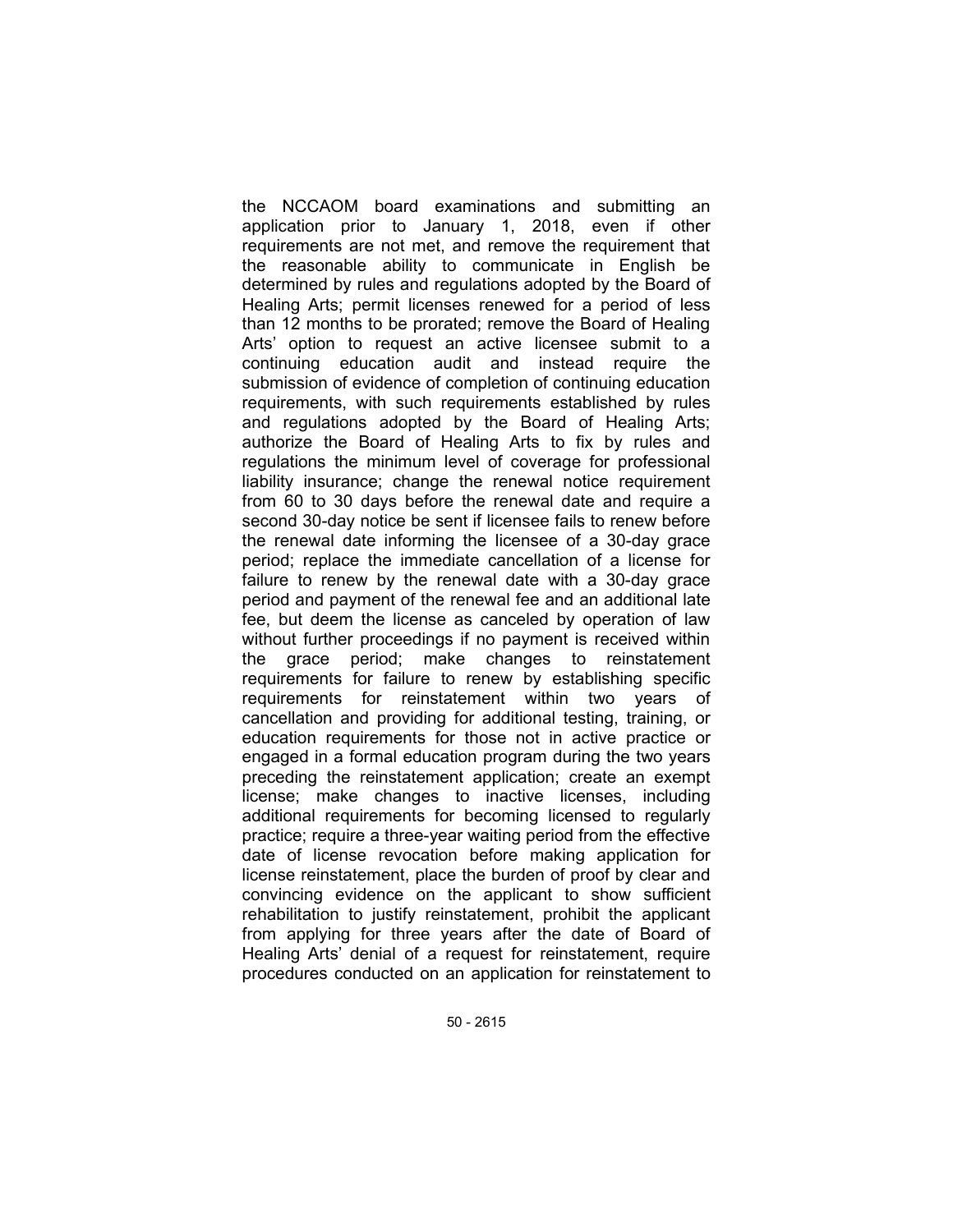be in accordance with KAPA, and allow the Board of Healing Arts to stay the effectiveness of an order of revocation; replace provisions related to license fees for two different time frames with one set of maximum allowable fees, add fees, and increase some maximum fee amounts; reduce the amount of fees, charges, or penalties credited to the State General Fund from 20.0 percent to 10.0 percent; change the Council membership requirements, appointment method and terms and clarify the goal that appointments be made from different geographic areas applies only to Governor appointees; change the location of the Council meetings; remove the method of appointment of the chairperson and vice-chairperson; delete Board of Healing Arts' duties, including the keeping of a roster of licensees and establishing a clean needle technique and allowing for such specificity in rules and regulations adopted by the Board of Healing Arts; remove concealment of material facts as a ground for disciplinary action; authorize disciplinary action by the Board of Healing Arts if a reasonable suspicion of impairment exists; replace the requirement the Legislature review provisions related to confidentiality prior to their expiration date with the Legislature's option to review and reenact such provisions prior to the expiration date; remove language stating a person whose license is suspended, limited, or revoked cannot engage in any conduct or activity in violation of the order; replace details related to non-disciplinary resolutions with a statutory reference; delete section on Board of Healing Arts' access to information in investigations; clarify civil fines collected would be considered administrative fines pursuant to federal law; clarify language in the severability clause; and make technical amendments.

On March 7, 2016, SB 363, as amended by the Senate Committee of the Whole, was referred to the Senate Committee on Public Health and Welfare. On March 15, 2016, the Senate Committee amended the bill to exempt licensed physical therapists from the requirements for an acupuncture license; insert the language of 2016 SB 490, as amended by the Senate Committee; and change the bill title.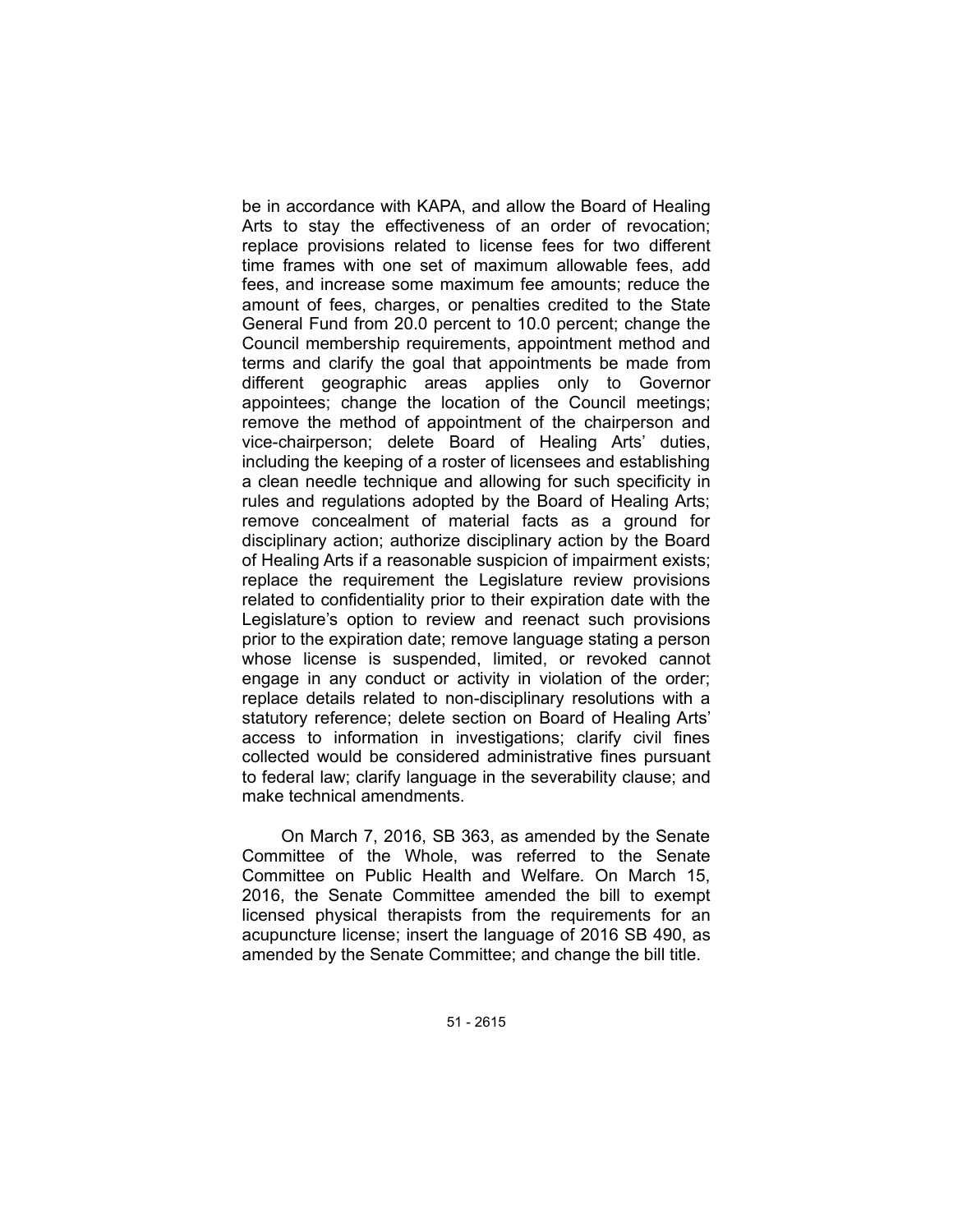On March 21, 2016, the Senate Committee of the Whole further amended the bill to clarify that the exemption of licensed physical therapists from the requirements for an acupuncture license would include physical therapists performing dry needling, trigger point therapy, or services specifically authorized under the Physical Therapy Practice Act. The added language represents the specifically agreed to language resulting from a compromise by the stakeholders.

According to the fiscal note prepared by the Division of the Budget on SB 363, as introduced, the Board of Healing Arts estimates enactment of the bill would result in the licensure of 42 new acupuncturists under the Acupuncture Practice Act and result in the collection of revenues from license fees of \$12,600, 10.0 percent of which (\$1,260) would be remitted to the State General Fund. The Board of Healing Arts indicates the addition of a new group of practitioners to license would result in increased complaints, investigations, and caseload activity and would require an increase in 2.00 FTE positions and operating expenditures, for a total expenditure of \$144,235. Any fiscal effect associated with the bill is not reflected in *The FY 2017 Governor's Budget Report*.

#### *SB 490 Background*

At the hearing on SB 490 before the Senate Committee on Public Health and Welfare, testimony in favor of the bill was offered by two KPTA representatives, a physical therapist, and two private citizens. The KPTA representatives testified the bill was introduced to clarify that dry needling is within a licensed physical therapist's scope of practice. The KPTA representatives expressed concern that, even if this bill passes, physical therapists would be violating the acupuncture licensure bill (2016 SB 363, as introduced) should it pass without an amendment exempting physical therapists. The physical therapist testified regarding the training provided for dry needling and stated dry needling is not acupuncture. The private citizens shared favorable experiences with dry needling treatments performed by a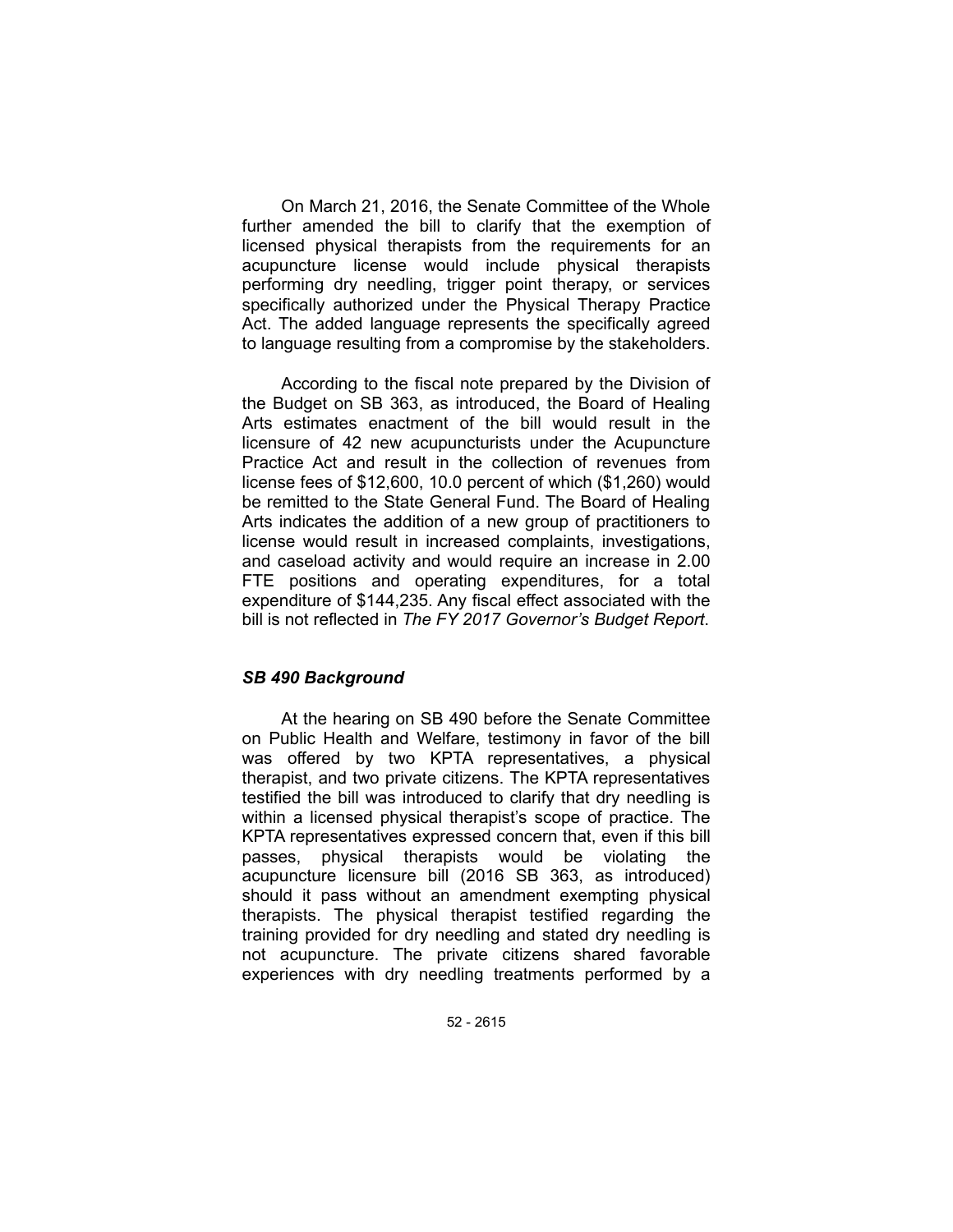physical therapist. Written proponent testimony also was provided by legal counsel for the KPTA.

Opponent testimony was offered by a KCA representative who testified the bill would allow all physical therapists to perform dry needling regardless of their educational level and without additional training in the practice of dry needling. The representative stated, should the bill be passed out of the Senate Committee favorably, language should be added to require certification in proficiency in dry needling for all physical therapists who perform the procedure.

Neutral testimony was offered by representatives of the KAOM and KMS. The KMS representative stated KMS has no objection to physical therapists or acupuncturists performing dry needling, assuming they have the requisite education, training, and competence. However, the KMS representative stated a clear definition of dry needling and how it differs from acupuncture should be included in the bill for the purpose of providing clear direction for the Board of Healing Arts over the professions it regulates. Written neutral testimony was provided by a representative of the Board of Healing Arts.

The Senate Committee amended the bill to add "dry needling" to the physical therapists' scope of practice and define the term; require rules and regulations establishing minimum education and training requirements for dry needling by licensed physical therapists; and exempt licensed acupuncturists from the Physical Therapy Practice Act. [*Note*: The language in SB 490, as amended by the Senate Committee, was inserted into SB 363, as amended by the Senate Committee of the Whole, subsequently amended by the Senate Committee, and again amended by the Senate Committee of the Whole.]

According to the fiscal note prepared by the Division of the Budget on SB 490, as introduced, the Board of Healing Arts states enactment of the bill could result in an increase in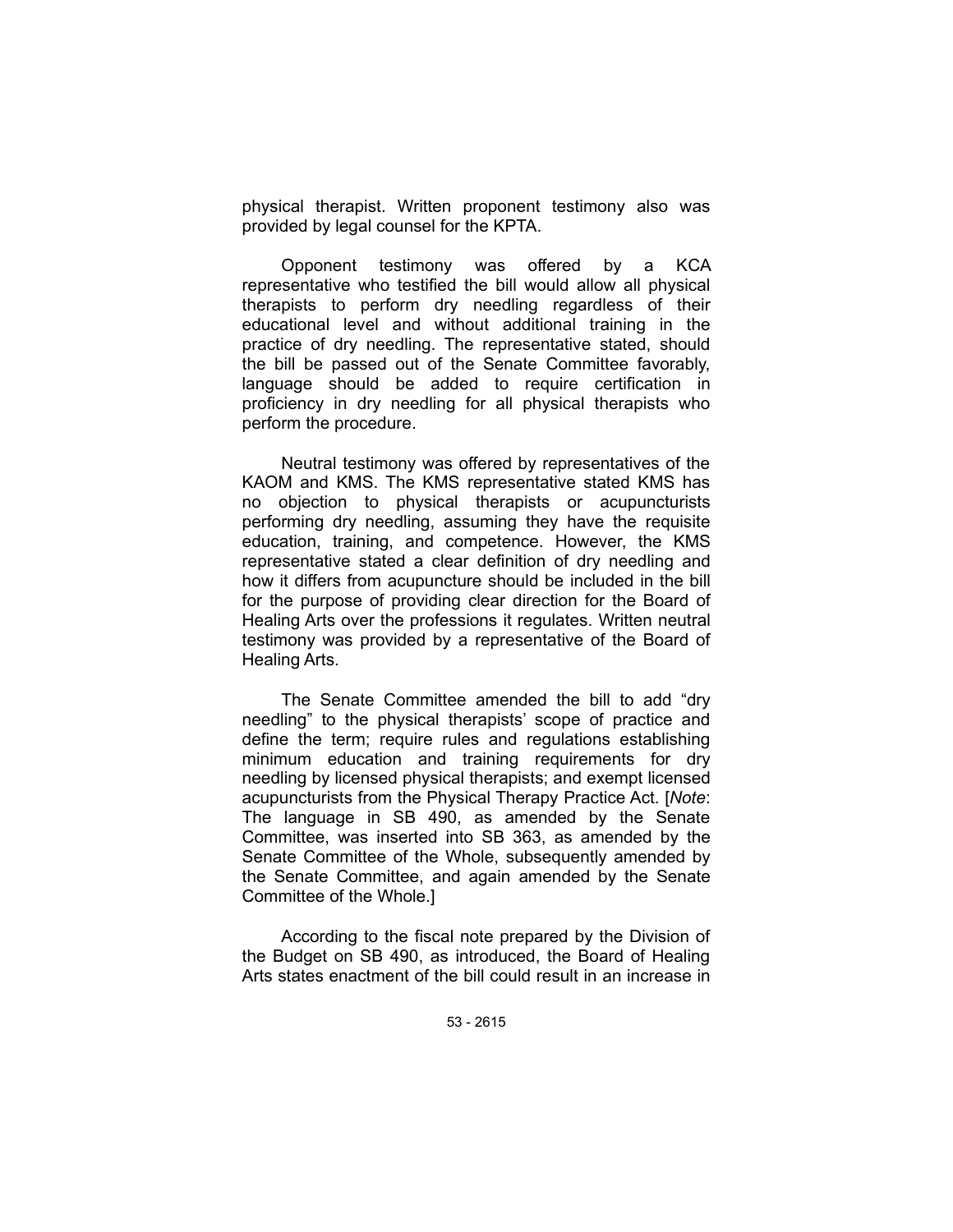the number of reports and complaints regarding practitioners alleged to have violated requirements contained in the Physical Therapy Practice Act. The Board of Healing Arts states increased complaints could result in an increase in the number of corresponding investigations that would need to be performed by Board of Healing Arts staff and the number of disciplinary cases handled, which would proportionately increase related operational expenses. The Board of Healing Arts cannot estimate the number of additional reports and complaints, so the possible increase in operational expenses cannot be determined at this time. Any fiscal effect associated with the bill is not reflected in *The FY 2017 Governor's Budget Report*.

### *SB 449 Background*

An informational hearing on the bill was held before the Senate Committee on Public Health and Welfare on February 15, 2016. Representatives of the BSRB, Johnson County Mental Health Center, and the Kansas Association of Addiction Professionals (KAAP) provided proponent testimony at the informational hearing. The proponents generally stated the bill would standardize statutes pertaining to professions regulated by the BSRB and reflects changes made to 2015 SB 254 resulting from discussions with stakeholders who testified in opposition to that bill during the 2015 Legislative Session. Representatives of Johnson County Mental Health Center and KAAP were in favor of the creation of a new level of licensure (Licensed Master's Addiction Counselor) and the amended language regarding reciprocity. Written testimony in favor of the bill was provided by representatives of the Kansas Counseling Association.

Opponent testimony was provided at the informational hearing by a representative of the National Association of Social Workers (NASW) and a licensed specialist clinical social worker. The opponents generally stated the creation of a BSRB-approved clinical supervisor applies to only three of the six professions and is an arbitrary and unfair mandate,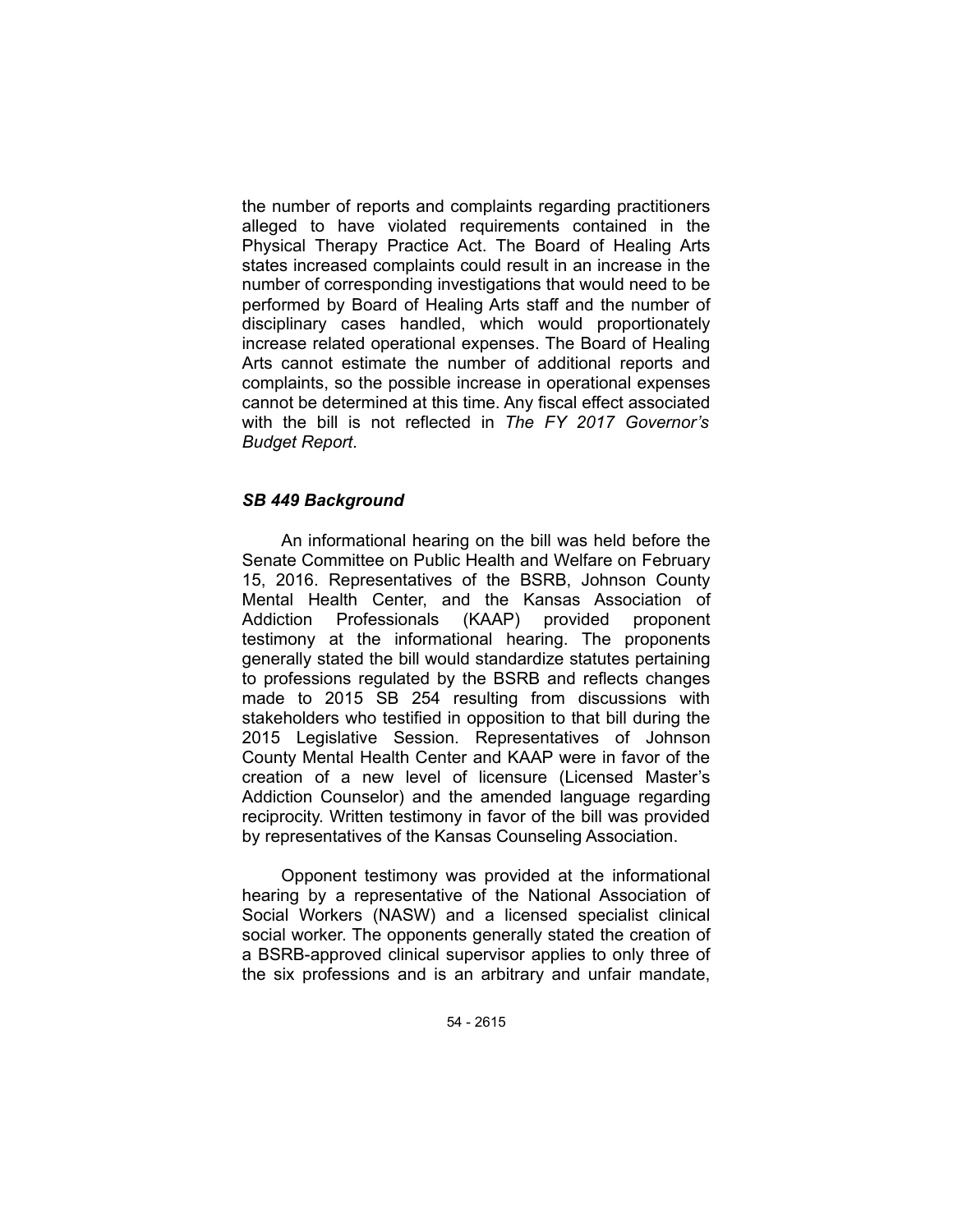imposes recurring costs, and would reduce the workforce of independent practitioners. The NASW representative also expressed concerns over the process for approving applicants with felony convictions and asked a two-thirds vote be required to approve such an application to strengthen public protection, instead of a simple majority, and to adopt language drawn from the Board of Healing Arts' Physicians Practice Act into the Social Work Practice Act.

The Senate Committee held a hearing on the bill on February 16, 2016. No additional testimony was provided at the hearing.

The Senate Committee amended the bill by adding language requiring a two-thirds majority vote of the BSRB to issue or reinstate licensure of an applicant with a felony conviction and by removing the requirement that all licensees providing postgraduate clinical supervision for those working toward clinical licensure in the area of social work be BSRBapproved clinical supervisors.

The Senate Committee of the Whole amended the bill by adding other current licensure in the state that would meet the requirements for licensure as a Master's Addiction Counselor; adding language prohibiting the outsourcing or privatizing of any operations or facilities of Larned State Hospital or Osawatomie State Hospital without prior specific authorization from the Legislature [*Note:* This amendment was removed from HB 2615 by Conference Committee action]; and updating the title of the bill.

At the hearing before the House Committee on Health and Human Services, representatives of the BSRB and the Kansas Chapter of the National Association of Social Workers (KNASW) provided proponent testimony. Proponents stated the bill would make changes to regulatory statutes administered by the BSRB. Additionally, due to amendments made by the Senate Committee, pertaining to social workers, KNSAW supports the bill. Written-only proponent testimony was provided by KAAP.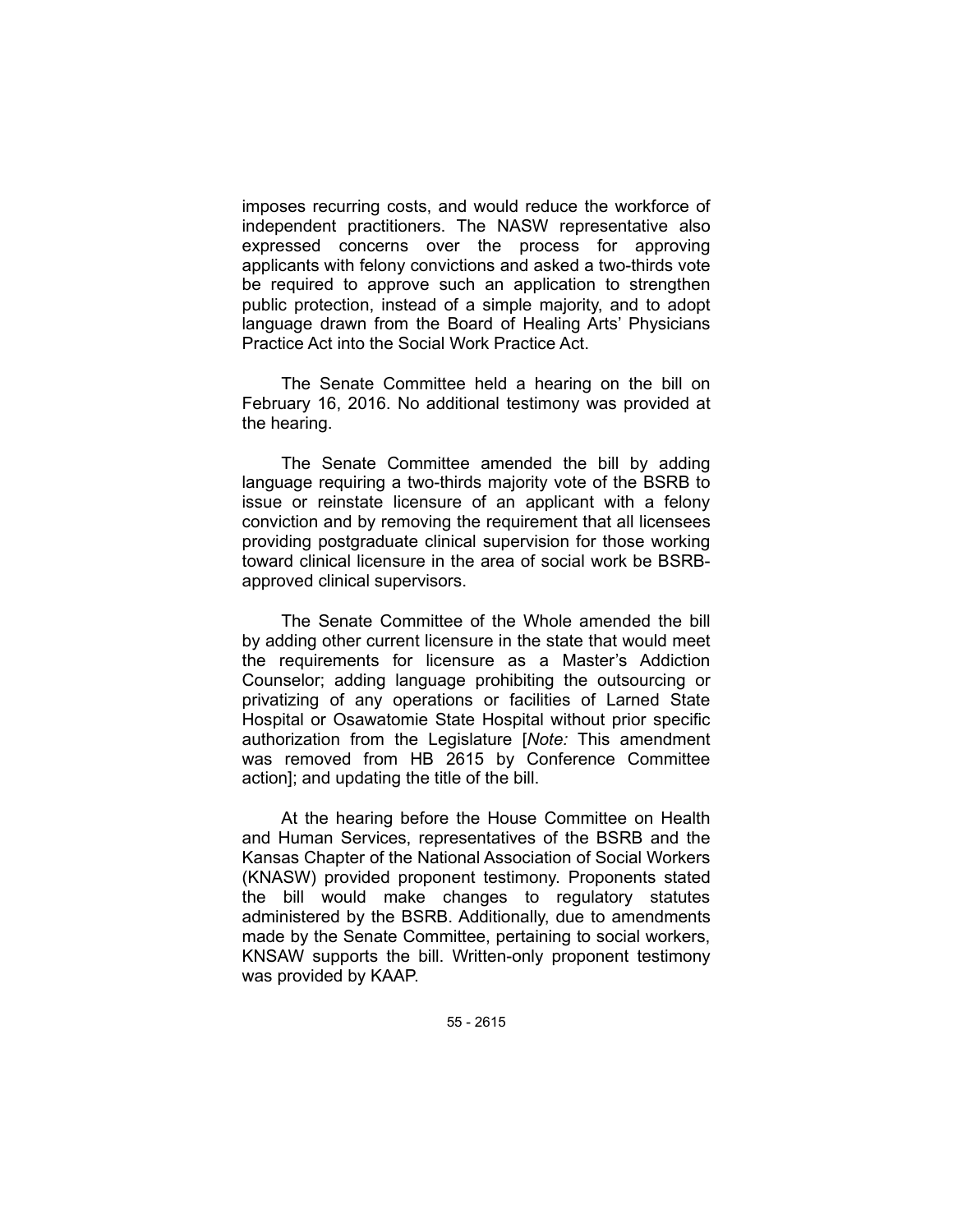Neutral testimony was provided by the Kansas Department for Aging and Disability Services requesting two amendments to the bill, including removing the language added by the Senate Committee of the Whole prohibiting the outsourcing or privatization of any operations or facilities of the Larned State Hospital or Osawatomie State Hospital without prior legislative approval. The representative stated that the consequences of this amendment could be severe and potentially impair continued service delivery at the hospitals.

No testimony in opposition to the bill was provided.

The House Committee on Health and Human Services amended the bill to update language pertaining to addiction counselors throughout statute by deleting the terms "state certified alcohol and drug abuse counselor" and "counselor" in applicable statutes and inserting the terms "licensed addiction counselor" and "licensed clinical addiction counselor," where applicable.

According to the fiscal note prepared by the Division of the Budget on the original bill, the BSRB indicates enactment of the bill would have no fiscal effect on state revenues or expenditures.

# *HB 2456 Background*

At the House Health and Human Services hearing, representatives from the KMS, the Board of Healing Arts, and the KAOM testified in favor of the bill. The proponents stated the Compact would provide an expedited process of medical licensure in multiple states. The Compact requires 7 member states to become effective and the proponents testified there are currently 12 member states. No opponent or neutral testimony was provided.

At the Senate Committee on Public Health and Welfare hearing, Representative Kelly testified in favor of the bill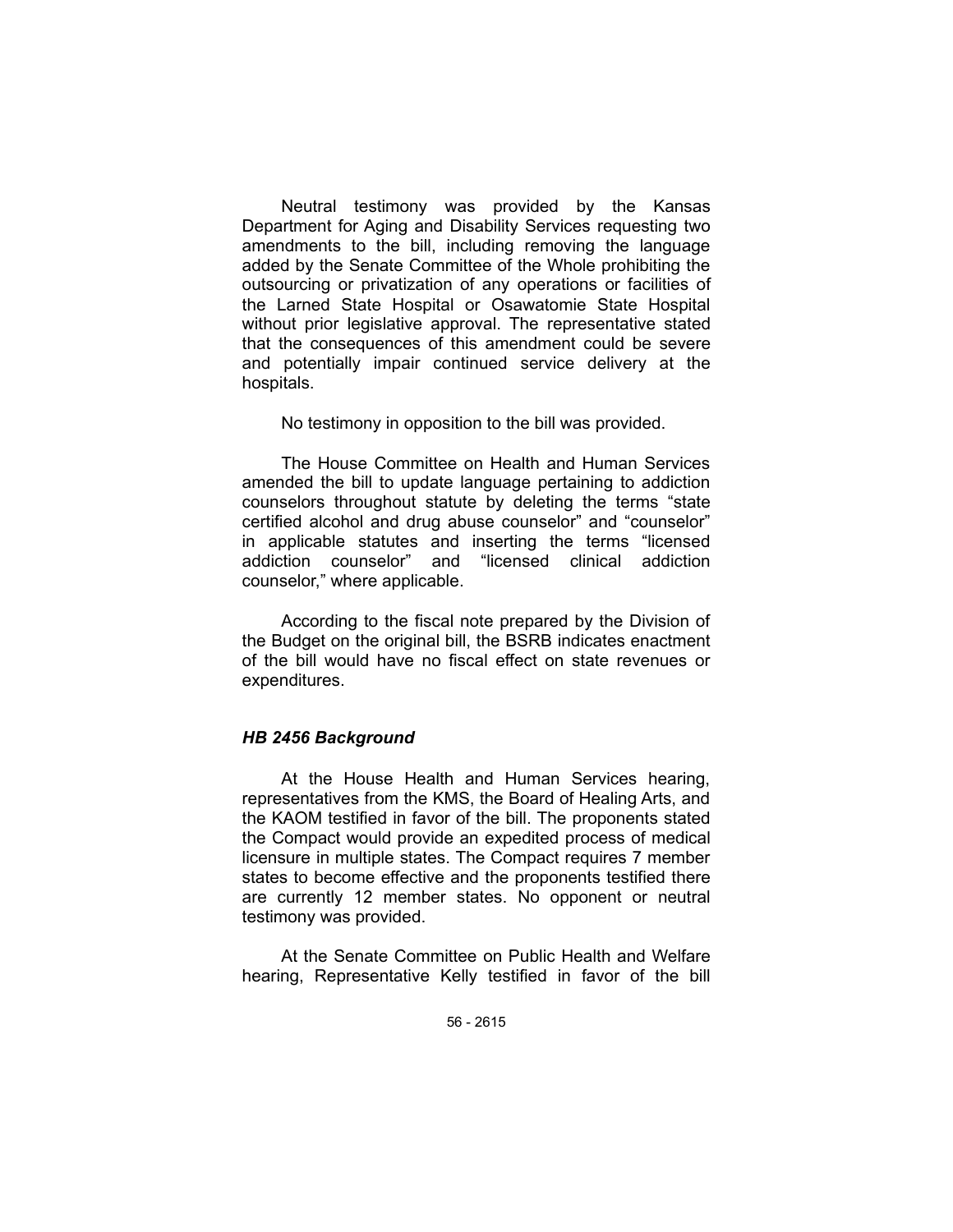stating the bill would help alleviate physician shortages and would increase access to healthcare for individuals in underserved or rural areas. Representatives of the Board of Healing Arts, KAOM, and KMS also testified in favor of the bill. There was no neutral or opponent testimony.

The Senate Committee amended the bill to change the effective date to publication in the *Kansas Register*. [*Note:* The Fourth Conference Committee changed the publication date to be effective upon publication in the statute.]

According to the fiscal note prepared by the Division of the Budget on the original bill, the Board of Healing Arts indicates the enactment of the bill would increase expenditures by \$3,000 in FY 2016 and \$6,000 in FY 2017 for the cost of travel to Commission meetings. The Board of Healing Arts also estimates approximately ten medical doctors licenses would be issued licenses through the Compact during FY 2017 at a renewal cost of \$320 each and this licensure would increase revenue to the Healing Arts Fee Fund by \$3,200. The fiscal note also states the enactment of the bill would have no fiscal effect for the Office of the Attorney General. Any fiscal effect associated with the bill is not reflected in *The FY 2017 Governor's Budget Report*.

## *House Sub. for SB 402 Background*

The House Committee on Health and Human Services recommended the adoption of a substitute bill. The substitute bill removes the contents of SB 402, as amended by Senate Committee of the Whole, relating to healthcare provider continuing education credits for gratuitous care, and inserts the contents of HB 2732, as amended by the House Committee, relating to the creation of the Independent Practice of Midwifery Act.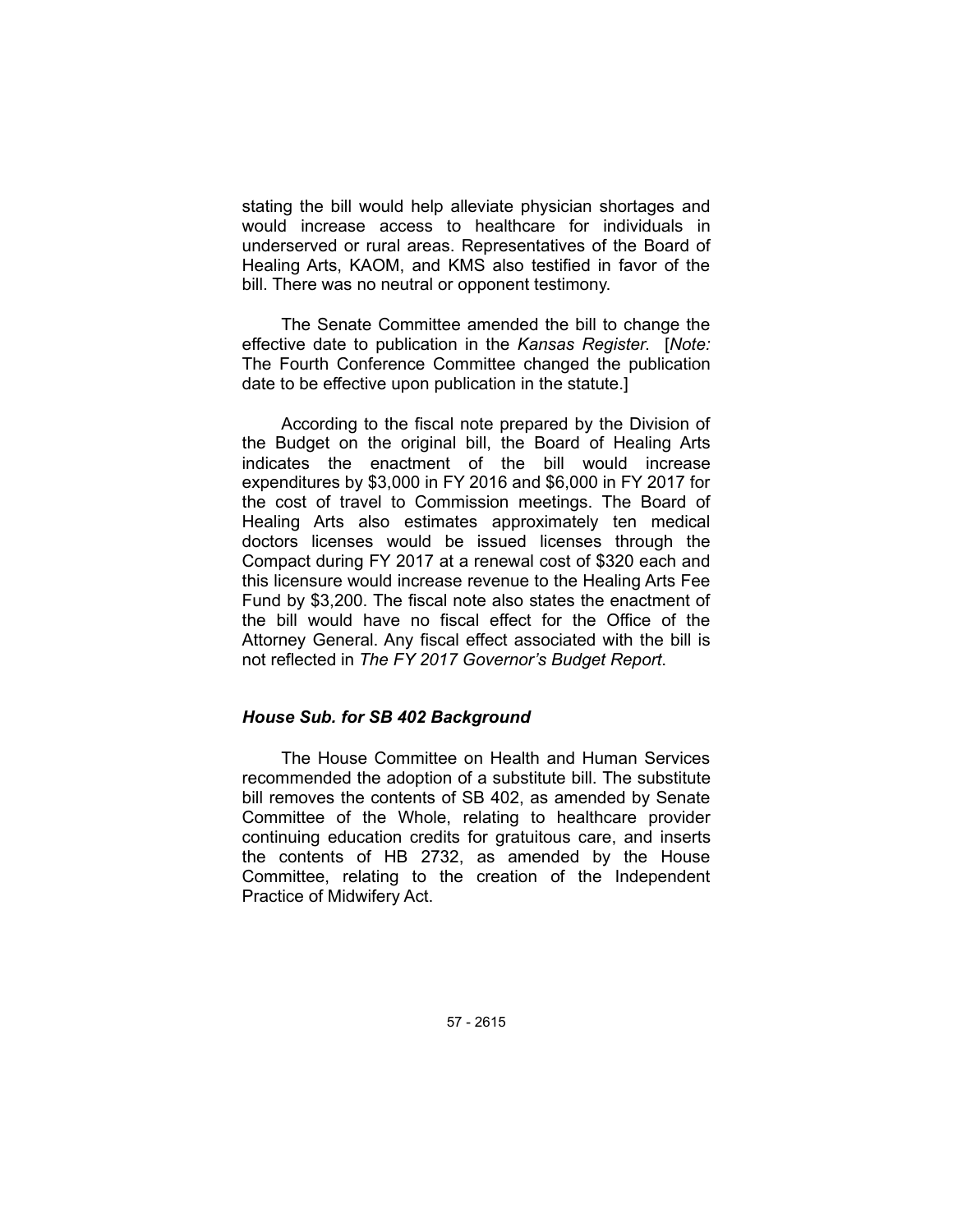### *HB 2732 Background*

In the House Committee on Health and Human Services hearing, representatives from the KMS and the Board of Healing Arts testified in favor of HB 2732. The American Congress of Obstetricians and Gynecologists provided proponent written-only testimony. Proponents stated the bill is a compromise that would allow nurse midwives to practice, upon meeting certain requirements, without a collaborative agreement with a physician while holding midwives to the same standard as other healthcare providers that do not have limitations on scope of practice by requiring dual licensure with the Board of Nursing and the Board of Healing Arts.

Opponent testimony was provided by a medical doctor, and representatives from Kansas Board of Nursing and American College of Nurse Midwives. Opponents stated nurse midwives, as a profession, prefer to remain under the Kansas Board of Nursing as the profession's only regulating authority. No neutral testimony was provided. The House Committee amended HB 2732 as follows:

- To insert "referral or transfer to physicians in the event of compilations or emergencies" in the topics to be addressed in rules and regulations;
- To delete private censure as a discipline measure the Board of Healing Arts may utilize;
- To modify the definition of an act of professional incompetence as it relates to an applicant or licensee to be unable to practice the healing arts with reasonable skill and safety to patients by reason of impairment;
- To delete provisions that would require members of the Board of Healing Arts or its designee to investigate a sworn complaint filed with the Board of Healing Arts and to delete the option of the Board to conduct proceedings under the KAPA if in